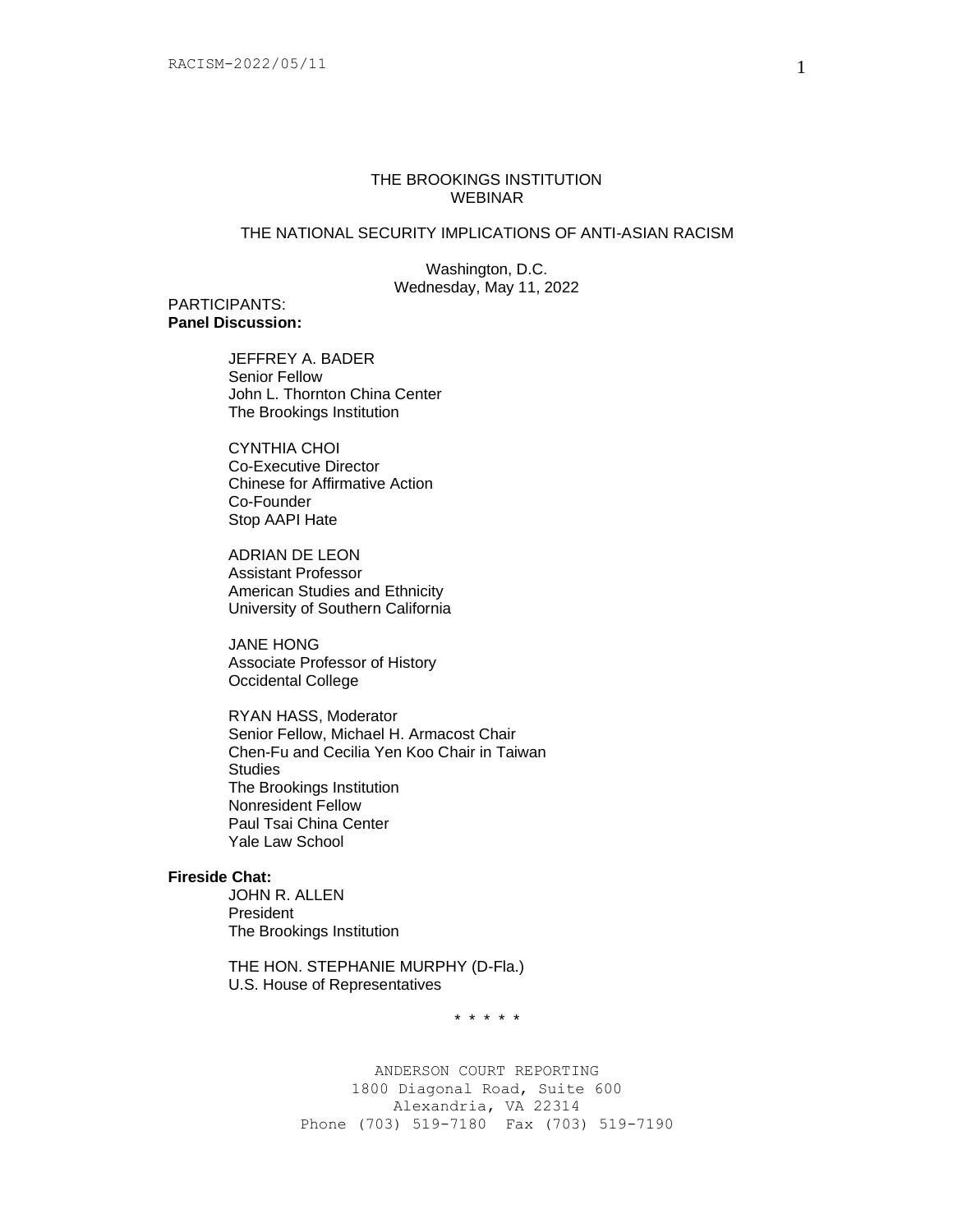#### P R O C E E D I N G S

MR. HASS: Good morning. My name is Ryan Hass. I'm a Senior Fellow at the Brookings Institution of the Foreign Policy program. And on behalf of all of us at Brookings, thank you for joining us for today's examination of the national security implications of anti-Asian racism.

Our event this morning will proceed in two parts. In the first part, I will have the honor of moderating a panel of experts until 11:15. Following our panel, Brookings' President John Allen will share his views on the challenges and damages being caused by anti-Asian racism and then invite Representative Stephanie Murphy to join him on the virtual stage for a fireside conversation.

We're convening today's event because we are deeply trouble at Brookings by the trend of rising acts of hate and violence against individuals of Asian descent in the United States. Our goal is to use today's event as a vehicle to help focus attention on the problem and the ramifications for America's national security interests resulting from it.

In our first panel, we plan to begin by examining the roots of today's problems and then diagnosing the scale of the current challenges. And then considering the strategic ramifications for the United States of anti-Asian racism.

After each of our panelists offer brief opening remarks key to these themes, we will have a discussion that will seek to identify and dry out practical steps that could be taken to address the challenges. We also will reserve time for questions from our global virtual audience. You can submit questions at any time by emailing them to [events@brookings.edu](mailto:events@brookings.edu) or via Twitter at #AAPI.

Now, we have assembled an all-star group of experts to help us think through these challenges. I'm going to be very brief in introducing them so that we can reserve time for the discussion. In alphabetical order they are Jeffrey Bader who is a Senior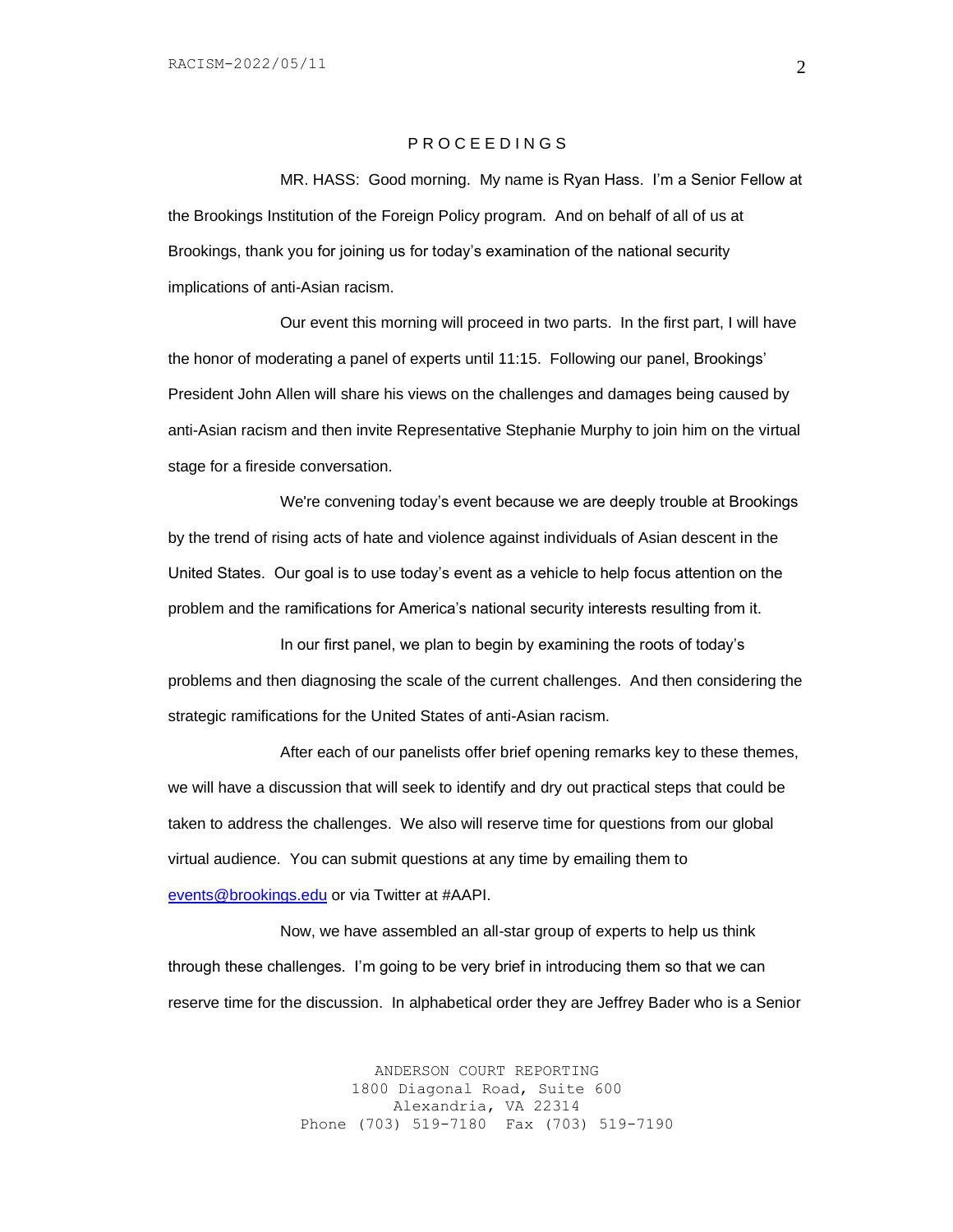Fellow in the John L. Thornton China Center at the Brookings Institution. Prior to Brookings, Jeff had a distinguished three-decade career with the U.S. government serving at the highest levels in the National Security Council at the State Department and the Office of the U.S. Trade Representative.

Cynthia Choi is the Co-Executive Director of the Chinese for Affirmative Action, a community-based civil rights organization committed to protecting the dignity and fair treatment of all immigrants in fulfilling the promise of a multiracial democracy. Cynthia is also the Co-Founder of Stop AAPI Hate, a national coalition addressing anti-Asian racism across the United States.

Adrian De Leon is an Assistant Professor of American Studies and Ethnicity at the University of Southern California where he serves on the student committee of the Center for Trans-Pacific Studies. Adrian is also the cocreator and cohost of the PBS miniseries, "A People's History of Asia America." It's a digital miniseries that tells the history of Asian Americans in the United States. I highly recommend it.

We also have with us Jane Hong who is an Associate Professor of History at Occidental College. She is a historian of U.S. immigration and engagement with the world with a focus on Asia after World War II. She is the author of "Opening the Gates to Asia: A Trans-Pacific History of How America Repealed Asian Exclusion" and the forthcoming book, "Model Christians: Model Minorities, Asian Americans Race and Politics in the Transformation of U.S. Evangelism*.*"

So with that as introduction, I'd like to now turn the floor to Jane. Jane, take us away.

MS. HONG: Thank you for that wonderful introduction. And good morning, everyone. It's great to be here. It's quite early on the West Coast, but it's a delight to be with you all today. Thank you for the invitation to participate in this important panel.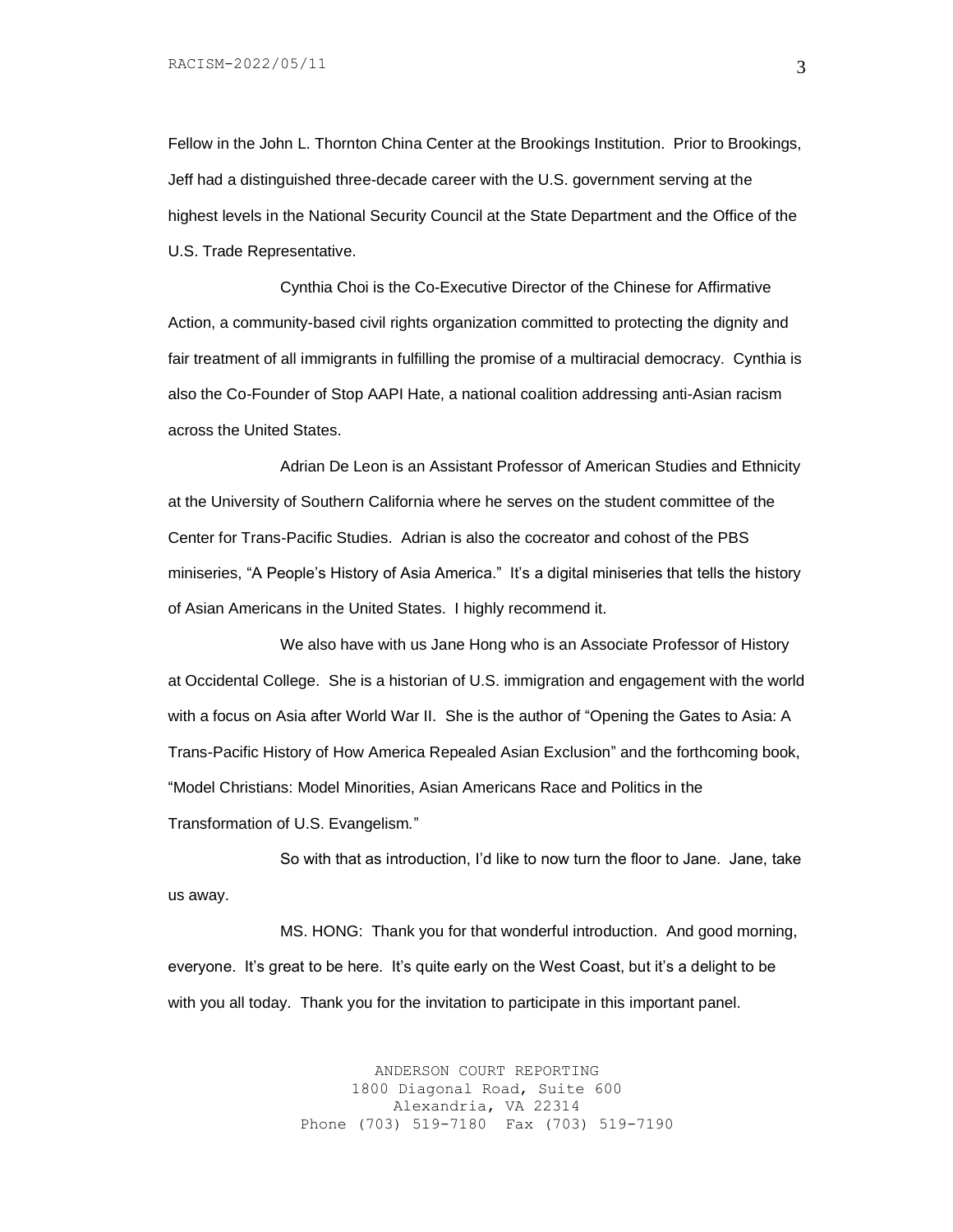So as a historian, I'm going to say a little bit about kind of things that are important to understand in situating our current moment of anti-Asian violence in a much broader history. So even a very quick survey of U.S. history reveals that what's happening now is part of a much longer history of anti-Asian violence and scapegoating, which in this country dates back more than a century and arguably even longer.

So one clear antecedent is the anti-Chinese movement of the 19th century. And there are maps online where you can see just how frequent and how wide spread attacks particularly on Chinese were in places like California, Wyoming and far beyond. One of the largest mass lynchings in American history happens just 15 minutes from where I'm sitting in what is now Los Angeles China Town. So the 1871 Chinese massacre resulted in the death of 18 Chinese which at the time made up about 10 percent of LA's entire Chinese population. And no one was ever punished for these murders.

Similar anti-Asian violence today, these anti-Chinese movements, they actually span whole parts of the globe including Canada and other white societies such as Australia, South Africa and New Zealand. So what's happening in the U.S. is actually part of a global story.

In the U.S. case as with the others as violence gave rise to race-based immigration restrictions that targeted Chinese for exclusion. In Australia that soon expanded to it's 1901 white Australia policy which barred all Asian peoples from immigrating on racial grounds. An in the U.S. you see a similar kind of expansion or progression from excluding and targeting Chinese workers to excluding all Asian peoples of all classes from immigration by the 1920s and 1930s.

And I would argue that it is this history of Asian exclusion in the U.S. and globally that's really important to understanding Asian American's racialization through the present day. So today when Asian Americans are most often seen either as perpetual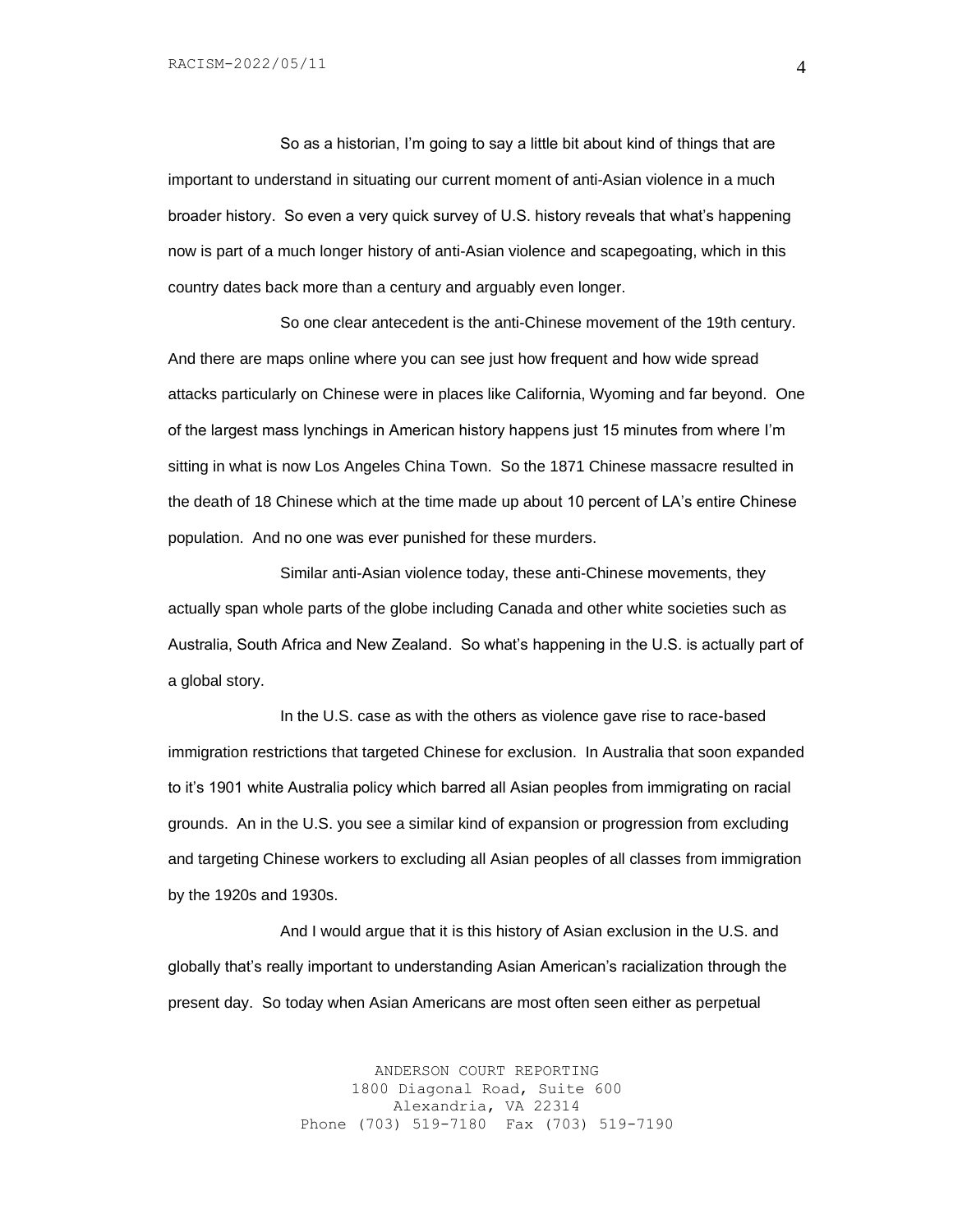foreigners or model minorities or both depending on the context.

So for most of American history, Asian Americans or Asians were racially barred from long-term immigration and racially barred from U.S. citizenship. And historians often like to talk about how these legacies don't just go away. And indeed these racial exclusions, they don't end until the 1950s and the 1960s which for historians, at least, is actually not that long ago at all.

So many Americans have heard of the 1882 Chinese Exclusion Act. Some folks might have heard of 1875 Page Law in the wake of last year's Atlanta spa shootings, for example. But subsequent laws and state actions restricted Japanese and Koreans in 1907, Indians in 1917, Japanese in 1924 and Filipinos in 1934. And each community faced violence from exclusionists and also resisted their exclusion in various ways.

So by the 1930s, the racial bar and Asian immigration was complete. And again, even those Asians who were able to come and get into the United States could not become citizens on racial grounds. So they were "aliens ineligible to citizenship" and that's actually a term written into U.S. naturalization and immigration law. And it's based on this history that scholars such as Mani (phonetic) have argued that U.S. exclusion laws serve to reinforce perceptions of Asians in America as unassimilable or perpetually foreign.

They point to the fact that the racial category of Asiatic with a category created by U.S. immigration policy. So specifically, the 1917 immigration law creates what's called the Asiatic Barred Zone. So congressional architects literally -- they like draw a big kind of rectangular line around much of the Asian continent lumping together very diverse East Asian, South Asian and Southeast Asian peoples into a common racial group being defined by geography.

So Asiatic which in some ways is the precursor to what we now call Asian American was actually created as a racial category of exclusion. During the '60s, activists in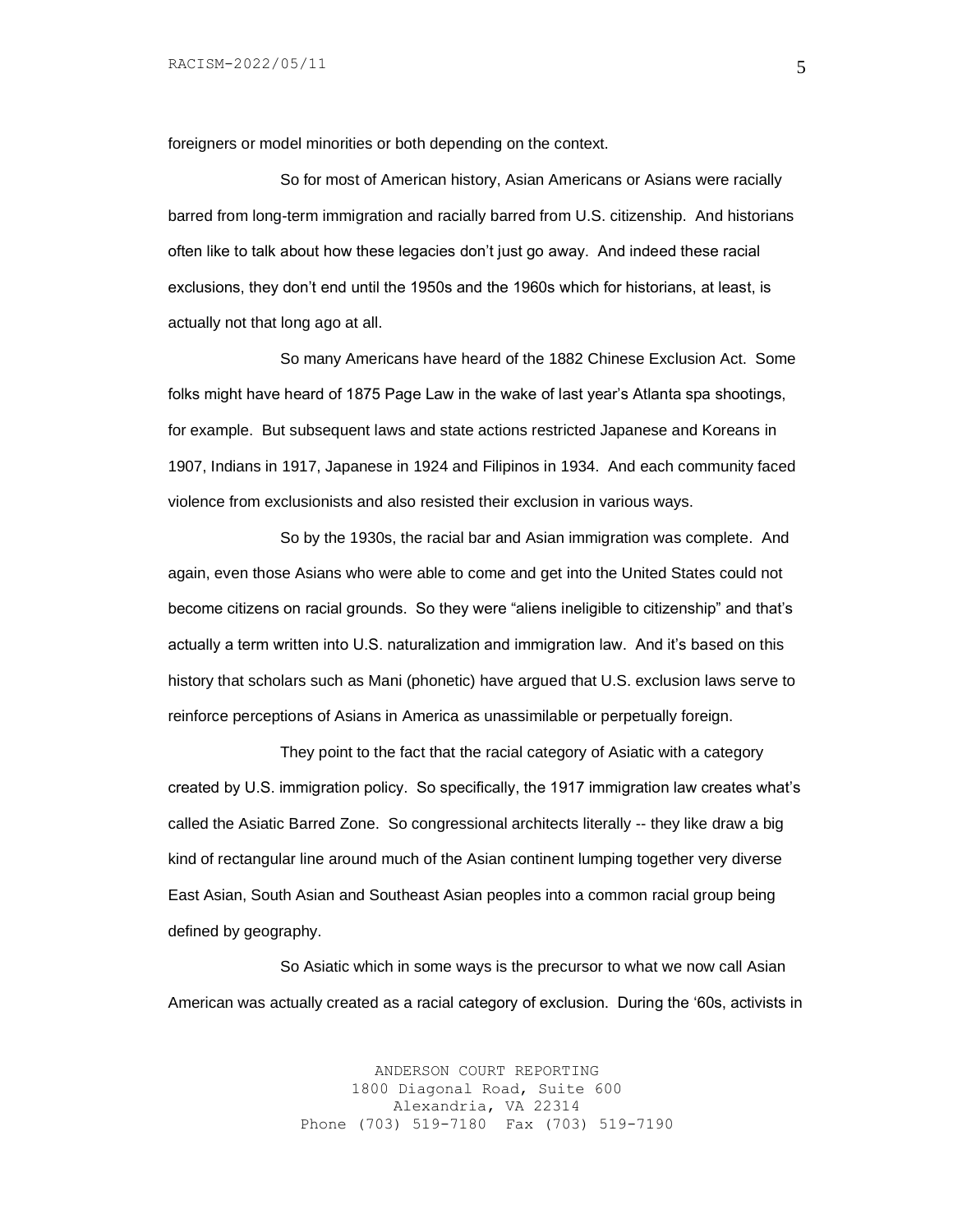the Asian American movement would try to redeem and reappropriate this racial grouping as a strategy of Pan-Asian solidarity and liberation. And that's also where the term that we now use Asian Americans comes from. Although, it's meaning has changed dramatically, I would say.

I would also just note that, you know, often times Asian Americans are grouped together with Pacific Islanders, but this history is specific to Asian Americans. Pacific Islanders have a distinct history of racialization. They have a distinct relationship to the U.S. state and U.S. empire. So their histories are interconnected but they are not the same so I will say that.

So for Asian Americans, World War II is another important moment that demonstrates the very real consequences of Asian Americans racialization as extensions of Asia. It also demonstrates the ways that the U.S. state participates in myriad forms of anti-Asian racism and violence. And of course, I'm referring in part to the wartime incarceration of 120,000 Japanese Americans.

Two thirds of them were U.S. born citizens. And I don't know how many people know this, but the 1940s is actually the first time in American history when U.S. born Asian Americans. So people who have birth right citizenship, people like me. So it's the first time that U.S. born Asian Americans actually outnumber immigrants or foreign born Asian Americans. It hasn't happened since. And it probably won't happen again any time soon because Asian immigration continues at very high rates.

So at a time when the majority of Asian Americans are U.S. born, when the majority are U.S. citizens, this is when the U.S. government incarcerates 120,000 folks based on their racial ancestry and regardless of their citizenship status.

I would say that World War II also shows how anti-Asian violence operates. So it does not distinguish. So East Asia scholars might remember this, but during World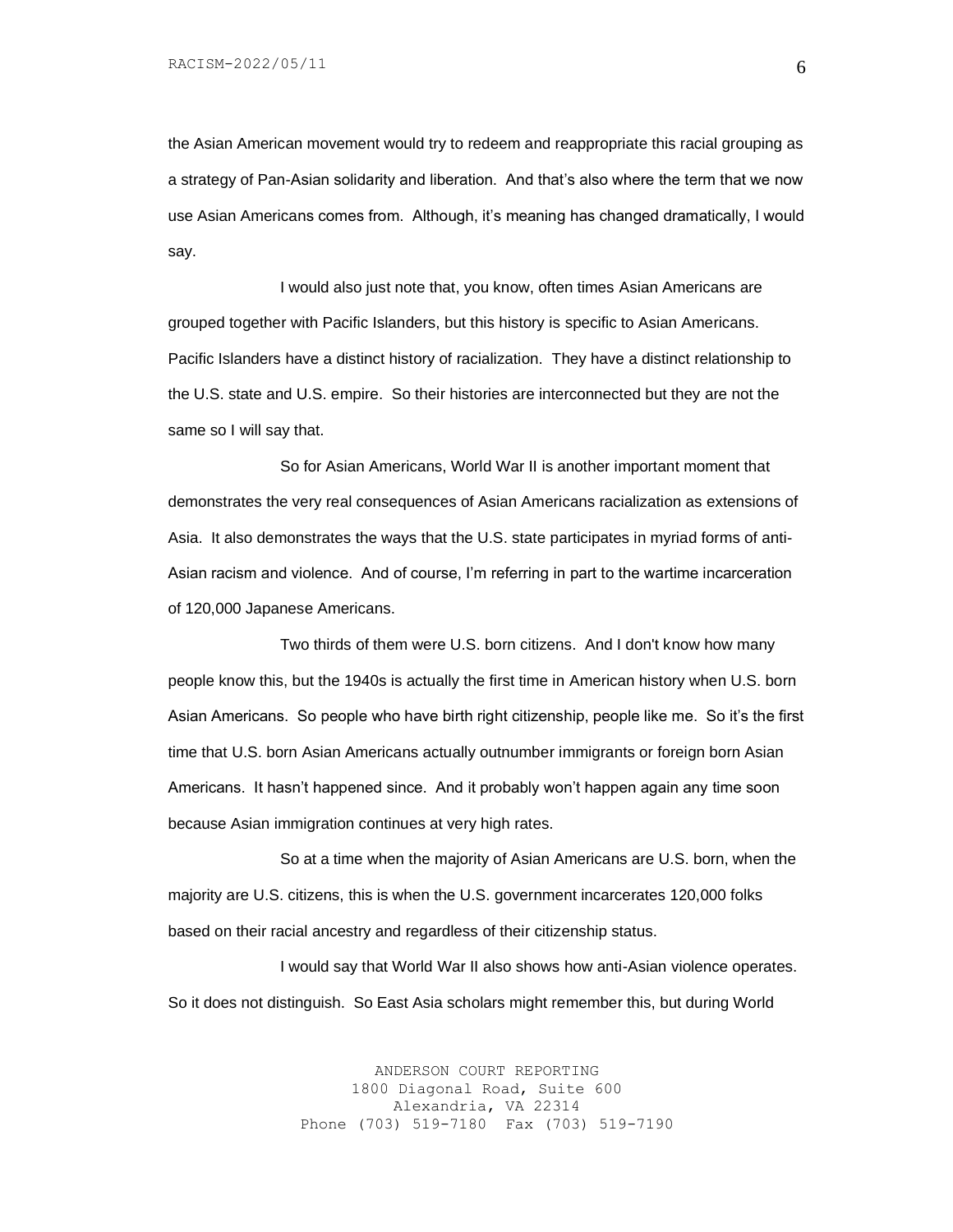War II, U.S. officials and mainstream media, they take painstaking care to distinguish between Chinese friends and allies like Chiang Kai-shek, right? And China who is a wartime ally during World War II and Japanese enemies. And by extension, they also try to distinguish between Chinese Americans and Japanese Americans who are seen as direct extensions of Asian enemies and allies.

But on the ground, non-Japanese Asian Americans, they face the vigilante violence throughout the war and even after so. And this is also during a time when Japanese Americans have been incarcerated so they're literally not there in places like California. And so, during the war stories abound of Chinese, Korean, Filipino Americans being targeted for resembling the Japanese enemy. So much so that you have Chinese wearing buttons saying, I am Chinese. Korean Americans start wearing badges displaying Korean flags to distinguish themselves from the Japanese enemy.

So one clear lesson is that no matter how much you might try to distinguish between Asian groups, anti-Asian racism and racialization, they don't work that way. And indeed, when you look at the sheer number and the diversity of Asian Americans who have been targeted during this pandemic. So I'm thinking about Thai Americans, Burmese families, Filipinas, Koreans as well as Chinese Americans and others, you see a very similar dynamic. And how anti-Asian racism actually operates.

And I have to say and I think we'll talk more about this later. Most importantly, it's often those who are already most vulnerable. So women, the elderly, working class and the poor who disproportionately suffer the harms of this kind of violence.

So to wrap up. So as I mentioned, you know, Asian exclusion in the U.S., it does end. In 1952, Asians become racially eligible to U.S. citizenship for the first time as part of an otherwise draconian Cold War security measure, the '52 McCarran Walter Act. In the 1965 Immigration Act is what completely revamps the immigration symptom allowing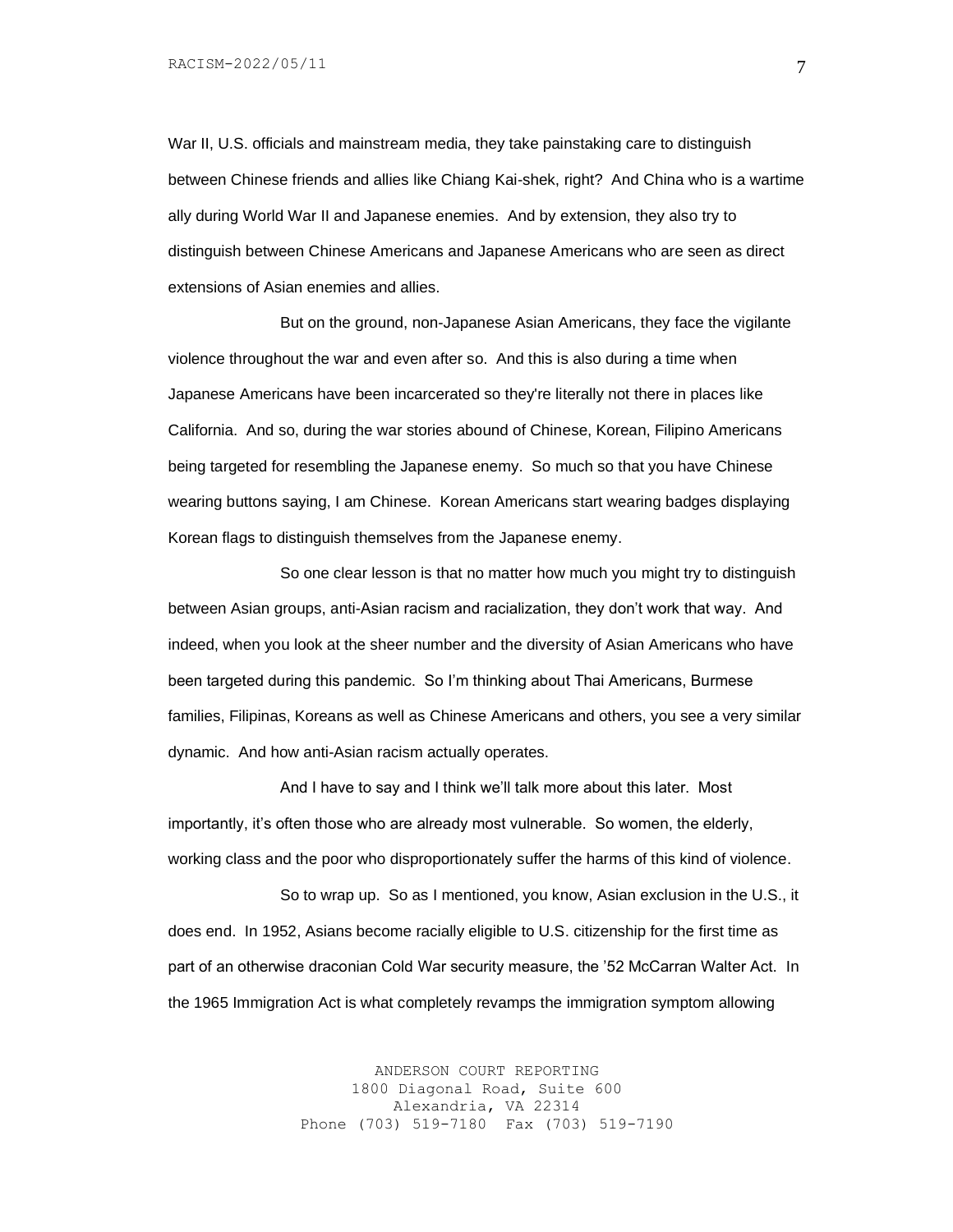meaningful Asian immigration again for the first time in U.S. history.

And so, my first book charts what I call a Trans-Pacific movement to repeal Asian exclusion which happens between about 1943 and 1965. And it argues that repeal is part of the price of U.S. empire in a decolonizing Cold War Asia. And so, even as the U.S., you know, expands its power over Asian peoples, the pressures and demands of building and sustaining in Asia compels U.S. officials to respond to the demands of nonwhite peoples. If only in the most symbolic ways. And so, this is just one example of how in countless ways, U.S. empire essential to understanding these histories.

Ultimately then repeal is about what the U.S. is trying to do in post-war Asia. So even this history of how exclusion gets repealed is actually quite ambivalent. So I would not say this is a triumphful story. The '65 Immigration Act is a milestone law that flips U.S. immigration from more than 80 percent European to majority Asian and Latinx.

And people often celebrate this law for creating the diverse nation we have today. And in fact, my own parents immigrated under this law. The majority of Asian Americans living in the U.S. can trace some connection back to this law. But for many lawmakers and others, this demographic shift was actually an unintended and for some an undesirable outcome. And scholars have documented this time and again.

And so, it also suggests how U.S. imperial interests whether related to the Cold War, the decolonization, World War II or other really provides unstable grounds for Asian Americans inclusion. And in moments like the past two years, you can see just how contingent and ephemeral this inclusion can be. So I can say more, but I'll stop here for now. Thank you.

MR. HASS: Thank you, Jane. Adrian, would you like to pick it up from here?

MR. DE LEON: Absolutely. First, I want to thank the Brookings Institution

ANDERSON COURT REPORTING 1800 Diagonal Road, Suite 600 Alexandria, VA 22314 Phone (703) 519-7180 Fax (703) 519-7190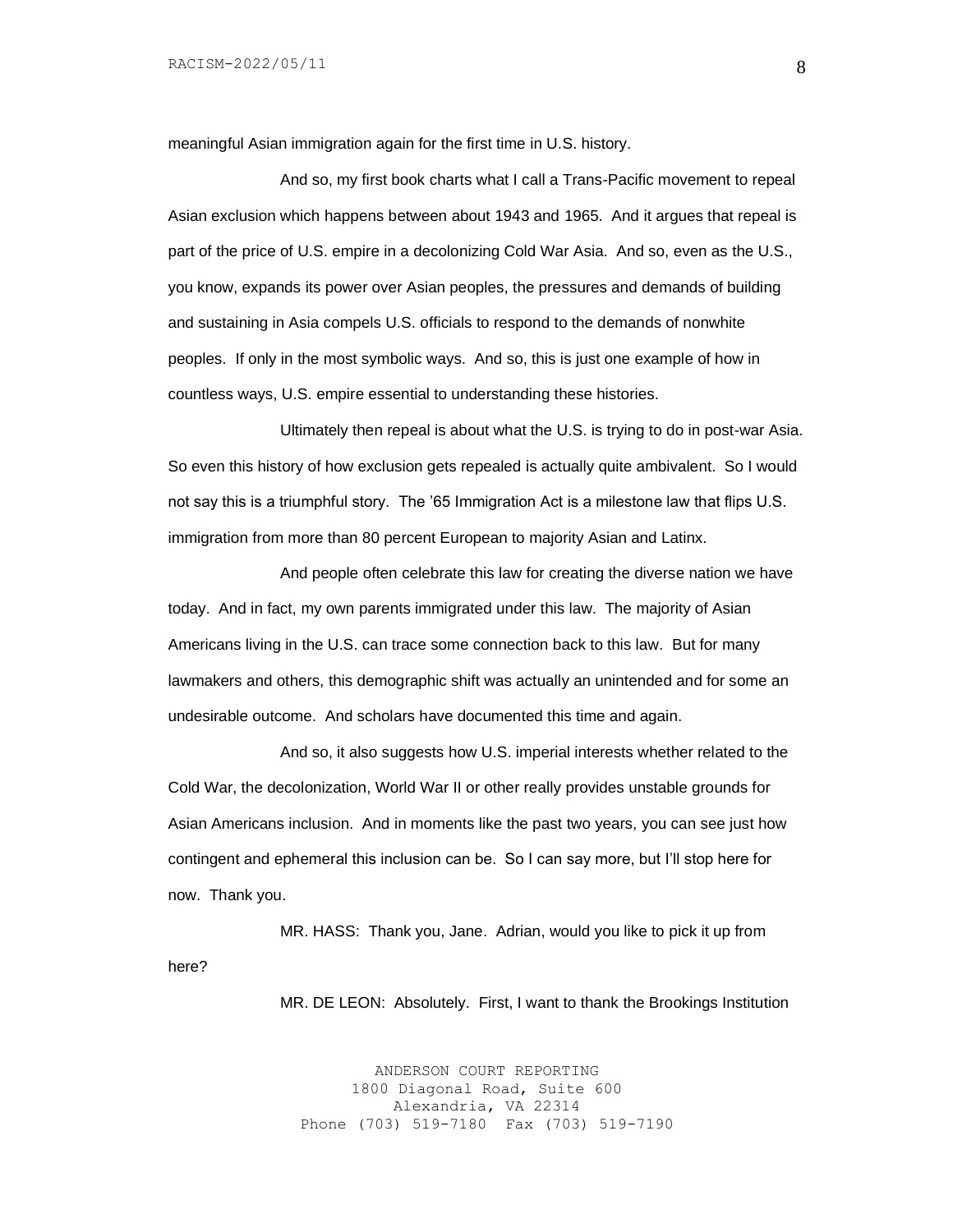for bringing me on not just as a little bit of an outsider as a Canadian maybe studying Asian Americans history. But also, for framing the question of anti-Asian violence as one that is inherently transnational, and that's what I would like to speak about today.

So as many of us note, celebrating Asian Americans heritage during the COVID-19 pandemic has been a pyrrhic effort at best. It seems every few weeks Asian women and elders are attacked in the streets of big cities like New York and San Francisco.

And in the face of this chronic and normalized violence, it is certainly important to highlight the positive impacts the Asian Americans have made in this country in an effort to steer public perceptions away from the denigrating narratives at the heart of anti-Asian violence.

Yet, as a historian of U.S. Philippine relations myself, it gives me pause to not only consider the contributions of Asian migrants of the U.S. When the return on investment has not yielded acceptance but rather has given rise to even more violence and discrimination. What we now call anti-Asian racism whether it be on the level of the micro aggression or the direct attack on the street or to scale it up, the hostile immigration policies of the last few years is rooted in that oldest American foreign policy itself which is overseas imperialism.

To supplement the remarks of my colleague, Jane Hong, and expert in the relationship between empire and immigration, I will briefly speak about the relationship between anti-Asian violence, foreign military intervention and imperial occupation.

Unlike the familiar messaging of diversity and equity initiatives which we might be familiar with in the workplace. I want to pause it that anti-Asian hate and racism at large does not begin with every day macro aggressions locally. It begins with colonial occupation. Itself a technology and an effort of anti-Asian hate. A prototypical form of racial violence continuous with the dangers Asian Americans face today in the 21st century.

> ANDERSON COURT REPORTING 1800 Diagonal Road, Suite 600 Alexandria, VA 22314 Phone (703) 519-7180 Fax (703) 519-7190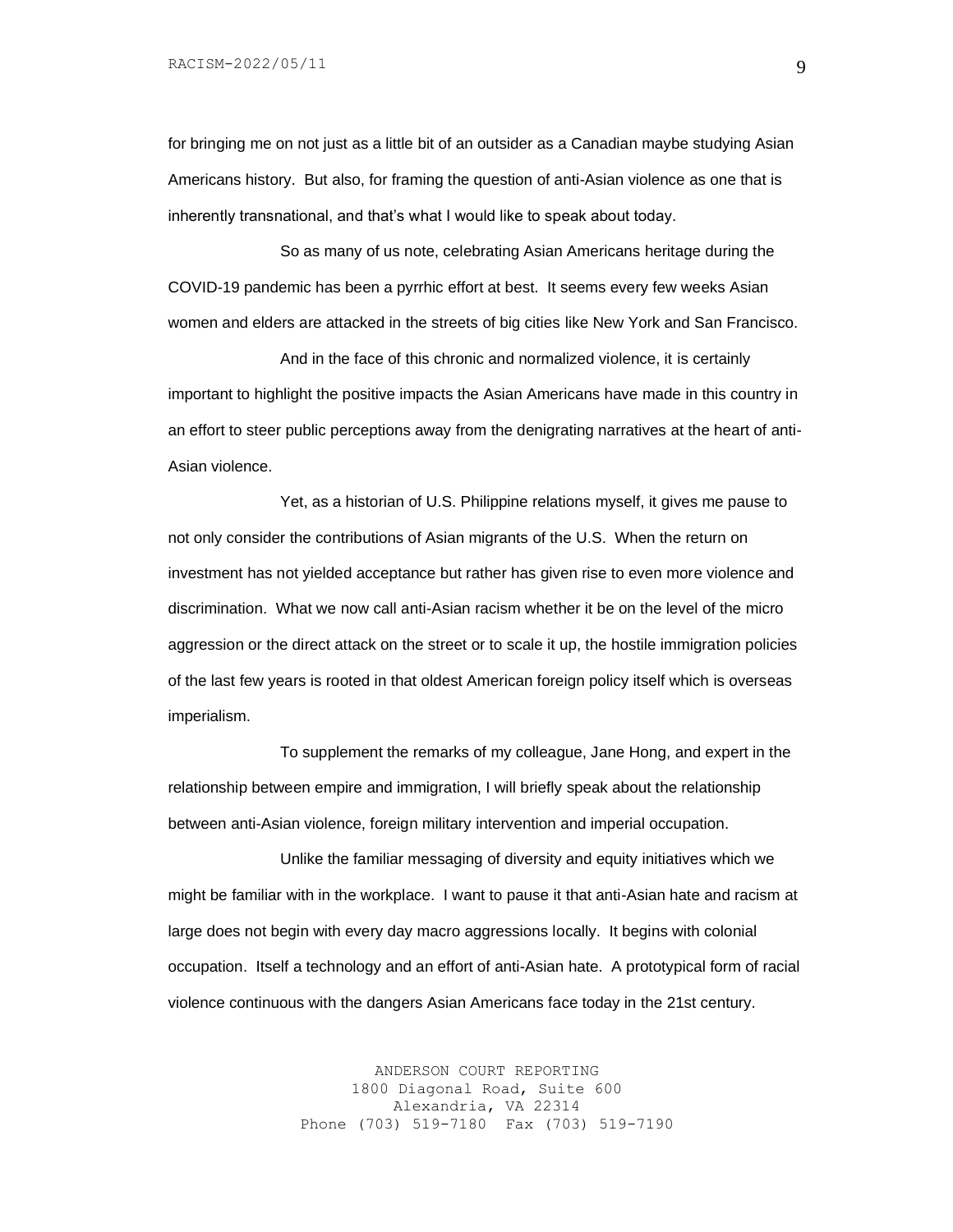In today's brief remarks, I want to specifically highlight how empire produces the racist ideologies that has framed Asian communities as undesirable, foreign, invasive, suspicious, expendable. For example, we might follow cultural historians in the proliferation of anti-stereotypes in racist language.

The word gook, for example, a common racist slur is especially prolific after the Vietnam war is an example of imperial anti-Asian racism. Its original form can be traced back to 1898 during the brutal Spanish American and Philippine American wars and the subsequent colonization of Archipelago as the U.S.'s first overseas colony. This war for people who are familiar with this history saw the U.S. military kill 20,000 Filipino combatants and over 200,000 civilians over the course of four years between 1898 and 1902. The formal end of the war itself.

Among American GIs, the word became a shorthand for native insurgents fighting for the freedom against Spanish and eventually against American occupation. The word would reemerge in the Pacific front during World War II and then in the 1950s during the Korean War. And again, during the Vietnam war after which according to historian Kathleen Belew, veterans brought back this imperial articulation of anti-Asian hate back with them into domestic American life.

We see these transits of global anti-Asian violence to rebound into the domestic sphere with other communities such as (inaudible), Vietnamese, Cambodian, Thai and other Southeast Asian migrants all of whom were impacted deeply and intimately by Cold War era military violence and proxy wars abroad.

As a derogatory signifier used to dehumanize Asian people in times of imperial occupation and violence, this word is a testament to the lasting cultural power of imperial and military occupation in the 19th century all the way to today. Likewise the discourses of yellow peril which produce many anti-Asian images familiar to us can be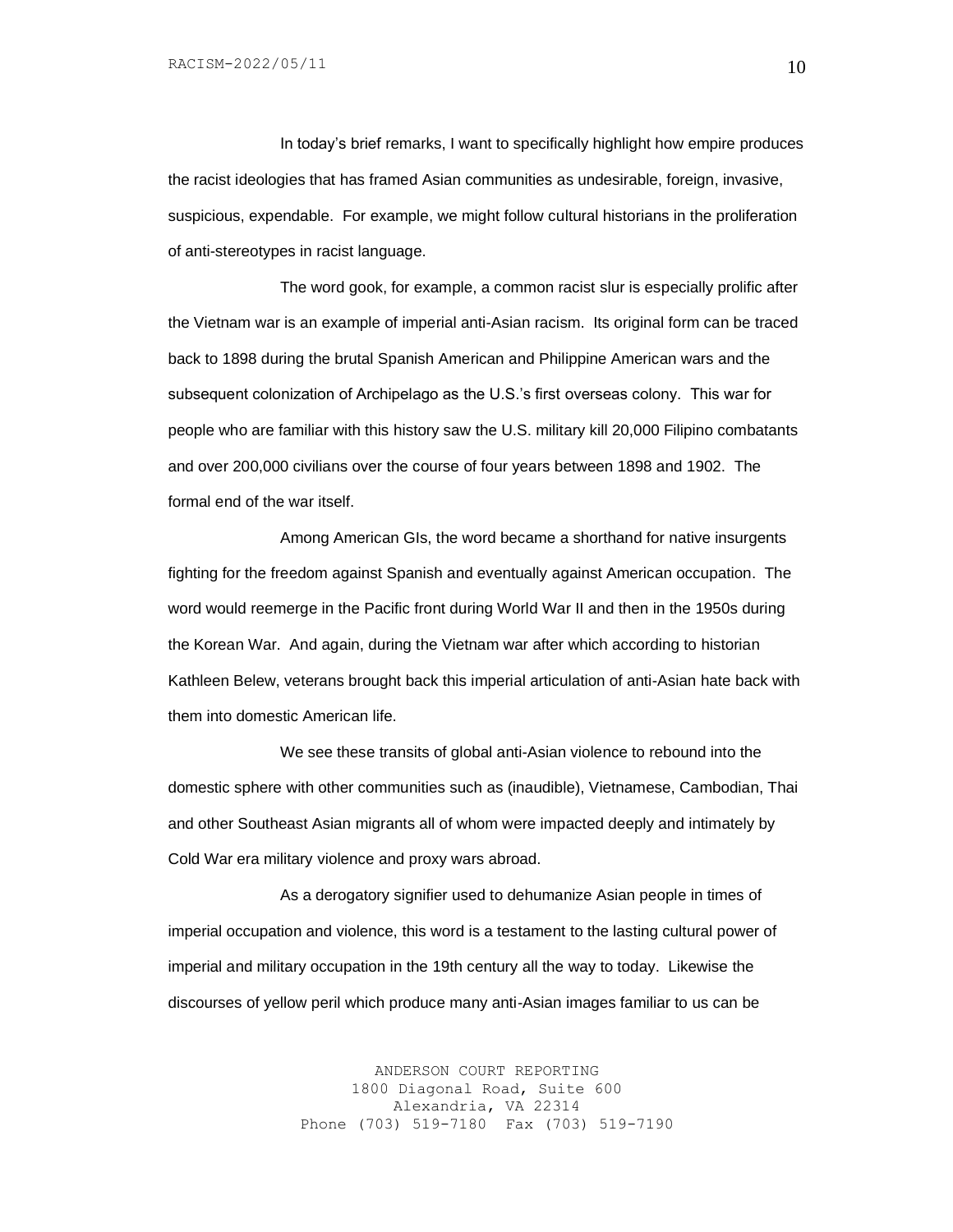traced back not only to the age of Chinese exclusion but also to the rise of Japan as computing imperial power in the Pacific during the 1930s and 1940s.

During this time, American newspapers proliferated with propaganda in political cartoons, opinion pieces and other multimedia that depicted Japanese people as monsters and invasive aliens who threatened American prosperity and peace. And we know what happened in this story. As this country entered the Pacific war after the bombing of Pearl Harbor, Franklin Delano Roosevelt signed an executive order 9066 incarcerating about 120,000 Japanese Americans into concentration camps across the inland United States.

And with the rise of China in today's global economy and the related magnification of anti-Chinese violence across America today, the histories of yellow peril and U.S./Japan relations might prove to be an instructive warning. The points of the relationship between lived realities of racist violence and what we might call national security.

I recount these histories of U.S. imperialism not just to highlight how much better the conditions might be today. It's definitely not bad, but it's to emphasize that we have a long way to go. The legacies of American empire across the Pacific are not separate from what we call anti-Asian violence in the domestic U.S.

Once understood in the kinds of national context, we might follow the sinew of anti-Asian hate outside of American shores into Asia itself and where the United States violent impact is felt in every-day life in military camp towns, in former colonies and organized territories. For example, in Guam and Samoa and Hawaii, in the Philippines still. Only then can we reckon with violence against Asians not just as the domestic effort for social justice but as a project of racial justice around the world. And I'll stop there and leave some room for conversation. Thank you.

> MR. HASS: Thank you, Adrian. Cynthia, may we turn to you next? MS. CHOI: Yes. Thank you so much for inviting me. And it's wonderful to

ANDERSON COURT REPORTING 1800 Diagonal Road, Suite 600 Alexandria, VA 22314 Phone (703) 519-7180 Fax (703) 519-7190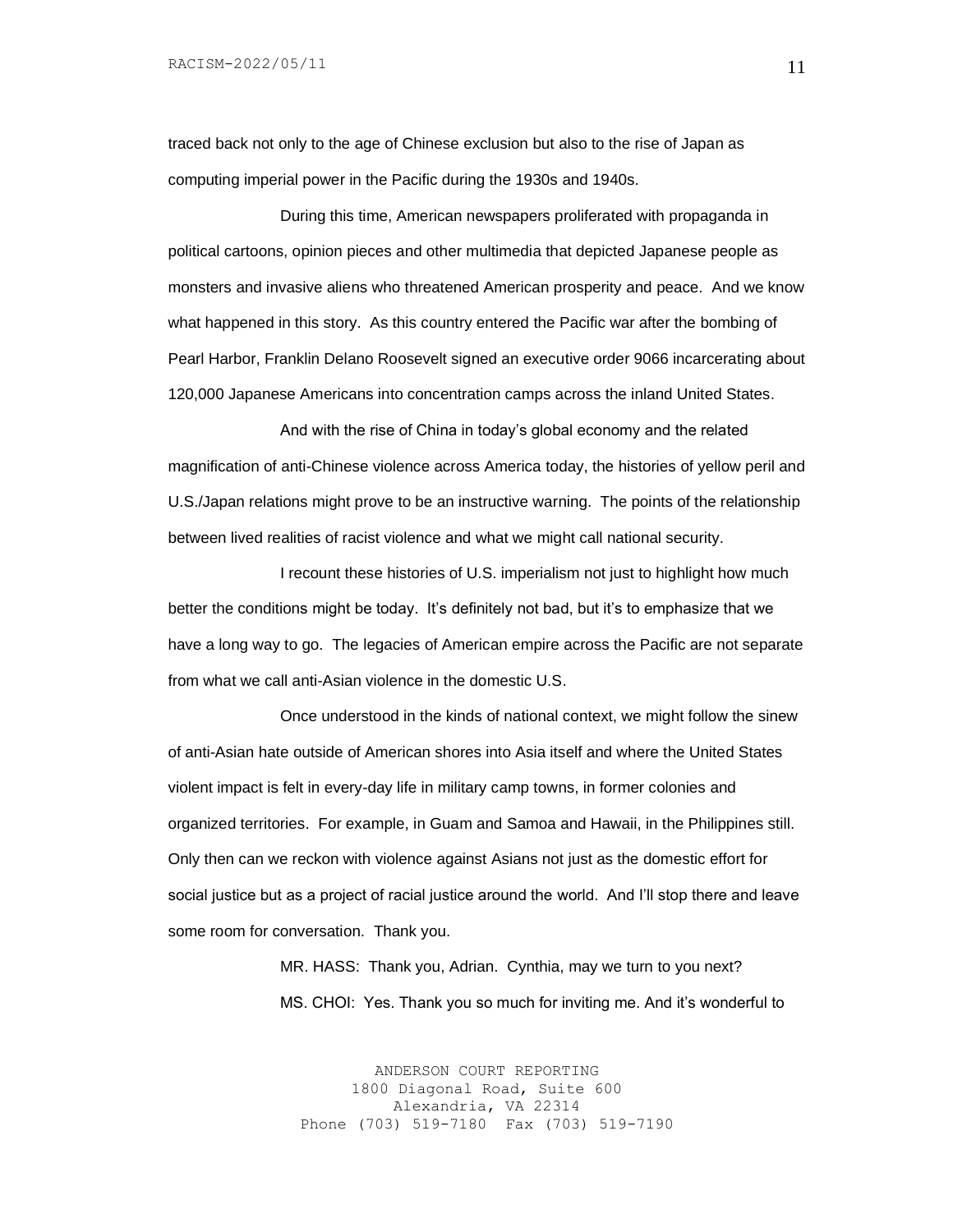be flanked by scholars and experts in our history. Usually, I have to cover that issue in like 10 minutes so it's really wonderful.

But of course, I have to start there as well because this year is particularly important as we recognize the 140th anniversary of the Chinese Exclusion Act, which as shared earlier, you know, where Chinese were specifically banned as being filthy, diseased carries stealing jobs and unassimilable.

And of course, it's particularly poignant to note that actually even before that, as Jane had shared, that Chinese women were specifically banned under the pretext as being prostitutes. Forty years ago, two white men brutally beat and killed Vincent Chin because they thought he was Japanese in a period when Japan was being scapegoated in an economic recession and high unemployment.

Today, we have elected officials largely Republican as we've documented in our 2020 report that have created the same dangerous environment for Asian Americans. But let's also be honest that Democrats have also engaged in an us versus them as a winning political strategy as well so this is a bipartisan issue.

The connection between anti-Chinese rhetoric and the anti-Asian hate has been confirmed by our data that our organization with our partners though Stop AAPI Hate has documented. So the meteoric rise of nearly 11,000 incidents specifically demonstrate how China and Chinese people have been invoked in attacks against Asians.

Our reports reveal the consistent parroting of the anti-China rhetoric. How animus is tied to beliefs about Chinese as the source and spread of the Corona virus and the pervasive use of orientalist stereotypes about Chinese earlier as was around diet and hygiene. But today in a recent poll by a peer organization named that a third of Americans believe that Asians are partly to blame for this pandemic.

So our history tells us that race systemic augury has always been used to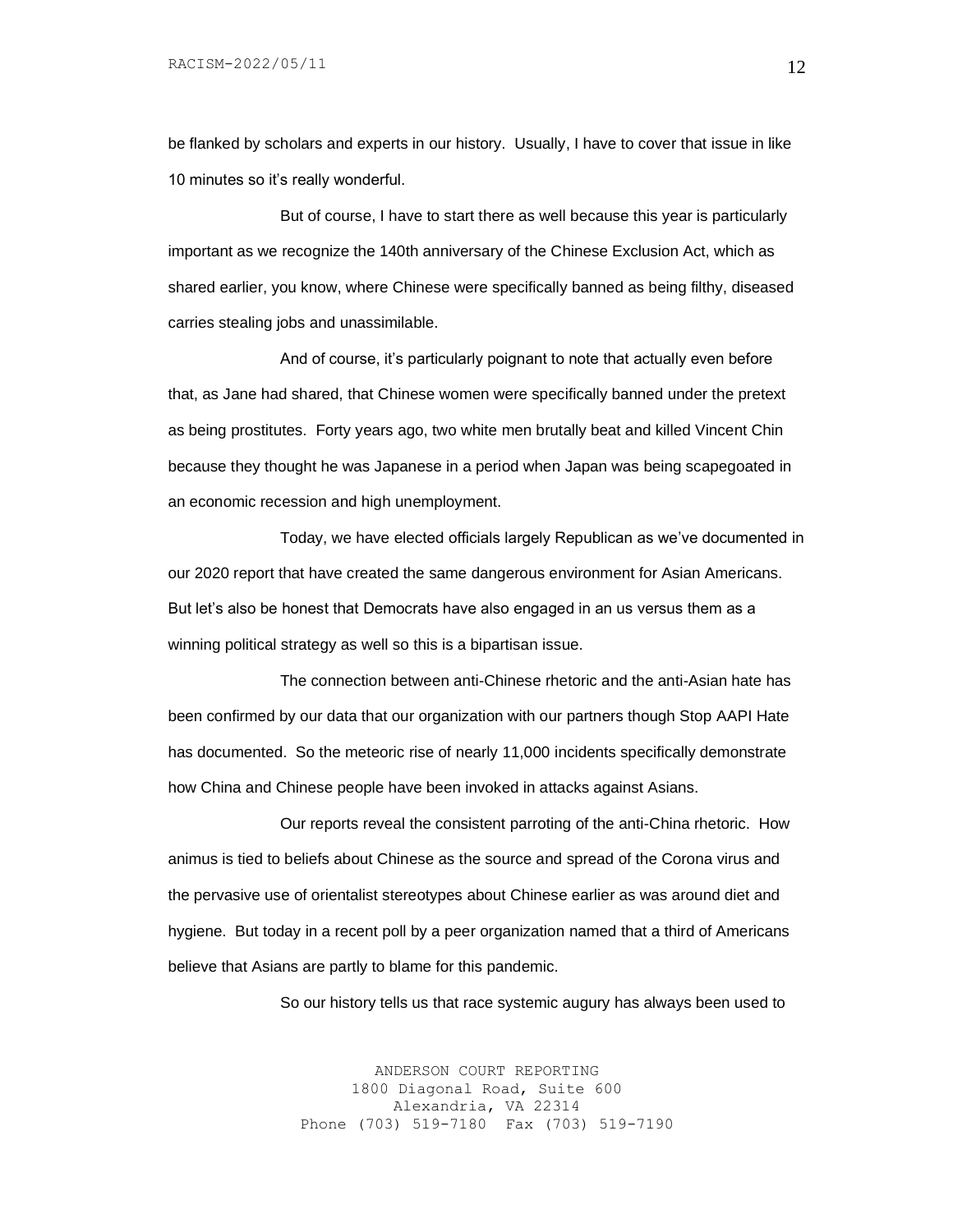deny Asian Americans full social and political rights. And of course, we're not unfamiliar with confronting using phobic rhetoric and anti-immigrant policies under these false guises of national interest. But let's be clear that it's not just the rhetoric alone that's the problem.

The rhetoric is matched with an entire policy agenda built upon otherizing immigrants and people of color. Punishing immigrants and protecting white supremacy. And in addition, unrelenting attacks on those who are undocumented. These anti-immigrant policies include bans, restrictions on the silent seekers, Chinese students and academics, high skilled visa, green card holders and many others.

A reminder that the racism even though this is what we've been able to document is interpersonal. Is actually systemic. And for the first time in my, you know, recent memory in doing this work. Asian Americans are finally being understood in terms of our experience. And again, I'm really delighted to be on this panel and to talk further about what we can do.

MR. HASS: Thank you, Cynthia for helping us situate this current moment. Jeff, I was hoping I could turn to you to help us think through these strategic ramifications of the dynamics that have been described.

MR. BADER: Thanks very much, Ryan. And I appreciate the comments by the other panelists. I look forward to hearing questions and interchanges among when we get to the question period.

I'm going to talk about the national security implications of our outbreak of anti-Asian violence. The principal reason why the United States prevailed in the Cold War was the quality of our political economic and social system and the admiration by peoples of the world for the way of life it enabled.

The U.S. presented a society that was multiracial and multiethnic not based on blood and soil. No small part of that vision was American openness to immigrants. Many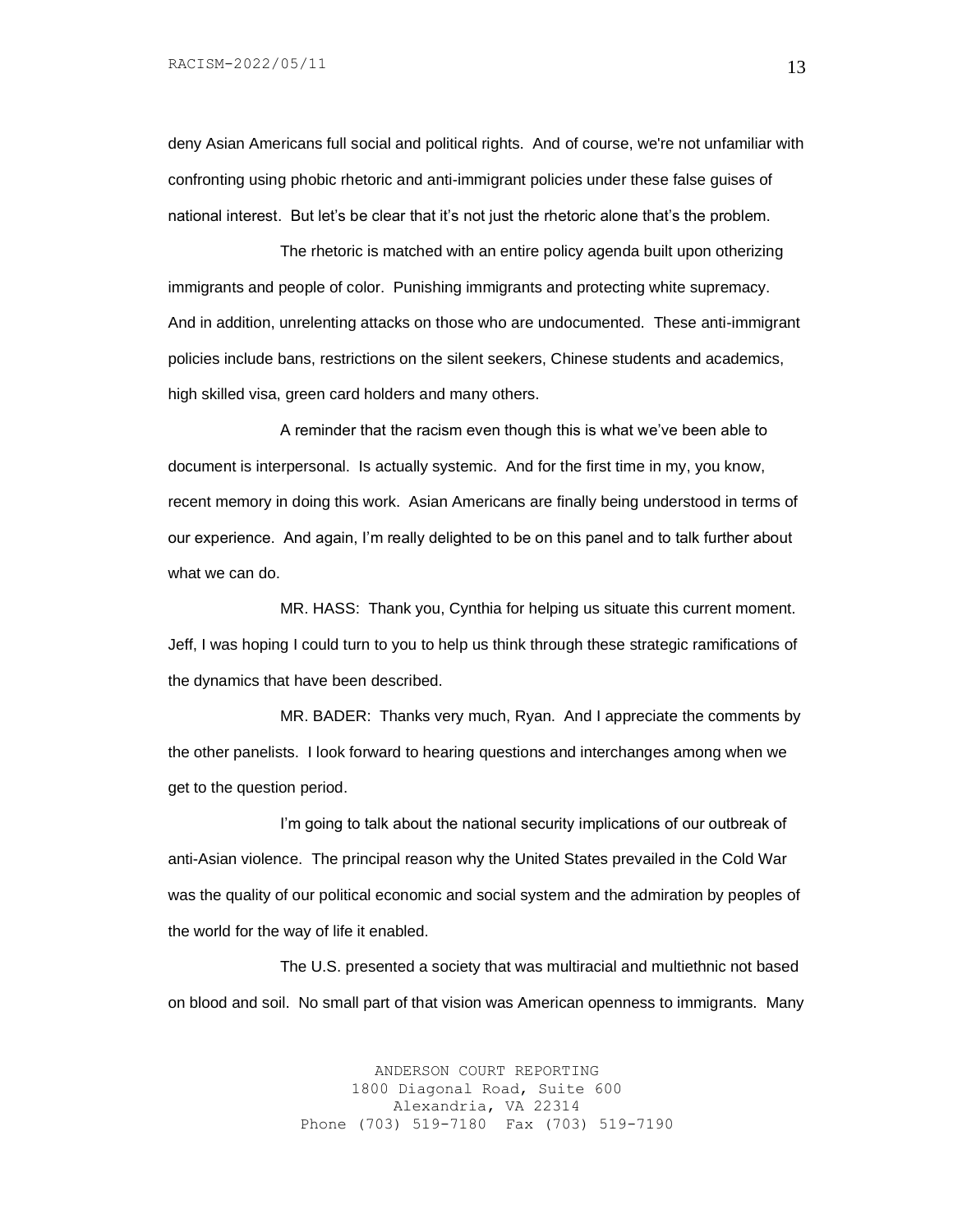of whom came from different parts of the world and integrated into our country. Our better angels viewed them as 100 percent American not as invited guests, but rather deserving legal and social acceptance as full as their compatriots living here for centuries.

We all know and the panelists have made clear that we have fallen egregiously short of living up to these ideals, but they served as our lone star, and non-Americans associated them with our country. It's hard to overestimate the benefits U.S. foreign policy derived from this message of welcome and openness to different ethnicities and nationalities.

Around the world in Asia, Africa, Europe or Latin America people identified with the United States in a way they could not with other countries, notably including our global adversaries that we were seen as ethnically homogenous. Individuals around the world want to become Americans and thanks to an immigration system that after the 1960s was at the same time generous and regulated by law, many succeeded.

Foreign governments admired our system, criticizing its imperfections but choosing to identify a lie or partner with a country emphasizing the ideals of freedom, equality, opportunity and universality of rights. Shared values became a basis of shared interests and magnified American influence.

So what is the message we are now conveying abroad? A society that is polarized unseeingly every issue of consequence. A government that seems unable to deal with any issue more complicated than naming a post office. Continuing racial discrimination, racial and ethnic tensions and a breakdown in the confidence and the value of assimilation and integration.

A broken immigration system that has not been reformed since 1986, '87 characterized by sharp reductions in immigration and refugee admissions. And at the same time, intense polarization because of understandable resentment over illegal immigration

> ANDERSON COURT REPORTING 1800 Diagonal Road, Suite 600 Alexandria, VA 22314 Phone (703) 519-7180 Fax (703) 519-7190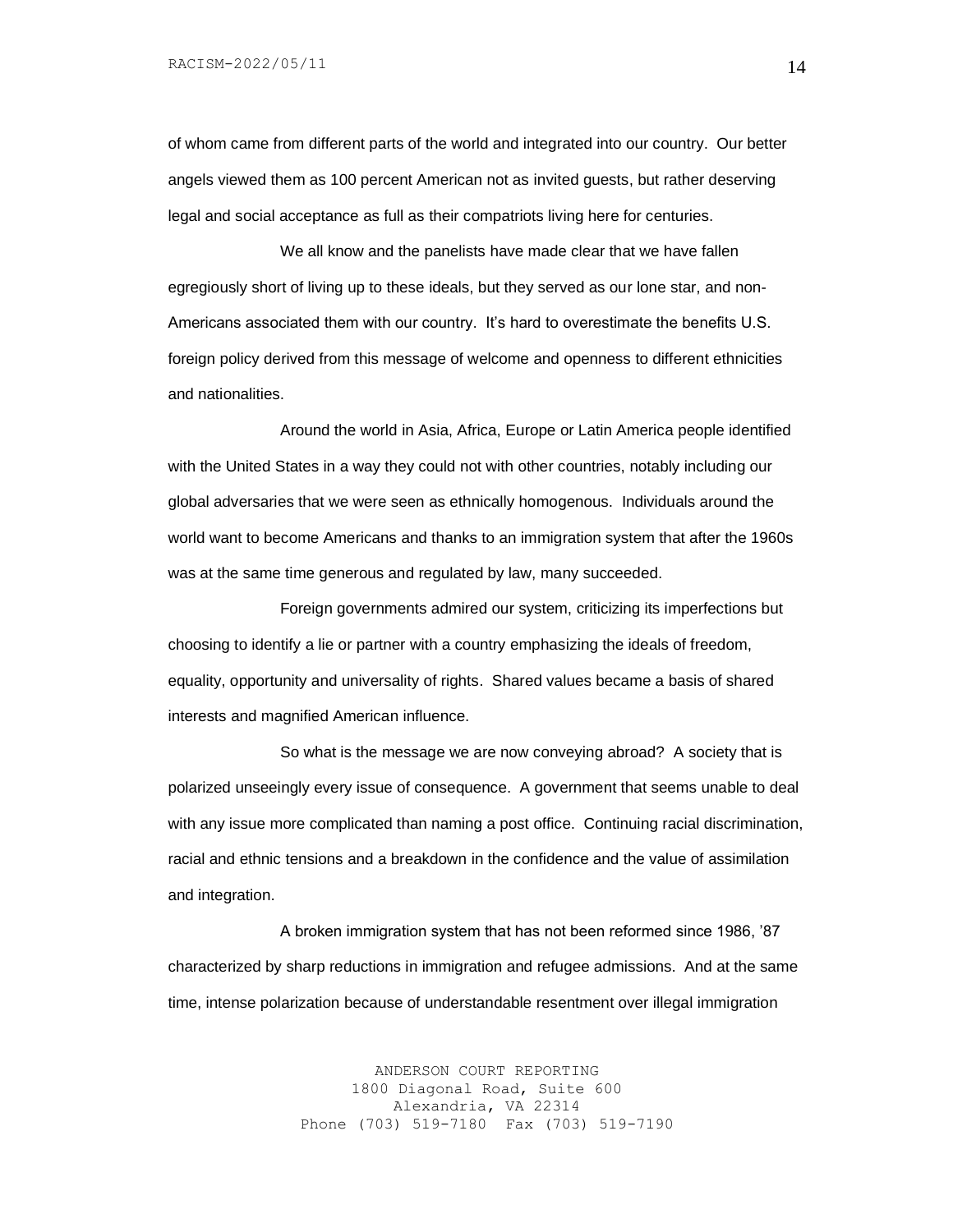sometimes leading to generalized gynophobia. And finally, rising incidents of hate crimes and racially motivated attacks.

What happens in Vegas may stay there, but what happens in the U.S. does not. In today's interconnected viral world an attack on the Chinese/American in Yonkers or Boston will be viewed within minutes by millions throughout the Chinese speaking world. If as a Biden administration that serves the competition between the U.S. and China will be the definitive challenge of the 21st century. It does not take much imagination to figure out how such events play out abroad even before propaganda agencies had their spin.

Chinese and other Asian students and researchers who want to go abroad for educational opportunities, but they have alternatives such as Australia, Canada, England and Continental Europe. The result costs us money, but more importantly brainpower and the enrichment that comes from the drive of people who have made huge sacrifices and want to be here.

I'd like to cite one antidote that made me think long and hard about the kind of beating our image abroad has taken. I recently got a phone call from a prominent Asian, a former official who lived for many years in the United States. Knows us as well as we know ourselves and is vociferously pro-American.

This ex-official visiting the United States for the first time since COVID began and fearful about the rash of anti-Asian physical attacks asked the embassy to provide personal security throughout the visit. I thought this was an overreaction, but frankly what I think doesn't matter. What does matter is what like minded and well deposed Asians think. Whether our best friends think this way.

Can we expect Asian governments and peoples to think of us as a friend to whom they naturally gravitate? No less a model to emulate? Behind the headlines are some enduring positive trends that we rightly celebrate. Asians represent the fastest

> ANDERSON COURT REPORTING 1800 Diagonal Road, Suite 600 Alexandria, VA 22314 Phone (703) 519-7180 Fax (703) 519-7190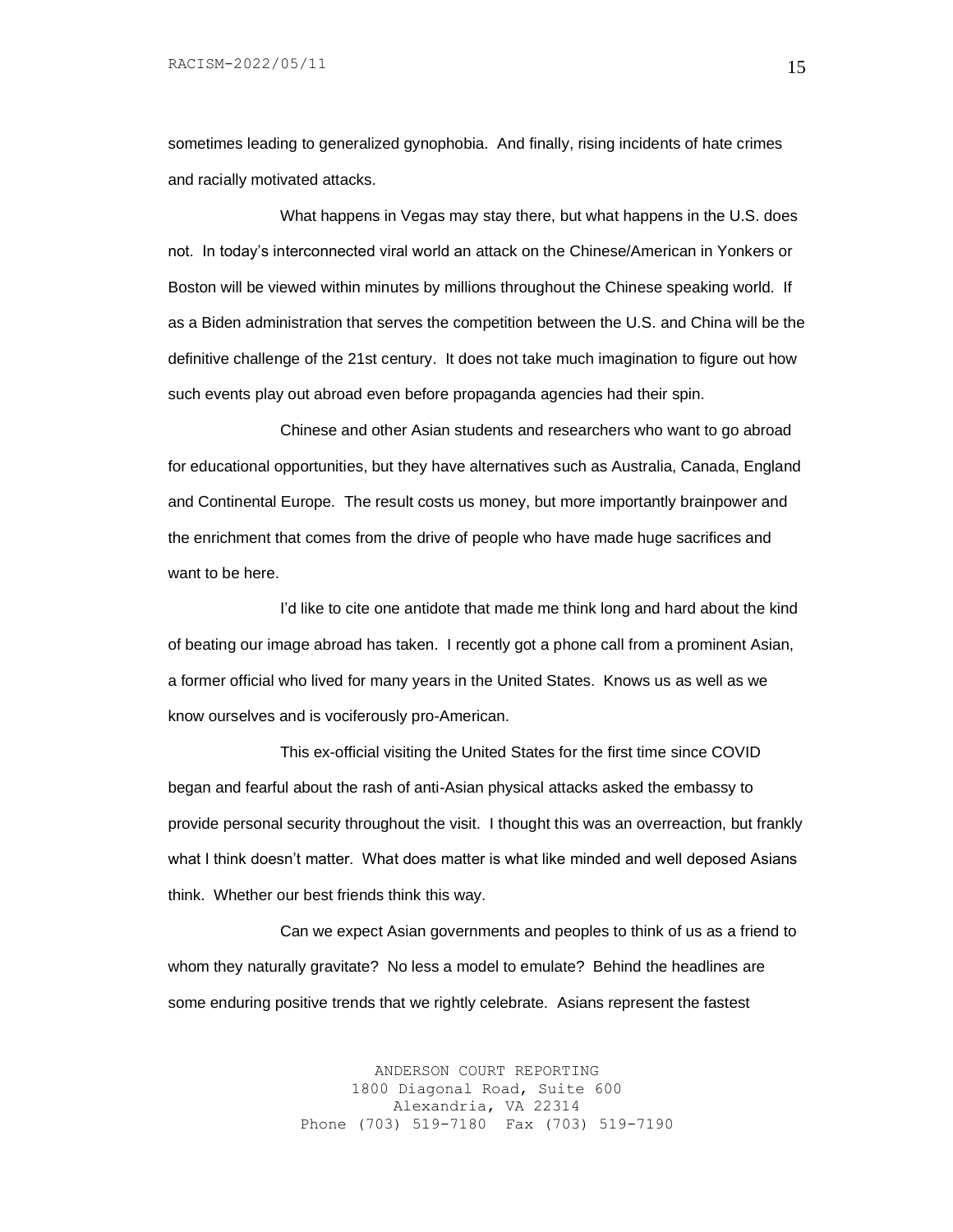growing minority in the United States. They continue to come here and to thrive as demonstrated by GDP per capital figures.

Most believe in and many achieve the American dream through education, hard work, entrepreneurial spirit and characteristic immigrants and first-generation drive. There are over a million foreign students in the U.S. and the majority are from China and India. They come and many stay despite our shortcomings. And they contribute mightly towards our achievements as a nation and tell our story to their countries of origin.

I have flashed some warning signals here. They need not define our future or the perceptions of the U.S. and Asia. It is too soon to draw meaningful conclusions, for example, from negative numerical trends in U.S. travel exchanges in lesser years. Because of the massive disruption of international travel occasioned by COVID and particularly by the draconian Chinese quarantine measures that make foreign travel and study to and from China an insurmountable challenge.

But if we are serious about our concern that democracy advance against autocracy, our belief that the 21st century is the age of specifically century and our intention to be a leader in the region. We need to take these warnings seriously that means getting our house in order and not just saying we're doing so but proving it in deeds.

The plague of anti-Asian attacks physical and rhetorical has to be stamped out for us to have a fighting chance. Thank you all very much. I look forward to your questions.

MR. HASS: Thank you very much, Jeff. I think the four of you have very clearly and articulately framed the challenge that we face at the moment. I want to spend the next half hour talking about how to address it.

Jane, if I might start with you. You mentioned the term model minority. Now, in your opening comments can you just help our viewers understand what that term

> ANDERSON COURT REPORTING 1800 Diagonal Road, Suite 600 Alexandria, VA 22314 Phone (703) 519-7180 Fax (703) 519-7190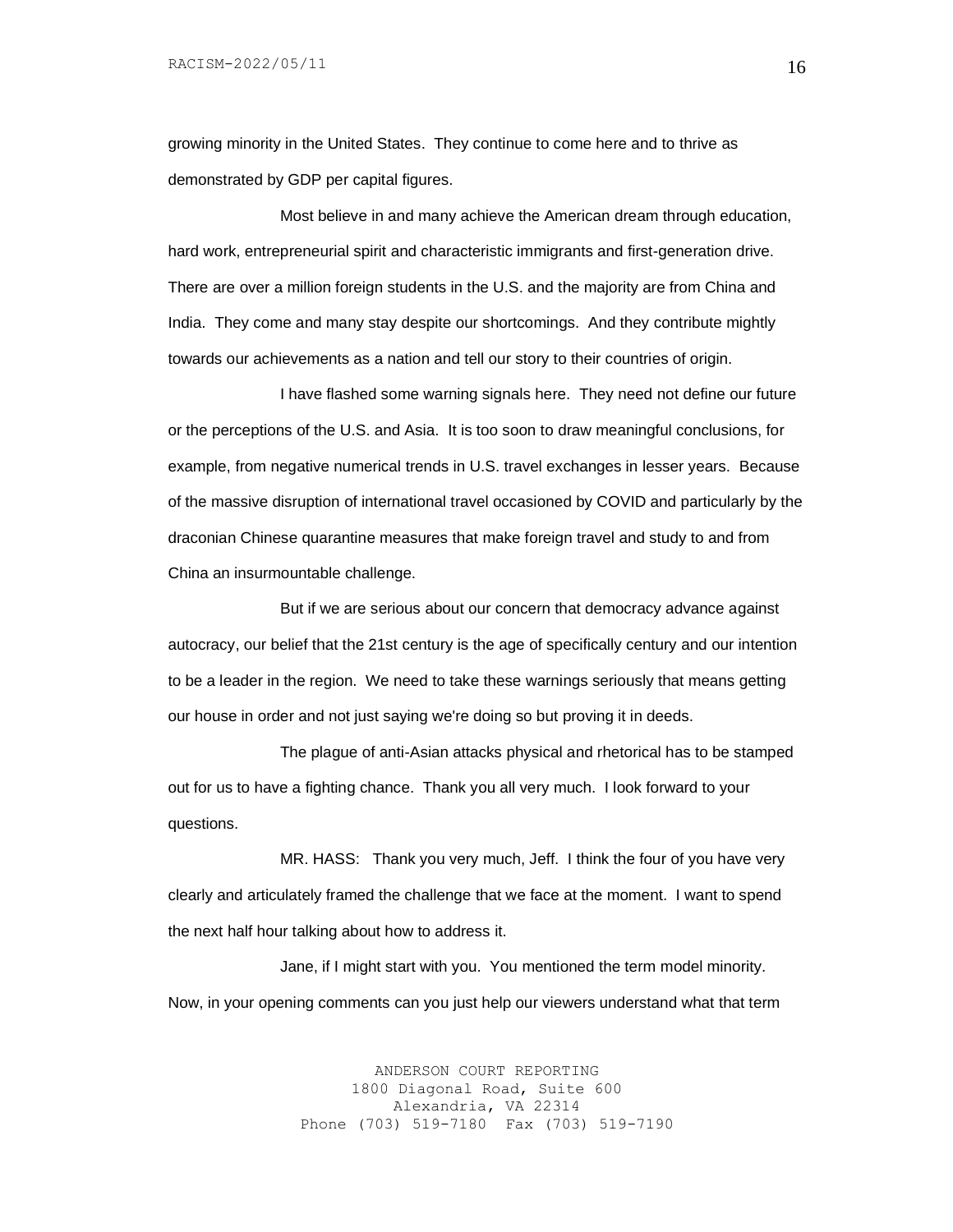means and how it effects Asian Americans race relations with other minority groups in the United States?

MS. HONG: Of course. I mean this is something that I think anyone who studies Asian American communities has to contend with all the time even if they don't want to. It's a word that just haunts all of us because it's so -- I think today as I mentioned earlier. When you think about Asian Americans in this country they are seen as potential foreigners and/or model minorities. Literally, sometimes both at the same time in some cases.

So the model minority is a historical construction, right, that gains traction in the mid to late 1960s. Really at the height of black power. So historian Ellen Wu has written an excellent book tracing the history of the model minority as it applied to Asian Americans.

So it gains traction really in the mid to late '60s at the height of black power. And what's really important to understand about this idea, right? So the model minority of course is the idea that Asian Americans -- so in the case of the '60s, it was primarily applied to Japanese and Chinese Americans. You can see it in mainstream media. The New York Times runs articles. And U.S. News and World Report run articles talking about Japanese Americans and Chinese Americans as success stories.

And the idea is that, you know, these minority groups have overcome all kinds of barriers including in the case of Japanese Americans wartime internment, right? So the idea is that through hard work, not complaining, relying on each other and not the state that Asian Americans have kind of exemplified kind of the possibilities of the American dream, middle class professional success. They also prove the promise of America and, you know, these kinds of narratives that I think remain very prevalent today.

Although they have shifted over time in terms of how they're applied and where they're applied. I think today you can see them a lot in affirmative action debates that are currently happening.

> ANDERSON COURT REPORTING 1800 Diagonal Road, Suite 600 Alexandria, VA 22314 Phone (703) 519-7180 Fax (703) 519-7190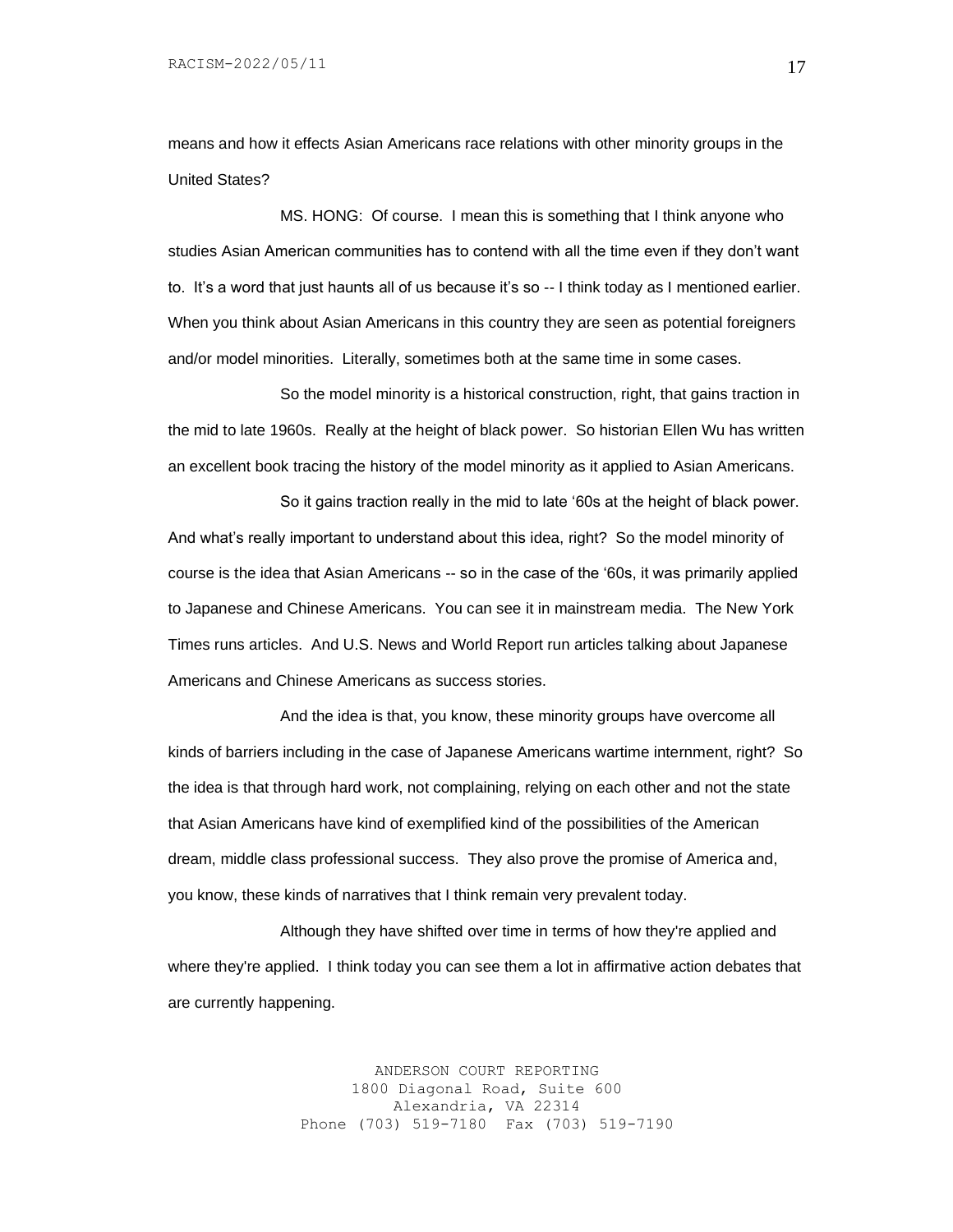The thing that's most important to understand about this model minority narrative is that it is inherently anti-black. So if you look at these pieces describing Japanese and Chinese Americans what you actually notice pretty quickly is that they're not really about Japanese and Chinese Americans. You see that they kind of used Japanese and Chinese Americans to critique and pathologize black communities. So what, you know, Chinese and Japanese are doing.

So they're working hard. They are not asking the U.S. government for state sponsored help. They're not being militant. They're relying on each other. So all these are actually juxtaposed, right, they're counterpoints to kind of help black communities are seen and are being critiqued during this period. And again, the 1960s context is really important because that really is the context in which these ideas gain traction.

And so, when scholars talk about the model minority, we often describe it as it's an anti-black strategy of using Asian Americans against black Americans. So it's a strategy of white supremacy. And it's also connected to political economy. A book I've been reading recently is by Jonathan Tran. It's called *Asian Americans and the Spirit of Racial Capitalism*.

I mean when you think about these questions often, you know, they're framed in terms of, you know, kind of just racial identities. But these are deeply connected to political economy and so Jonathan Tran argues that the model minority, it's a strategy of racial capitalism. And the thing that he points to that I think is really interesting is that people today, you know, we often think of the model minority just in terms of Asian Americans here in the U.S. Like I feel like people don't realize that similar kinds of discourses were used to describe African-Americans during the reconstruction period.

And to use African-Americans basically to argue against Chinese American immigration and inclusion, right? So it's actually just a strategy. It's a strategy of political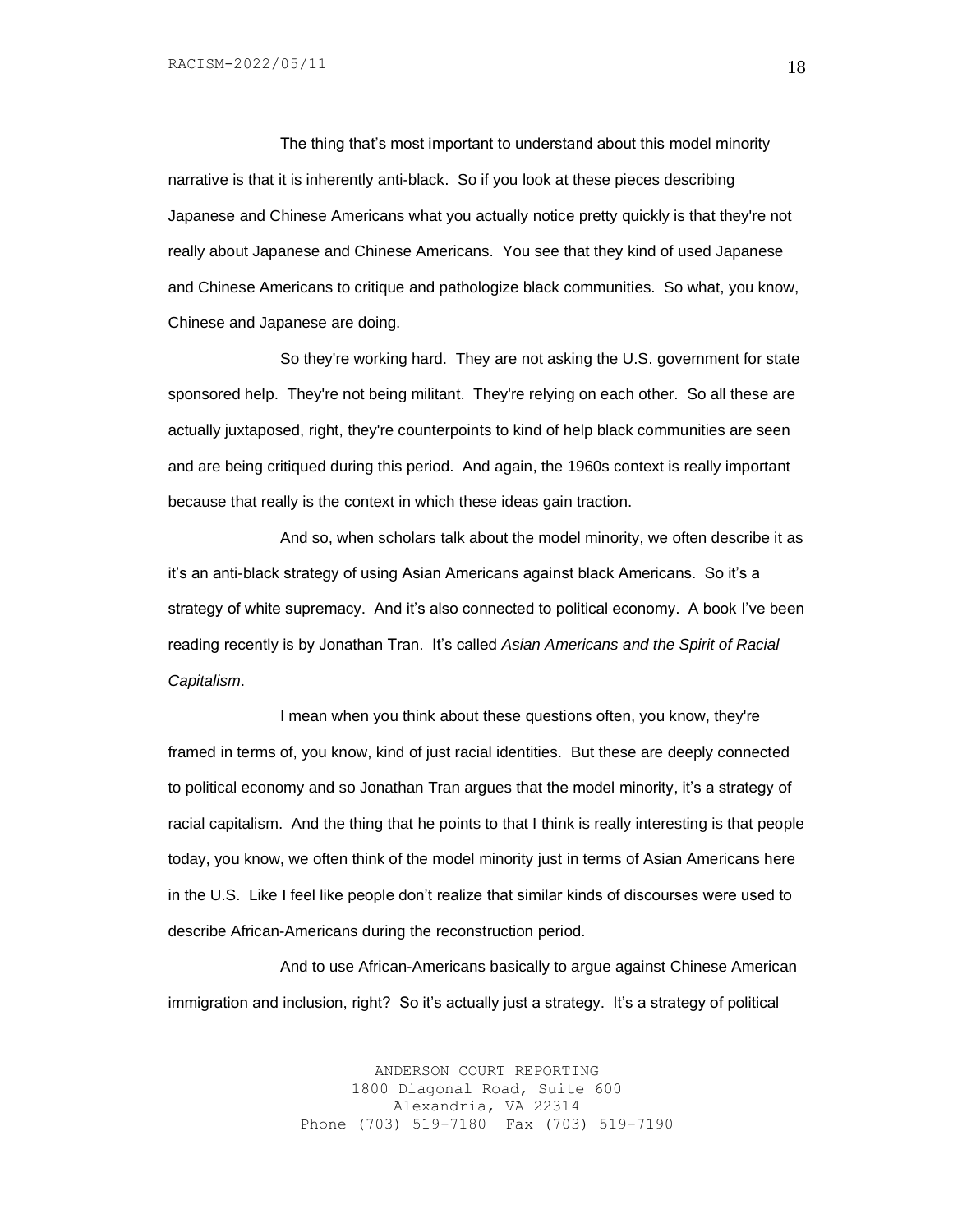economy that has been used at various times to refer to different groups. It's just that in the U.S. context, it's really -- it's stickiest. And it's really, right, endured with reference to Asian Americans.

The last thing I'll say is that, you know, the reason I think the model minority is so important to think about today in our current moment is that, you know, I'm a fellow this year for PRRI, which is a polling firm in Washington, D.C. And one of the polls that they did showed that of all kind of polled racial and religious groups, there are particular groups that had a really hard time believing that Asians faced "significant discrimination in the United States."

So different groups were asked, do you agree with this statement. Do Asians face significant discrimination in the United States? This poll was taken, I think in the first year of the pandemic in 2020. Ninety-two percent of Asian Americans said yes, they do believe that Asians face significant discriminated in the United States. And you can imagine why.

But then at the very bottom, and this is a group I've been studying in great detail. White Angelical Protestants were the least likely to agree with this statement. I think it was 35 percent of this group agreed with the statement that the Asians face significant discriminated.

And a lot of the reason I think why it's so difficult for some groups in America to believe that anti-Asian violence and racism is real is because there is still the model minority image and kind of view of Asian Americans is still so strong. And the model minority, it basically, you know, it kind of leads people to believe that Asians have never really faced significant discrimination in the United States. Or if they have, they've overcome it because, you know, it's not that bad anyway.

But those kinds of ideas, I mean they're dangerous in our current moment.

ANDERSON COURT REPORTING 1800 Diagonal Road, Suite 600 Alexandria, VA 22314 Phone (703) 519-7180 Fax (703) 519-7190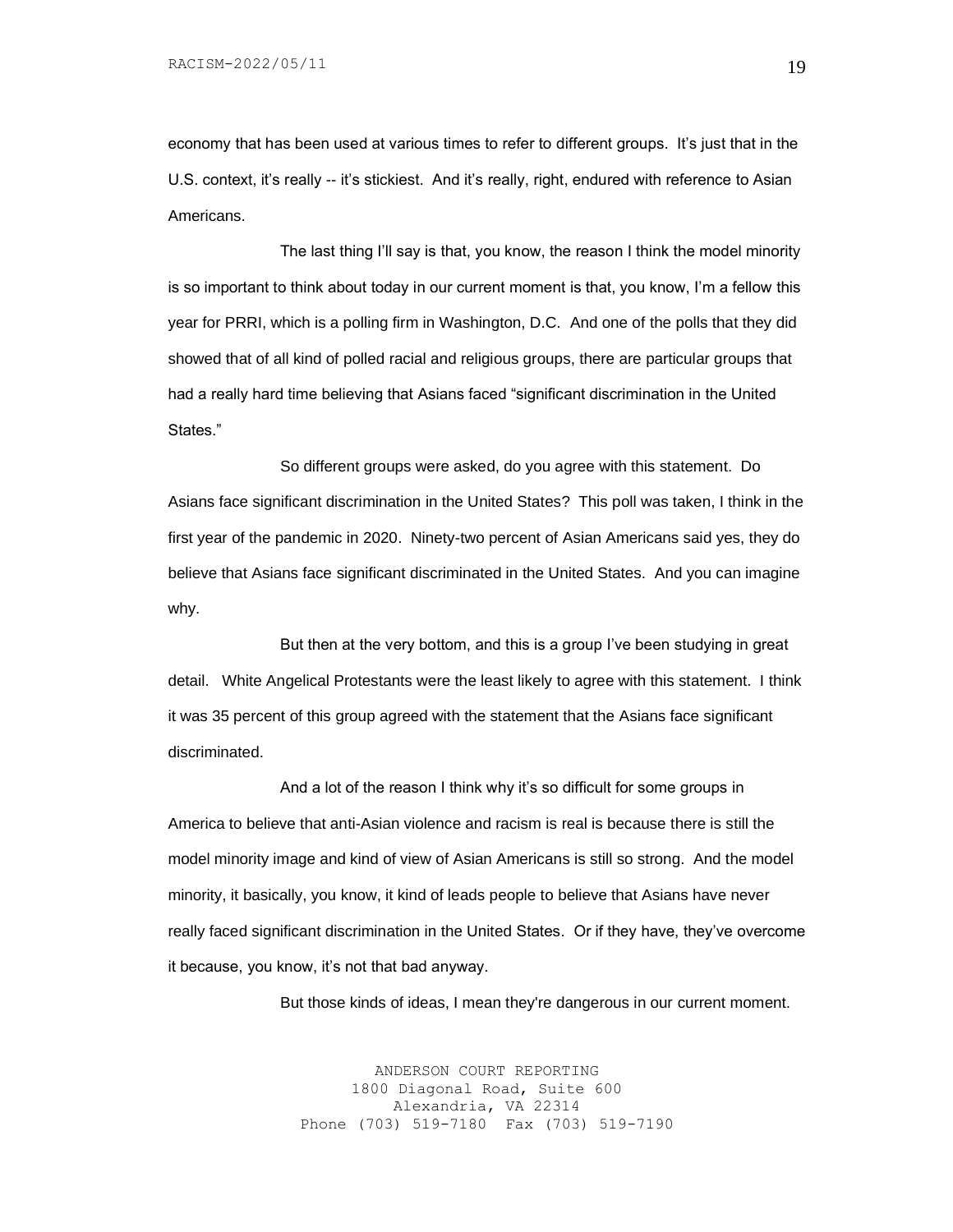You know, and I think the work that Cynthia has been doing in Stop AAPI Hate and documenting just the sheer number of incidents has been incredibly important to kind of showing folks that, you know, this isn't just something folks are imagining.

But again, I would really highlight the dangerous kind of dimensions of model minority thinking to kind of downplay and silence. You know, and kind of erase the realities of the racism and violence that Asian Americans continue to face today.

MR. HASS: Thank you, Jane. Cynthia, one of the things that has really come through in your writing and speaking is the sense that policing has been used as a tool of first response for some of the rise in racism that we've seen.

But this isn't necessarily what leaders of the Asian American and Pacific Islander communities are most interested in as a response. What do you think are more effective tools or solutions? And why is policing not seen as the response of first choice?

MS. CHOI: Yeah. Well, first I wanted to just thank Jane for that excellent description of the model minority myth and how it's harmful to our community. Specifically, that it has led to an underinvestment in our communities and particularly groups that are working on the frontlines to address hate, harm and discrimination.

So yes. Well, we can only speak to our data. And I think that what we have been able to establish that this is systemic and pervasive. We're receiving reports from all over the country. And, Adrian, also from different parts of the world too. And we've been talking with scholars and advocates in Canada and different parts of the world.

And what we are seeing from our data because we started it not just to track and to study, but to develop responses. We're not data scientists. We're actually first responders. People who work on critical issues around racial equity. And what we found is that a majority of the incidents are actually not criminal. They are not as we define it in the United States as hate crimes. So it is a crime where there is some evidence that it was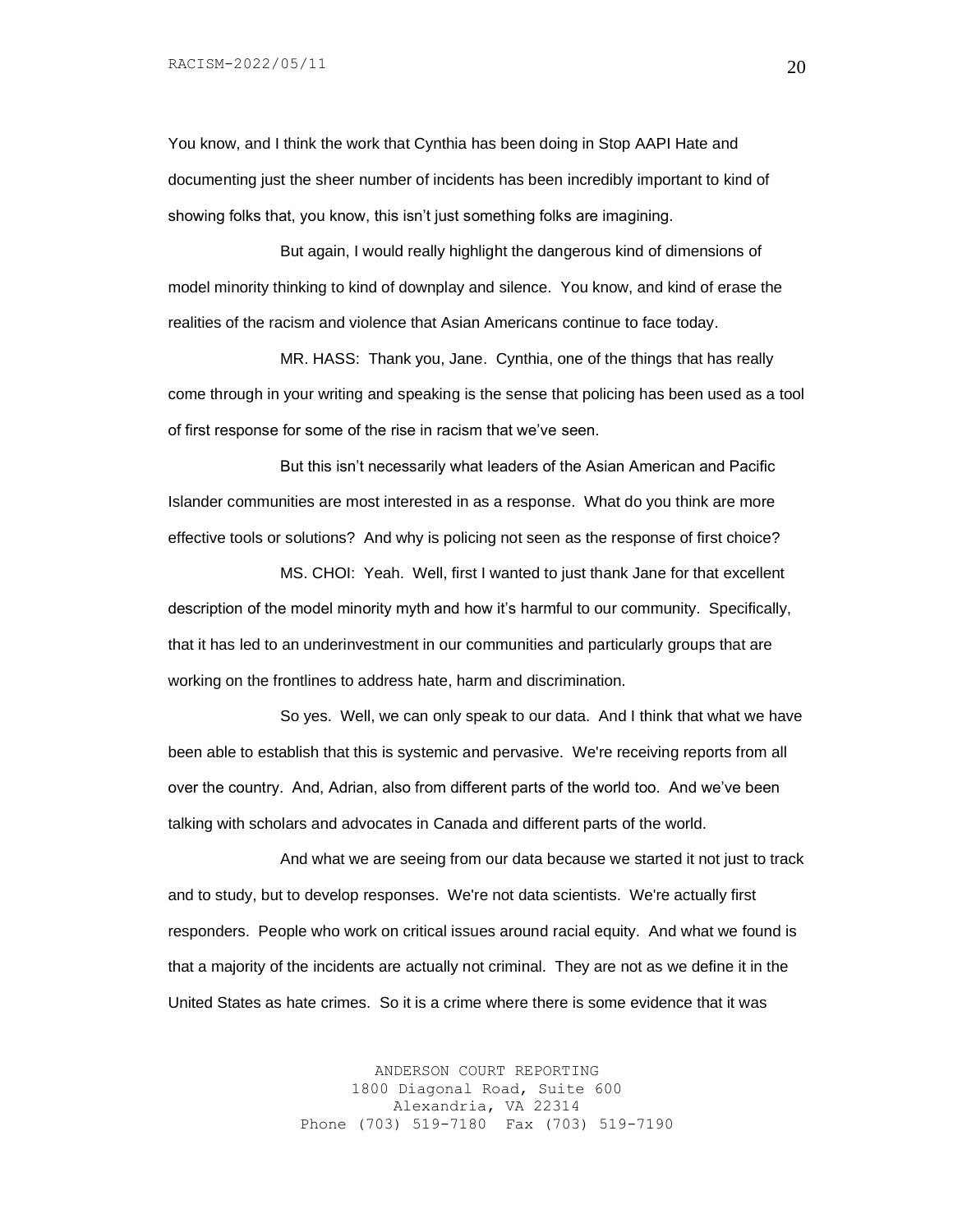motivated by bias towards a protected class.

But it doesn't mean that it's not -- we shouldn't take this seriously. That it hasn't caused trauma. That it hasn't hurt our community. And so, what we saw is that again majority are not actually defined by hate crimes. They're largely verbal harassment. We did see some levels of physical attacks as well, of course, which are very alarming. And that we have groups that are more vulnerable.

So we've reported that women reported, you know, over 60 percent of the respondents were women. We don't want to suggest that men, Asian men, do not experience racism. We think that there might be some issues around women being more comfortable reporting these types of experiences. But we have to face the fact that women in vulnerable communities including those working-class community members, community members who didn't have the luxury to work from home. That had to show up to work like the women in Atlanta, the workers in Atlanta.

So I think that this is something that we've looked at. And if you look at the data, who is being impacted and the nature of hate. Policing and law enforcement is not a case strategy for us. So especially if we acknowledge the fact that this is systemic and recognizing also that our law enforcement and our criminal justice system has been demonstrated to be racially bias. And the fact that we have a history of our community members not reporting, not feeling comfortable seeking services because of institutional violence.

That they have lived through an environment where our own government and law enforcement has caused harms. We have multiple incidents where we have community members who have called 911 during a mental health crisis and ended up being killed instead of helped.

So we have also experienced violence, institutional state violence. And so,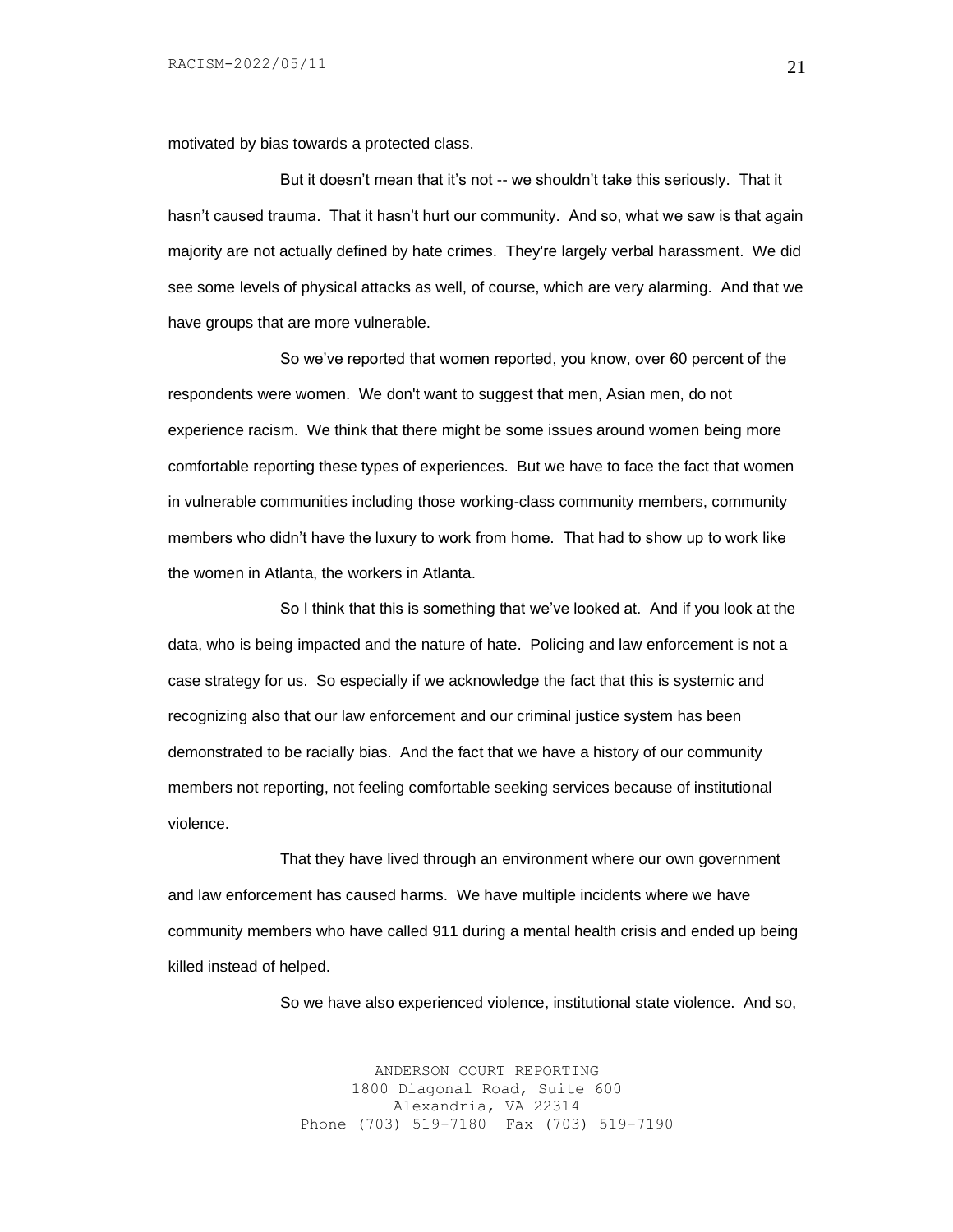it does obviously speak to the fact that it also wouldn't address the majority of the incidents. And which is why we have really focused on community-based safety solutions, which means supporting community organizations that are really on the frontlines. Our organization is part of a coalition in San Francisco that recognized that victims and survivors were not getting support. They don't even know what their rights are. What access to resources. We have a key issue around language access.

And so, this is a gap that we're trying to fill. We also know that many violence prevention programs don't actually meet the needs of the diverse Asian community. Many of the programs are actually focused on street violence, gang prevention as their called. And it's just not the ways in which our communities experience violence.

And we also have to recognize that because of the model minority myth, the perpetual foreign. We do have racial tensions between groups especially in low-income communities where people's basic needs are not being met. So we have to get to the drivers of inequality. We have to get to the drivers of violence and crime. And the other realization that is fueling these types of racial tensions.

So the other third component which we believe is equally important is cross communities racial solidarity because quite frankly the data shows that hate against blacks are at an all time high. The Latinx community as well. Other immigrants, Muslims who are under attack. So we have to work in coalition and in solidarity. And those are the three prongs that our local worker has engaged in.

For Stop AAPI Hate, our focus has also been around community-based interventions. Also, enforcing basic civil rights and in some cases expanding that. And finally, it's really through our educational equity efforts. So the promotion of ethnic studies and a true collective understanding of our experiences, which includes anti-Asian discrimination. And in fact, as our scholars noted here defines our experience.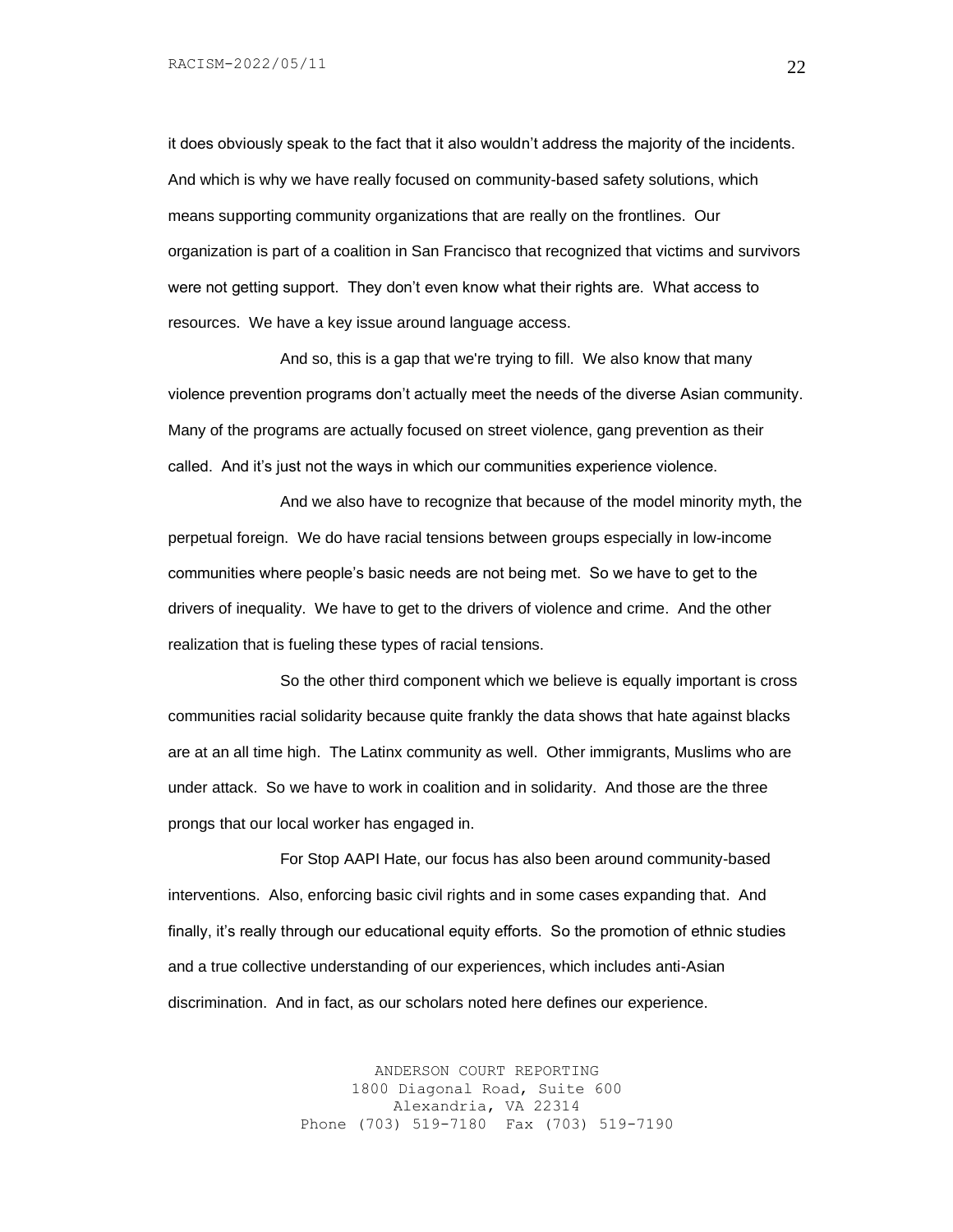MR. HASS: Well, thank you very much, Cynthia. One of the things that I've taken away from our conversation thus far is the need to embed our understanding of what's going on in this current moment in a broader context.

And with that in mind, are there any lessons from previous periods in American history of race relations? Either positive or negative that could help inform how we should be addressing this current moment? Adrian or Jeff, I want to give each of you the rights of first refusal to weigh in on this and, Cynthia and Jane, you're welcome to follow.

MR. DE LEON: Yeah, I'm happy to jump in. I want to kind of piggy back on Cynthia's point about the importance of political education, accessible political and public education and particular ethnic studies.

You know, I teach in a private university and a really, you know, widely acclaimed ethics study program but our class sizes are small. And as beneficial as that is for us professors and teachers who want to do the anti-racist work. So much of this work happens beyond the ivory towers. So much of this work happens beyond the think tank, beyond the Congress, right?

Like it happens in first and foremost the ways in which we can make antiracist education accessible in K to 12, accessible in communities, accessible for working class communities especially. And this is really the spirit I think of a moment that I come back to in my teaching which is the late 1960s and the 1970s, the moment of not just a civil rights movement, but, you know, it's trans-nationalization. And the emergence of this cross racial solidarity movement which, you know, has since been called a third world liberation front at San Francisco State, at the University of California at Berkely.

And I think we can learn. I think we still have a lot of lessons to learn from the kinds of organizing that Filipino American students, Asian Americans students, black American students, Latinx students and faculty did at that time because at once they were

> ANDERSON COURT REPORTING 1800 Diagonal Road, Suite 600 Alexandria, VA 22314 Phone (703) 519-7180 Fax (703) 519-7190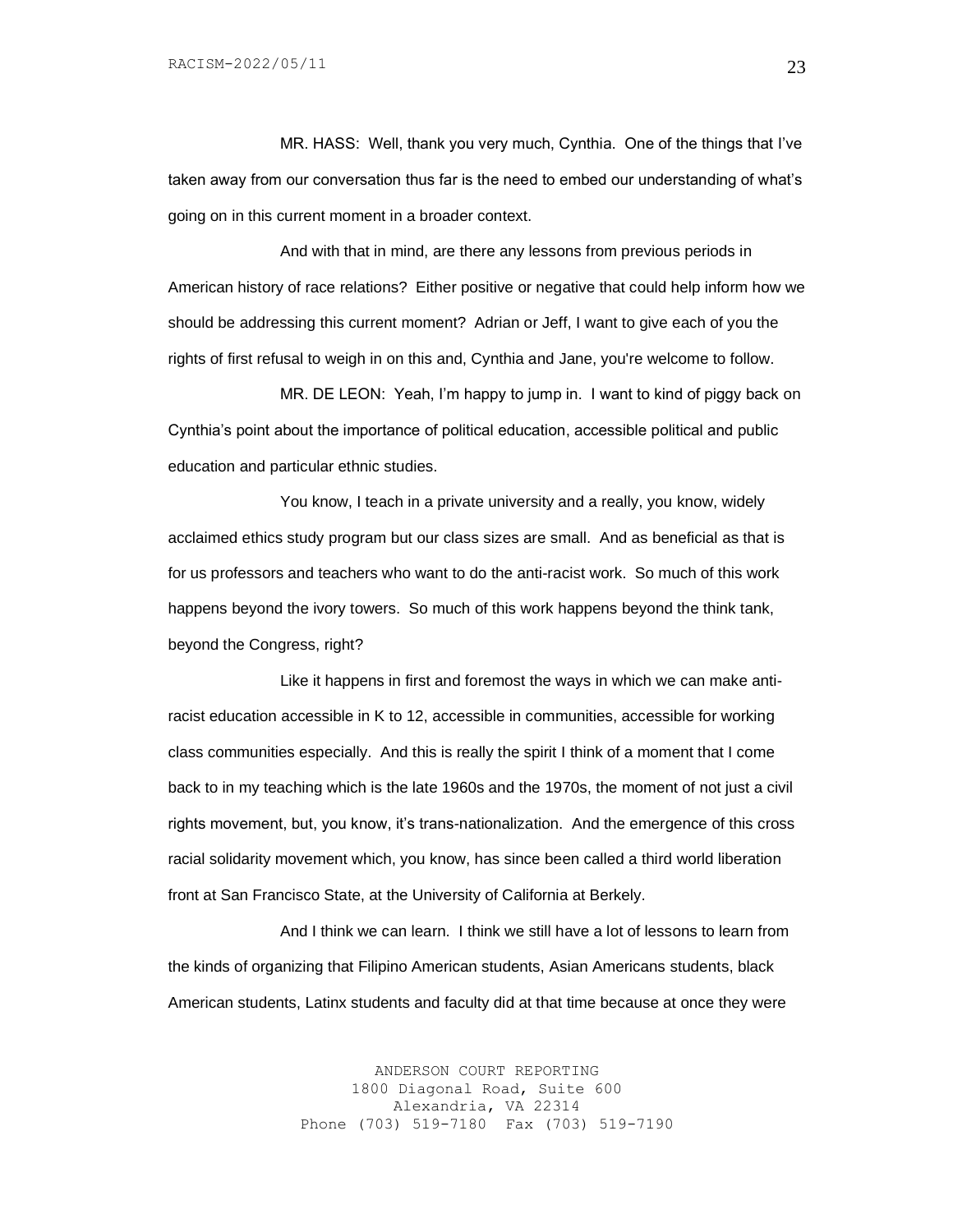fighting for, you know, mutually the self-defense of their communities, cross-racial solidarity, accessible public education from K to 12 to college in their communities.

But they also advocated for these domestic issues against, you know, racial violence at that period with an internationalist perspective in mind, right? Like they saw, you know, predatory recruiting and working-class communities for the Vietnam war as part of the larger effort to promote racial and economic equity in working class and racialized communities at that time.

They saw how important it was that, you know, for those of us who have studied and have backgrounds in Asian studies and area studies, which is the Cold War from information as well. They saw how important it was to supplement the study of, you know, "peoples and cultures over there with peoples and cultures over here" as they make those transits, as they make those migrations. And often as they make those migrations in the wake of imperial violence, right?

And so, I think today especially at this point where, you know, public political education, anti-racist education, anti-racist organizing is so deeply and institutionally and systemically under attack both within and outside the political institutions that we have inherited.

I want us to kind of -- I really emphasize that we look to that period, those periods of cross-racial organizing in our histories whether that be, you know, earlier in the 20th century or even the late 19th century. But especially, during that civil rights third liberation front moment as, you know, possibly having the sort of tools that we can leverage to promote the sort of like global anti-racist education that we have been talking about today.

#### MR. HASS: Yes?

MR. BADER: Thanks, Ryan. I recall in the 1950s that there was a period when many African states were achieving their independence. And they were sending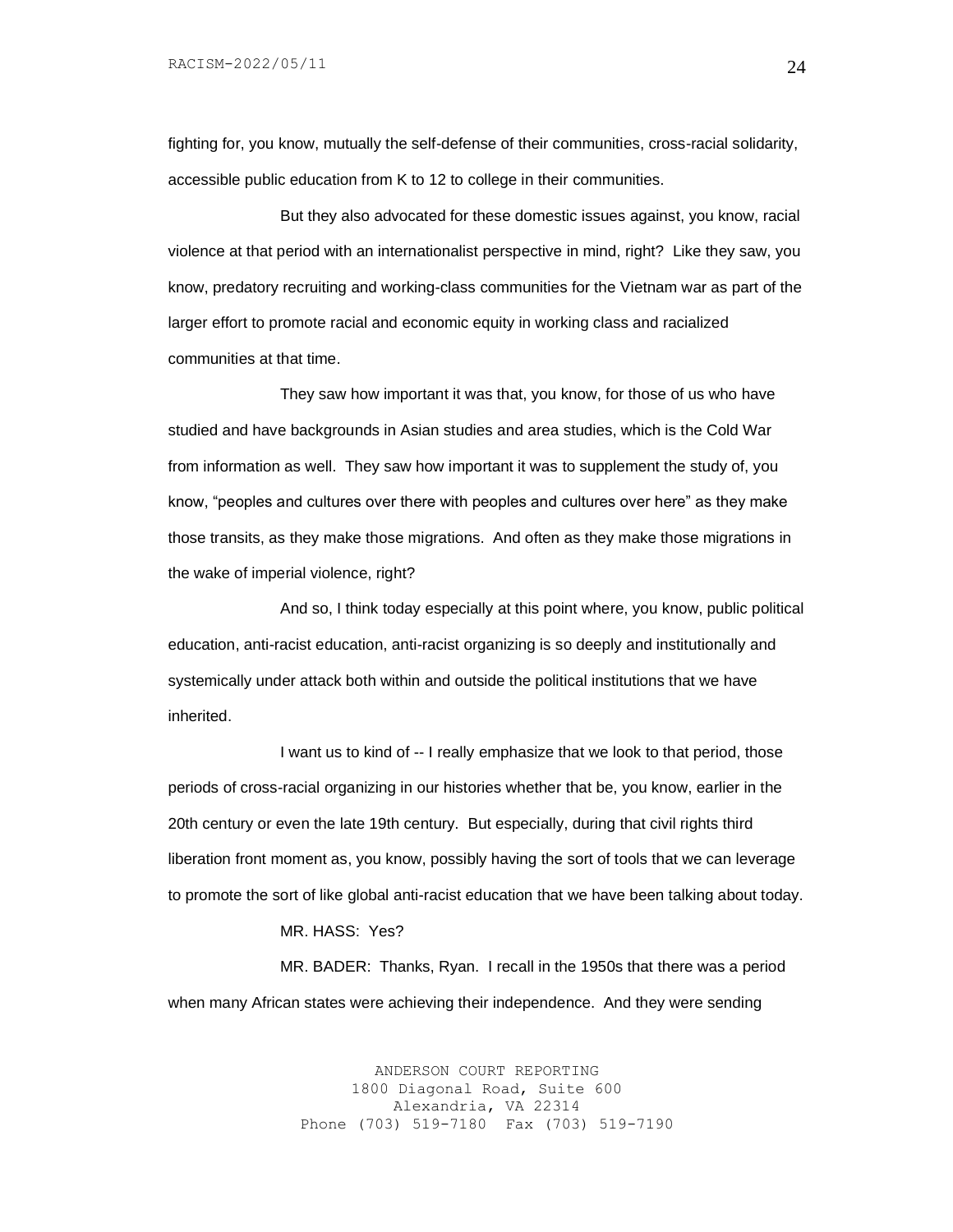delegations to the United States and embassies in Washington had delegations in New York at the United Nations.

And their delegates would drive up and down I95 between New York and Washington. And they would try to stop for a meal at the wonderful Howard Johnson's along the highway there, and they would be told that they were not welcomed because of segregation that prevailed them. This caused a stink on the international media. Reports going back to Africa of how they were being treated.

And there's a counterpressure to build -- that basically forced the Maryland house and other rest stops along the way to integrate. That's an interesting illustration of the way in which our foreign policy objectives at the time included trying to develop relations with new African states in the wake of the colonial era. So fed back to our own domestic sins and produce a movement to correct some bad practices.

Bringing up to date with anti-Asian violence in the U.S. The U.S. State Department comes out every year with a human rights report. We judge every country in the world for their human rights behavior based on congressional mandates. And this year, I think it took about 24 hours after our report to denounce China in a variety of ways as usually and as they deserve, frankly. The Chinese responded in detail in citing instances of anti-Asian violence in the United States as demonstration of how hypocritical we were in talking in applying the superiority of our protection of human rights.

The bottom line of what they were writing was who was the United States to criticize our treatment of the Uyghurs when we're having all these problems at home. And by the same token, you recall when the resolutions about Chinese treatment of the Uyghurs first began arising within the U.N. Human Rights Council with the U.N. We would support such resolutions. The Europeans would support such resolutions and no one else would. Other Islamic countries wouldn't. Other Asian countries wouldn't.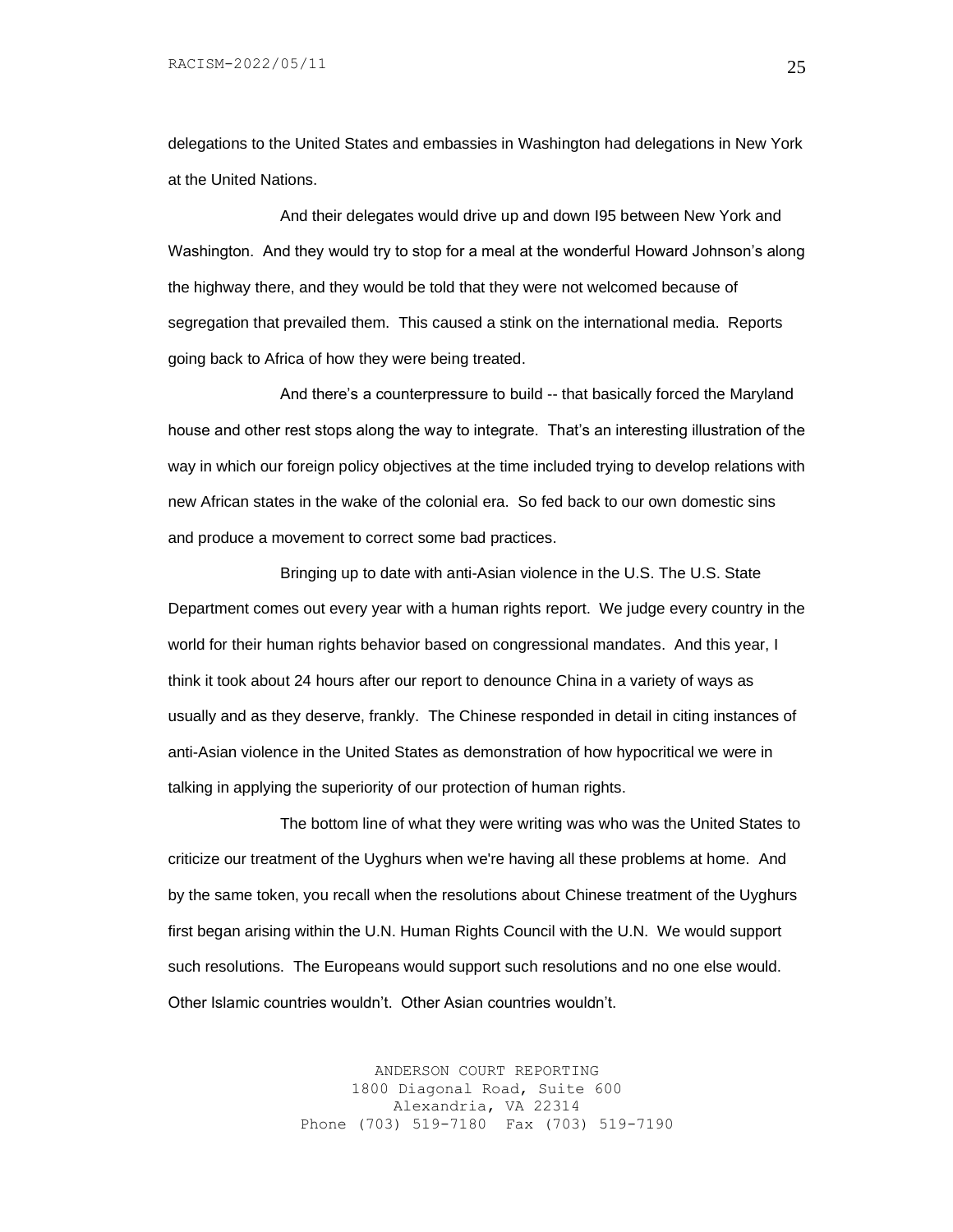And a lot of people put it down to Chinese economic power. I don't think that was right. I think that's a factor but I think equally important was the sense of American hypocrisy. You know, we more demonstrated through our own behavior a particularly strong fondness of protection of Muslims in the United States or for that matter our foreign policy, but suddenly we were seized with Chinese treatment of Uyghurs as something where everyone should follow. And we simply didn't get any support outside of Europe.

I think that this kind of illustrations of the linkage between our shortcomings at home and our ability to protect our values and our interests abroad.

MR. HASS: Thank you, Jeff. Jane and Cynthia, I want to give you an opportunity to weigh in on this question before we wrap up in the next four minutes.

MS. HONG: I could add something. I mean this is something I study very much in my work. And I appreciate how Jeffrey outlined the connection between kind of the treatment of minorities in the United States and America's image in the world.

And I do think that history shows that concerns about America's international image has sometimes created opportunities for racial reform. Usually very limited racial reform but still it's a step, right? It gets some folks onboard. You know, in history and actually in many fields, you know, scholars have explored how the embarrassment of Soviet propaganda, decriming American racism during the early Cold War particular as African-Americans help drive limit civil rights reforms including Brown v. Board initial rights act in the 1960s.

And so, a number of historians, law professors, sociologists have done that work. In my own work, I trace a parallel. But what I would argue is a distinct dynamic that basically, right, you see a similar dynamic kind of compelling or propelling Asian exclusion. And it brings folks onboard that normally might not be onboard to liberalize immigration policies.

> ANDERSON COURT REPORTING 1800 Diagonal Road, Suite 600 Alexandria, VA 22314 Phone (703) 519-7180 Fax (703) 519-7190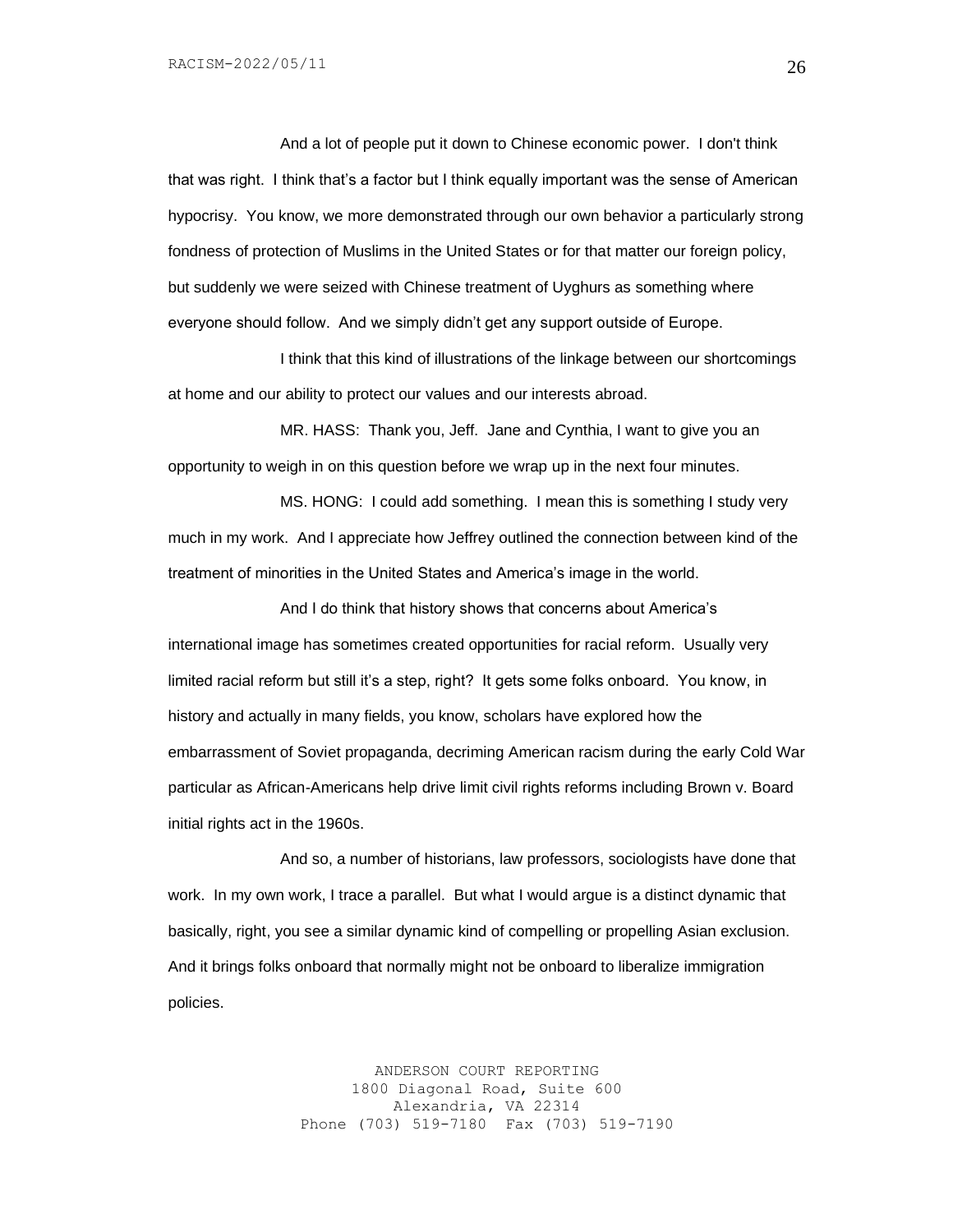So very famously Southern Democrats, right? Who generally speaking support segregation and generally speaking do not want any kind of immigration liberalization at all. They don't even want Southern, Eastern Europeans much less Asians. But, you know, during particular moments, during the '40s, '50s and '60s, particularly during the Cold War, you know, they get onboard. So there is an interest convergence, right, that does create opportunities at least for some legislation to pass to dismantle Asian exclusion very gradually.

And so, again, I think, you know, this is -- it's an interesting kind of question to think about in the ways that, you know, if these national security concerns, these foreign policy concerns can get folks onboard, I don't think it gets us all the way there in terms of the more meaningful racial reform that I think many of us want. It doesn't get us all the way there, but it can get folks kind of to the table to think about ways kind of to move forward then I would say that that's a positive development.

MS. CHOI: Yeah. I mean what I would like to add is that, one, is that our movement is really about making sure that we understand the historical connections, right? That we're connecting the dots. That this is certainly unprecedented in terms of the documentation. That this is certainly what was happening in the 1800s.

You know, I think it's important to recognize that since our first arrival, you know, to the United States that we have been otherwise, and our status is conditional. So as we see so many young people speaking out, you know, showing up, wanting to really understand why this is happening in a time where they are fearful for themselves, their family members, their grandparents.

We all -- part of what we're doing is really making sure that people understand the historical context. And today, we do have to recognize that this effort to really scapegoat us. That racial profiling particularly in more recent years of Chinese

> ANDERSON COURT REPORTING 1800 Diagonal Road, Suite 600 Alexandria, VA 22314 Phone (703) 519-7180 Fax (703) 519-7190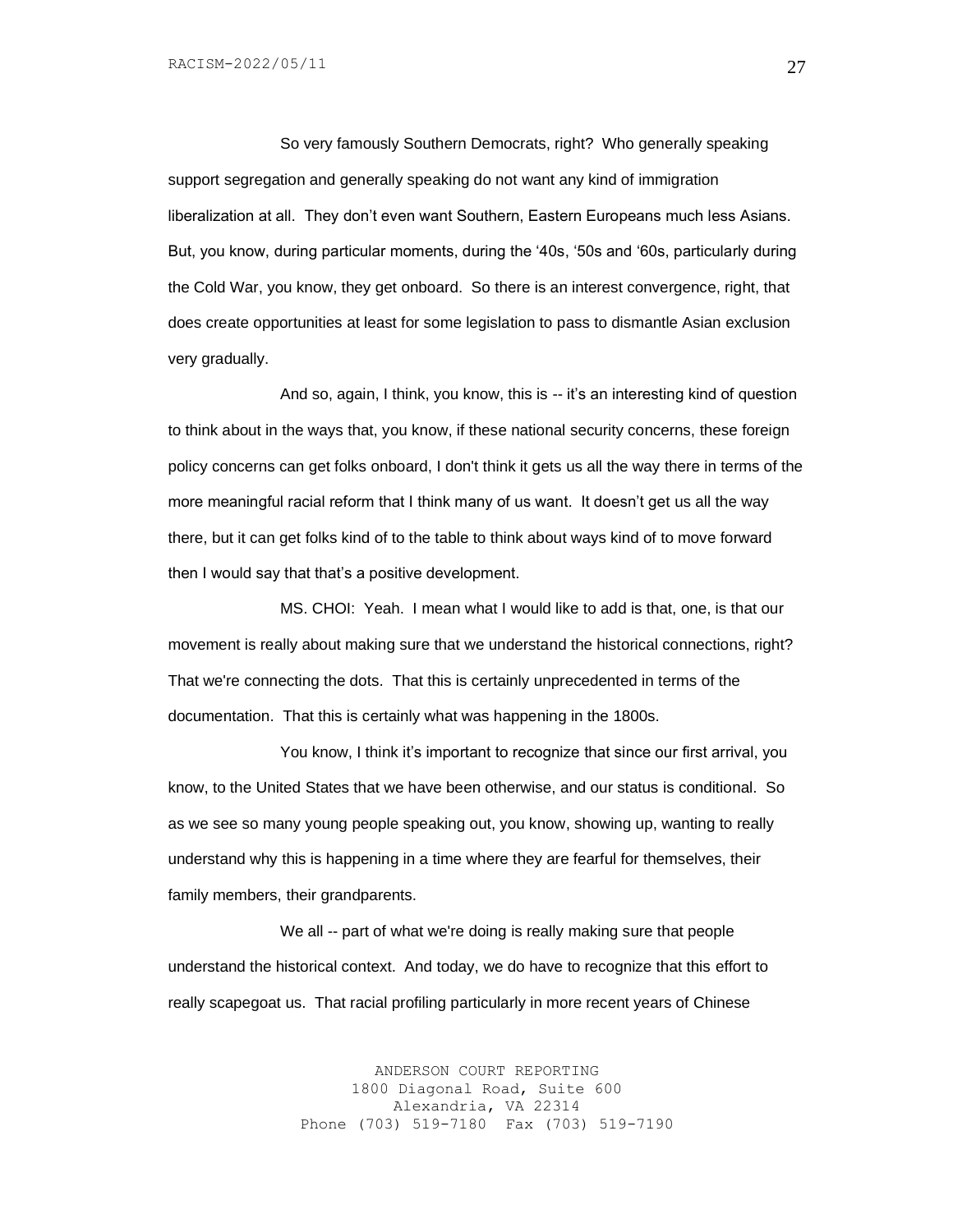scientists. Again, painting China as -- and singling out China as the existential threat to the United States has led to serious consequences and harm to our community.

I also want to point out that it's really important to recognize that disparate treatment of Asian Americans including like Southeast Asians who are experiencing mass deportation, family separation. That we have policies including the Competes Act that again is really painting a broad brushstroke that it's us versus them. This is the kind of rhetoric historically that has led to direct harm to our community. And so, we do have to connect the dots of why is it that fellow Americans feel licensed to attack verbally, to discriminate against Asian Americans and some Pacific Islanders.

Our data is showing that while in this particular moment the intended person that they believe that they are attacking is Chinese. It's a reminder that all of us have been affected by the discrimination and hate and we have to make sure it's understood within this historical context.

MR. HASS: Cynthia, we're going to have to leave it there. I want to thank you and Jane and Adrian and Jeff for a very rich conversation.

In the last hour we have explored the roots of the current problem, diagnosed the scales, the current challenge and also talked about strategic ramifications for the United States national security of allowing this pernicious trend to continue.

There are a few themes that really stood out in our conversation. One is that upticks in anti-Asian racism have coincided with rising geopolitical competition and this trend appears to be repeating itself now.

Cynthia, had talked about research showing the direct link between anti-Asian rhetoric and the rise in anti-Asian hate and violence. It came through very clearly that we need to understand the current moment with an awareness of the history of race relations and of the path that Asian Americans have traveled in the United States. And that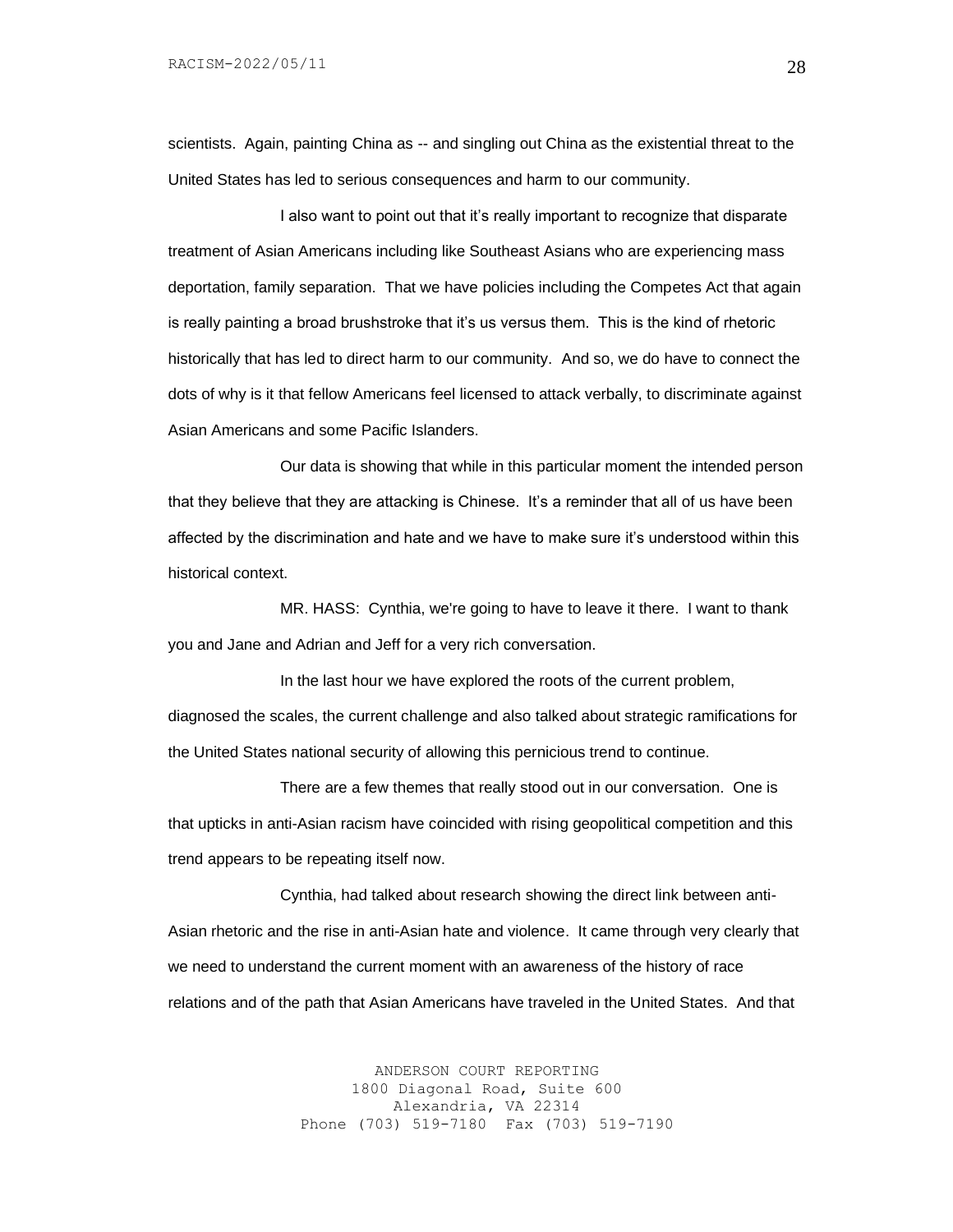we will need a more holistic approach for tackling this problem than relying upon policing and law enforcement alone.

Lastly, I think Jeff was very persuasive in suggesting that allowing the trend lines of anti-Asian racism to continue will only erode America's national security.

With that I'm privileged to turn the floor over to President John Allen. Thank you.

MR. ALLEN: Ryan, thank you very much for how you ran this panel. I want to thank the panelists sincerely for a very, very important conversation. It was stimulating. It was insightful. It was moving.

Today, ladies and gentlemen, it's an honor to welcome you to this session, this Brookings gathering. As Ryan said, my name is John Allen. And I'm the president of this institution. On behalf of Brookings, I want to thank you for joining us for a very important session today in a very important moment where we honor our Asia, Pacific American heritage month.

This month is a time to commemorate and to honor the contributions of the Asian Americans and Pacific Islander. Their full communities to the history and the culture and the politics of the United States. It's also a time to reflect on the struggles that this community faces in American society every day.

These struggles have intensified over the past few years due to xenophobic and anti-Asian rhetoric spread by politicians and public figures in response to geopolitical frictions and global pandemics. As a result, hate incidents targeting the AAPI community have risen dramatically in the United States. The organization of Stop AAPI Hate which was represented by Co-Founder Cynthia Choi on our first panel just a moment ago reports that from March of 2020 through December of 2021 nearly 11,000 hate incidents occurred against AAPI persons that were reported. How many weren't reported, we don't know.

> ANDERSON COURT REPORTING 1800 Diagonal Road, Suite 600 Alexandria, VA 22314 Phone (703) 519-7180 Fax (703) 519-7190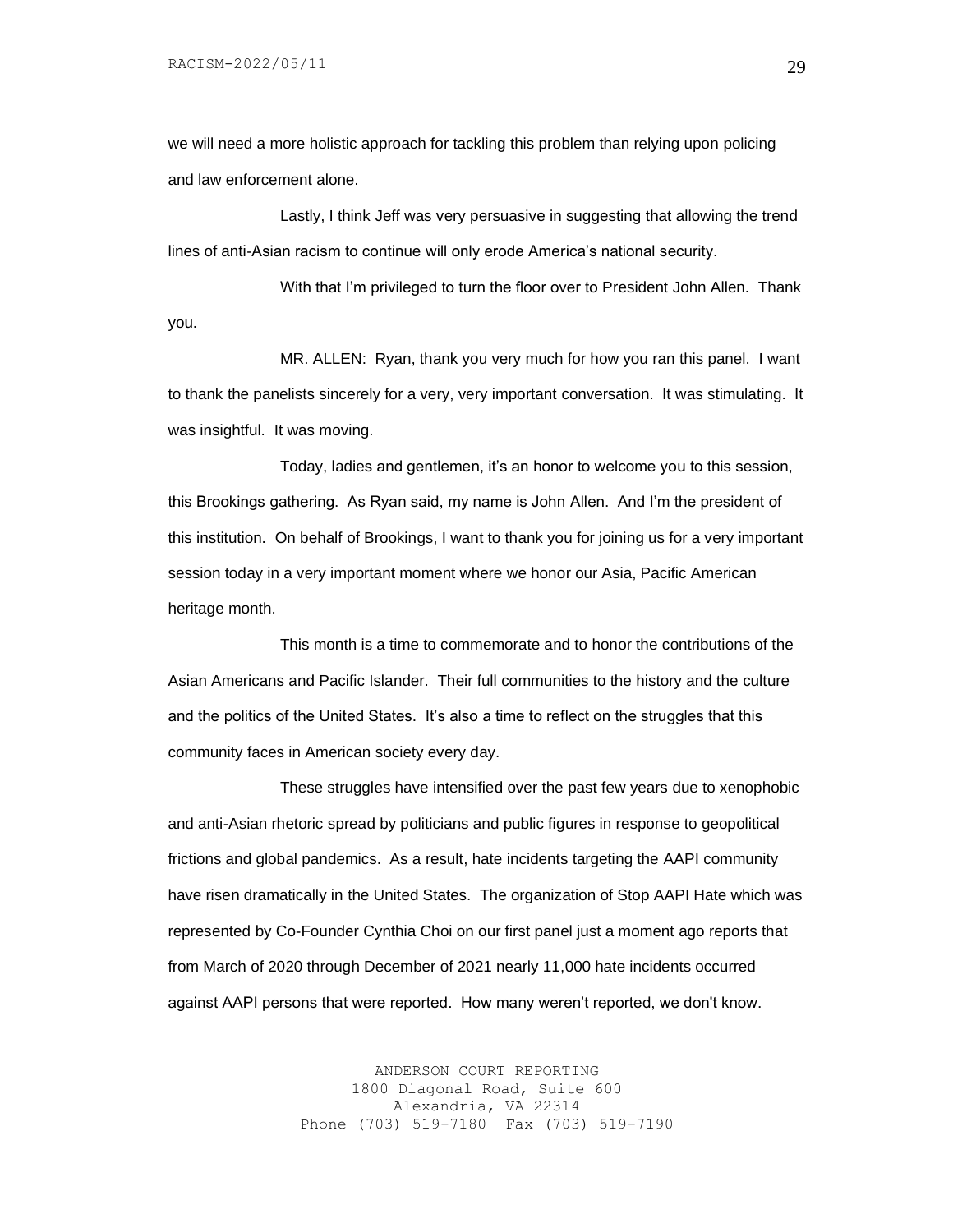The Center for the Study of Hate and Extremism have shown that anti-Asian hate crime increased by 339 percent in 2021 compared to 2020. With New York and San Francisco and LA and other of our large cities surpassing their record numbers in 2020. These acts of violence are only the latest of a long history of racism and violence targeting Asian Americans.

This history runs well before the Chinese Exclusion Act of 1882 to the internment of Japanese Americans during World War II to the killing of Vincent Chin in 1982. Today, Asian Americans are the fastest growing racial group in the United States having increased by 81 percent between 2000 and 2019. Their perspectives, their history and their rich culture are crucial to the fabric of today's society and the future of America.

Anti-Asian racism not only presents a threat to the AAPI community, but also a threat to overall security of the United States and the very prosperity and the stability of our country. Recognizing our role as an institution long dedicated to the public good, we at Brookings view it as critical to advance the discussion on what actions our leaders can take to create both domestic and foreign policies that can support and uplift Asian Americans.

And given what you've just heard during this terrific panel this morning among individuals who dedicated their lives to helping our Asian Americans communities and Pacific Islander communities. We hope that hosting these kinds of conversations can help inform the public discussion about what's really happening in America and how we can address it.

So with that in mind, let's transition to a fireside chat. It's my great honor and privilege this morning to introduce the Honorable Stephanie Murphy representatives from the great Florida Seventh District and the first Vietnamese American woman elected to the Congress in our history.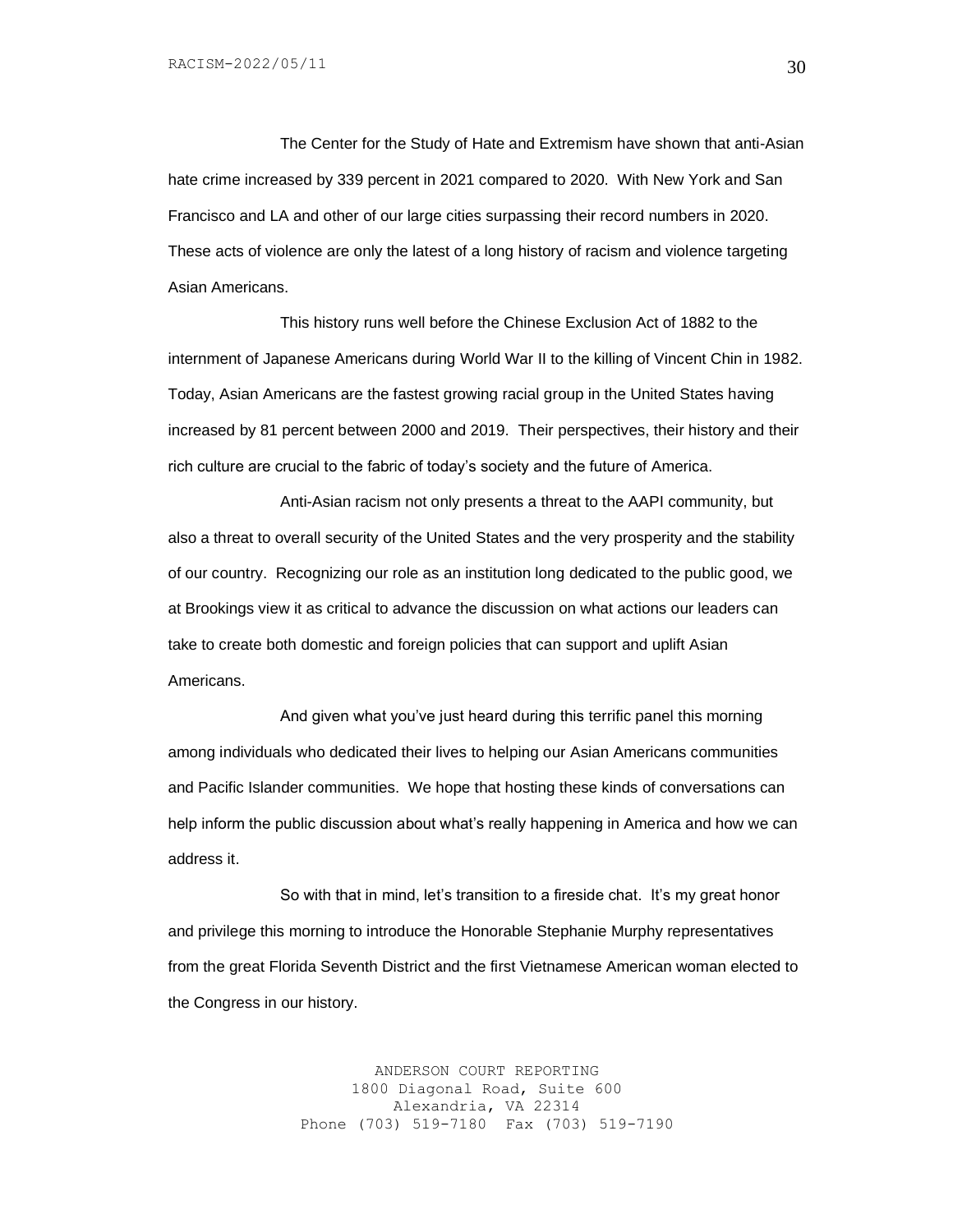Representative Murphy is a former educator, business woman, national security specialist and she's focused on jobs and security and opportunities for every American. But advocating as well for Asian Americans is among just one of the many important issues that she has embraced. I'm also proud to say that Representative Murphy and I worked together when she was a national security specialist in the Office of the Secretary of Defense. And I served as the principal director for Asian and Pacific Affairs in the Office of the Secretary of Defense.

So Representative Murphy, it's an honor to welcome you to Brookings. And it's wonderful to see you again. And given that our time together is limited sadly about 30 minutes or so. What I would like to do if I may is move straight into questions if that's okay with you?

MS. MURPHY: That's great. It's great to see you, General Allen. And if I could just point a personal privilege and show you this. That's you there and that's me after the work that we did together on the tsunami. So it's just great to be with you and thank you at Brookings for hosting an incredibly important conversation today.

MR. ALLEN: Well, thank you again for joining us and that work that we did together on the tsunami was just incredible given the enormity of that crisis and the suffering that the United States was able to help to delay and to prevent. And your role in that was really very, very important. And I have to say, seeing myself in your picture, you clearly overcome your early influence from me. So congratulations to you.

We're so proud to have you with us today. And let me, if I may, go to some questions. And this will be an opportunity for me to learn from you and for our audience to learn as well.

Now, growing up as a Vietnamese American woman and as an immigrant in this great American country. How has that experience influenced your efforts to shape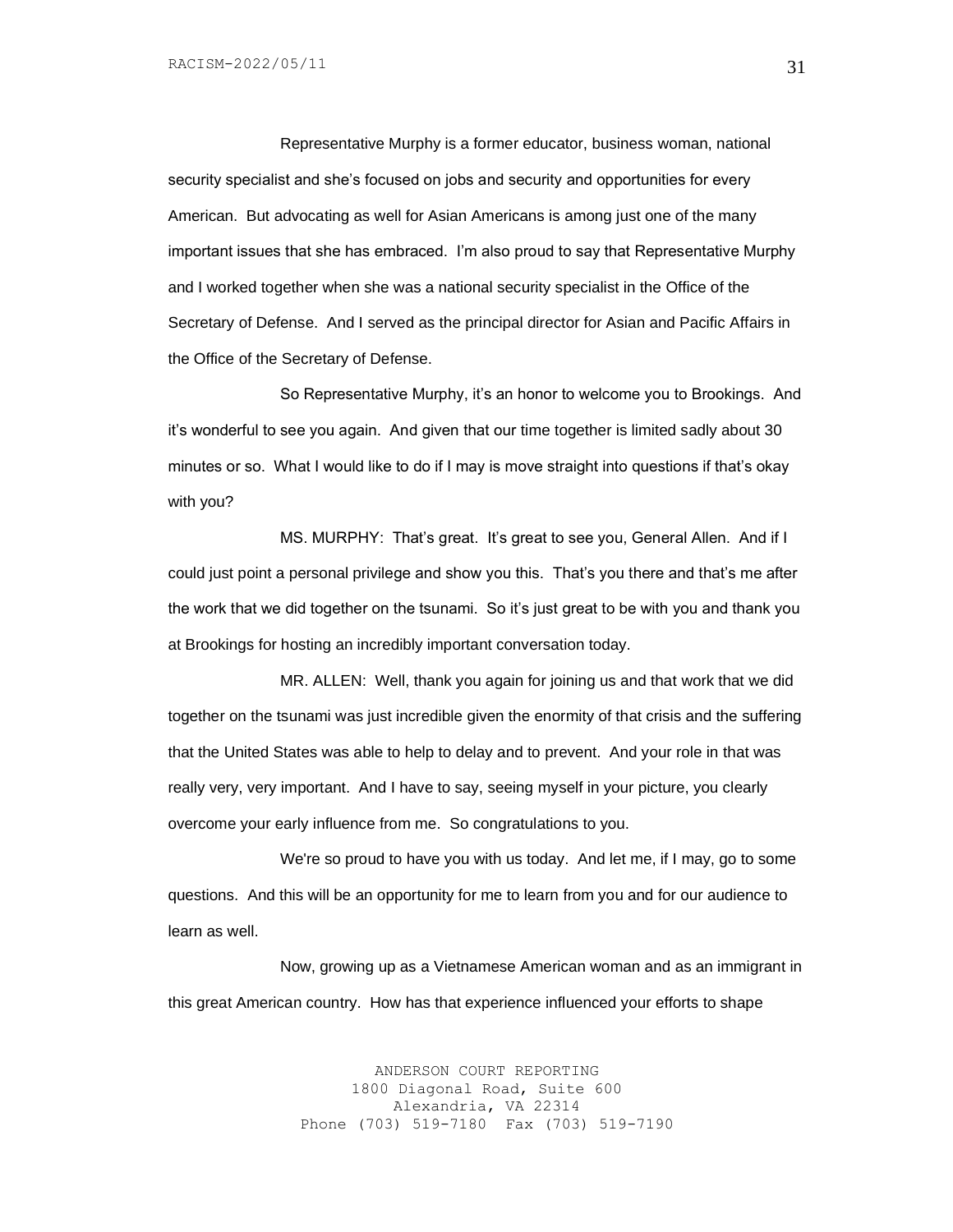policy today on behalf of Asians in general and of course Vietnamese Americans going forward?

MS. MURPHY: You know, I mean my family and I came here as refugees not just as (inaudible). We were escaping Communist Vietnam when our boat ran out of fuel and a U.S. navy ship found us and provide us with food, fuel and water and allowed us to make it to a refugee camp. And then a Lutheran church sponsored my family and relocated us to Virginia.

And so, my experience was that the American people welcomed my family. They rescued us at sea demonstrating both power and generosity that defines this country. And then welcomed us in a small town in Virginia. And allowed me to basically live the American dream. I through a good public school education I became the first woman in my family to go to college. Had a chance to work in national defense and in the private sector. And so, that experience shapes my perspective in the halls of Congress today because first and foremost I am patriotic.

While I recognize that America has shortcomings and we are not perfect, but we are ever evolving. I'm hopeful. And I'm hopeful because I know our democratic system is one in which voices like the ones that we've heard can have an impact in creating a better country and a better nation.

And then I think also because I grew up very much working class, immigrant family. I didn't have the luxury for the big policy debates because, you know, it was only the things that became law that could help families like mine. You know, Pell grants, the ability to get a good education, those types of things.

And so, that makes me very pragmatic here in Congress because I know that for the American people I'm trying to serve, the things that will help them and continue to create the opportunities for an American dream are the things that we can actually get

> ANDERSON COURT REPORTING 1800 Diagonal Road, Suite 600 Alexandria, VA 22314 Phone (703) 519-7180 Fax (703) 519-7190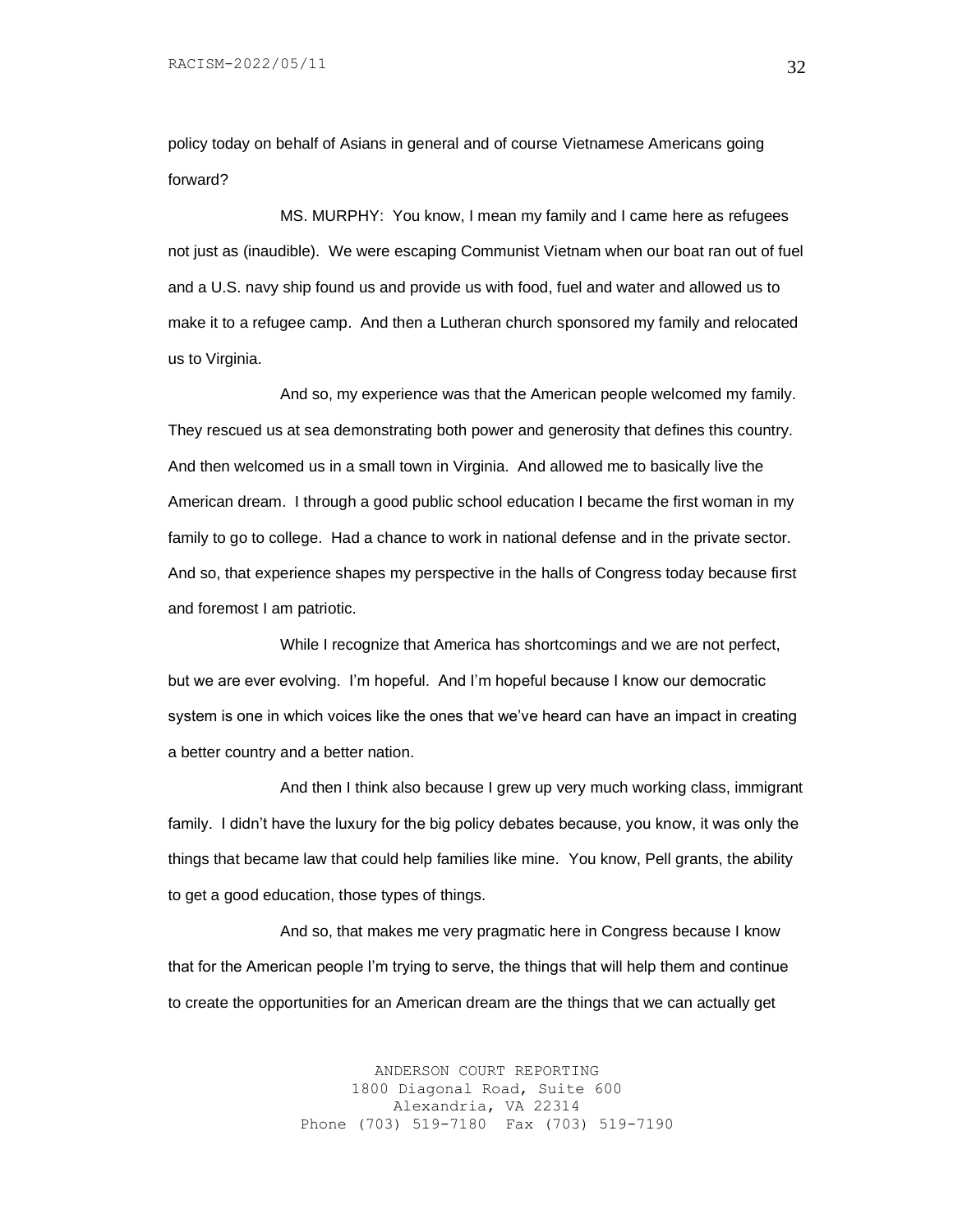through a very divided Congress and get signed into law. And so, those are sort of my framing values that I bring to my work every day here.

MR. ALLEN: Well, thank you for that. And not only are they your framing values. We hope that those values will extend to all the members of Congress as well.

You know, I just said a moment ago that the Asian segment of the American population is the fastest growing segment. If I could ask? What are your thoughts about Asian Americans representation in government and politics today? And what can we do to increase that representation, please?

MS. MURPHY: I think it's so critically important that Asian Americans are represented in our house of Congress and in our government at all levels. I always say that, you know, our elected government should reflect the great diversity of this country.

And as you mentioned, the Asian American community is growing rapidly. And we have seen -- I'll point to Georgia, the senate races. We have seen the impact when Asian Americans turn out. And I think in that election with the backdrop of anti-Asian hate crimes, we saw a community realize that their vote was their voice and they used it. And so, if you've got the community voting and, you know, it's also important that we have Asian Americans who are running for public office.

We have some work to do in that space because while, you know, to think about what makes successful campaigns and get people actually elected, we always talk about money, message and machine. And, you know, you leave the message up to the individual candidates, but the money and machine is really important. And unlike some of the other groups that isn't as well developed for the Asian American community. And I'll just take that terms for example.

There are great veterans organizations that support veterans who are running for public office and provide them with the network and how do you do this? And I

> ANDERSON COURT REPORTING 1800 Diagonal Road, Suite 600 Alexandria, VA 22314 Phone (703) 519-7180 Fax (703) 519-7190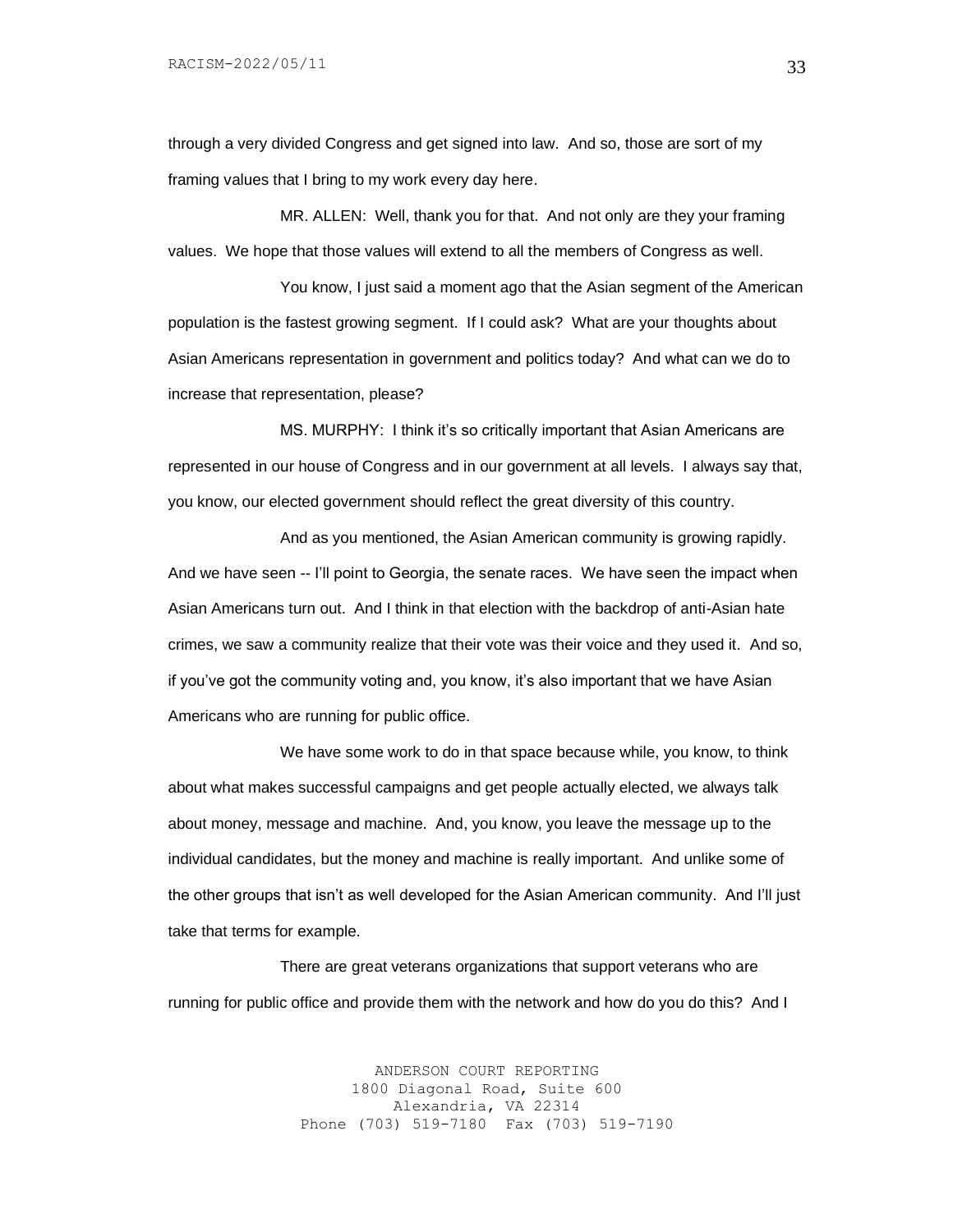think -- so there's more work there that the Asian American community can do to support those who decide to put their hat in the ring so to speak.

And I think the last thing I'll say is that it's really important that we look to and provide platforms for those Asian Americans who have achieved elective office because if you can see in yourself -- or you can see yourself in someone then you can aspire to do that as well.

And I'll never forget. I took my kids and some of their school mates to the House floor and this little boy had curly red hair. He just happened to be there when Joe Kenny who was serving at that time walks in and his eyes opened really big. But here was somebody that looked just like him. And this was a person who's in Congress.

And this little boy, some five years on, still talks about how he wants to be a member of Congress. And I think that's true for Asian American youth who look at people who look like that and who are serving.

MR. ALLEN: Well, that's very important. I hope we are all listening very closely to that because increasing that population among our elected representatives at all levels of government has got to be a crucial outcome of this conversation and others that we'll hold in the future.

Now, to some extent and I know Stephanie, we've all suffered from this in some form or another. During the pandemic, you know, we heard these terms, the China virus and other just crass formulations that senior political leaders were using undoubtedly as one of the panelists in the previous gathering and conversation said intended to otherwise Asian Americans and to stoke Asian American hate. Which then created radicalization, extremism and, of course, then the hate crimes themselves.

In your mind, how do we hold these people? These policymakers accountable for their actions when it comes to weaponizing the irresponsible and dangerous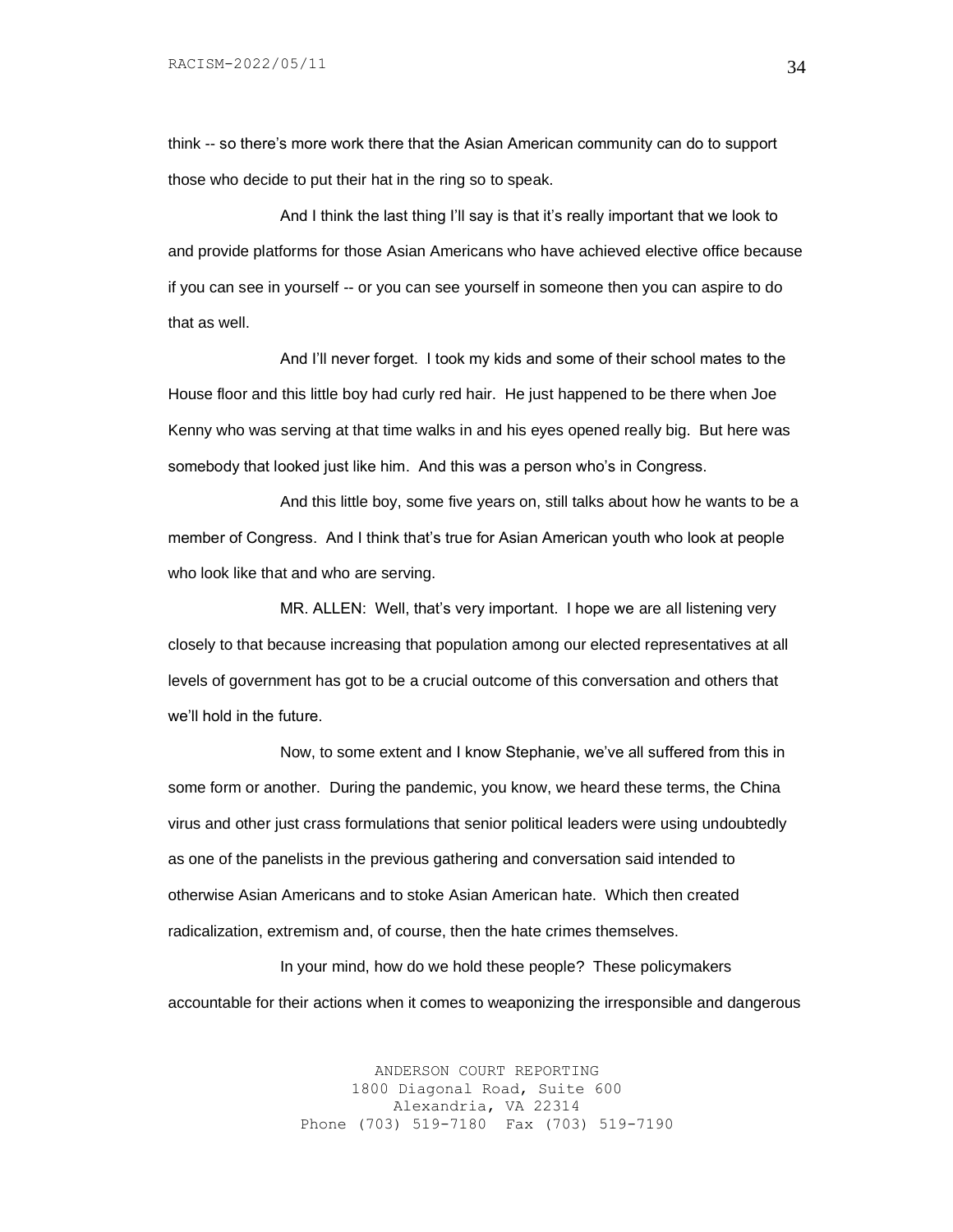and harmful use of radicalized language? And let me just interject before you answer.

When this sort of language arose, we inside the Brookings Institution took the time to reach out to our community, our precious Asian and Pacific Islander community inside the institution to assure them of our support and our fraternal support to all of them in this moment of this hateful language that was generating so much difficulty for that precious part of our population.

How do we hold these people accountable in your mind?

MS. MURPHY: You know, I'm glad you asked this question because it really is quite a personal challenge. And one that I take very seriously. And let me just share a little story with you.

Is that when COVID first happened and the rhetoric anti-Asian rhetoric was increasing and we were starting to see reports about anti-Asian hate crimes, I was called back to Washington in order to take another vote on a COVID relief package. And I remember being personally concerned about my physical safety. Being able to get from where I would park in the garage to the airport and to my gate to travel back to do what I thought was the right thing for this country. To provide relief to these fires.

And it was stunning to me that in all my years living in the United States I had never felt that kind of insecurity or fear for my safety before until this moment where we had folks, my colleagues, some of my colleagues using rhetoric that now made people who looked like me, Asian Americans, unsafe.

And so, when we were really starting to see that I wrote an op ed in the U.S. Today about this. And it seemed clear to me that the irresponsible comments from these politicians, you know, things calling COVID the China virus or the Kung flu like really contributed to creating a hostile atmosphere and it made it easier for people to rationalize or justify their attacks on Asian Americans.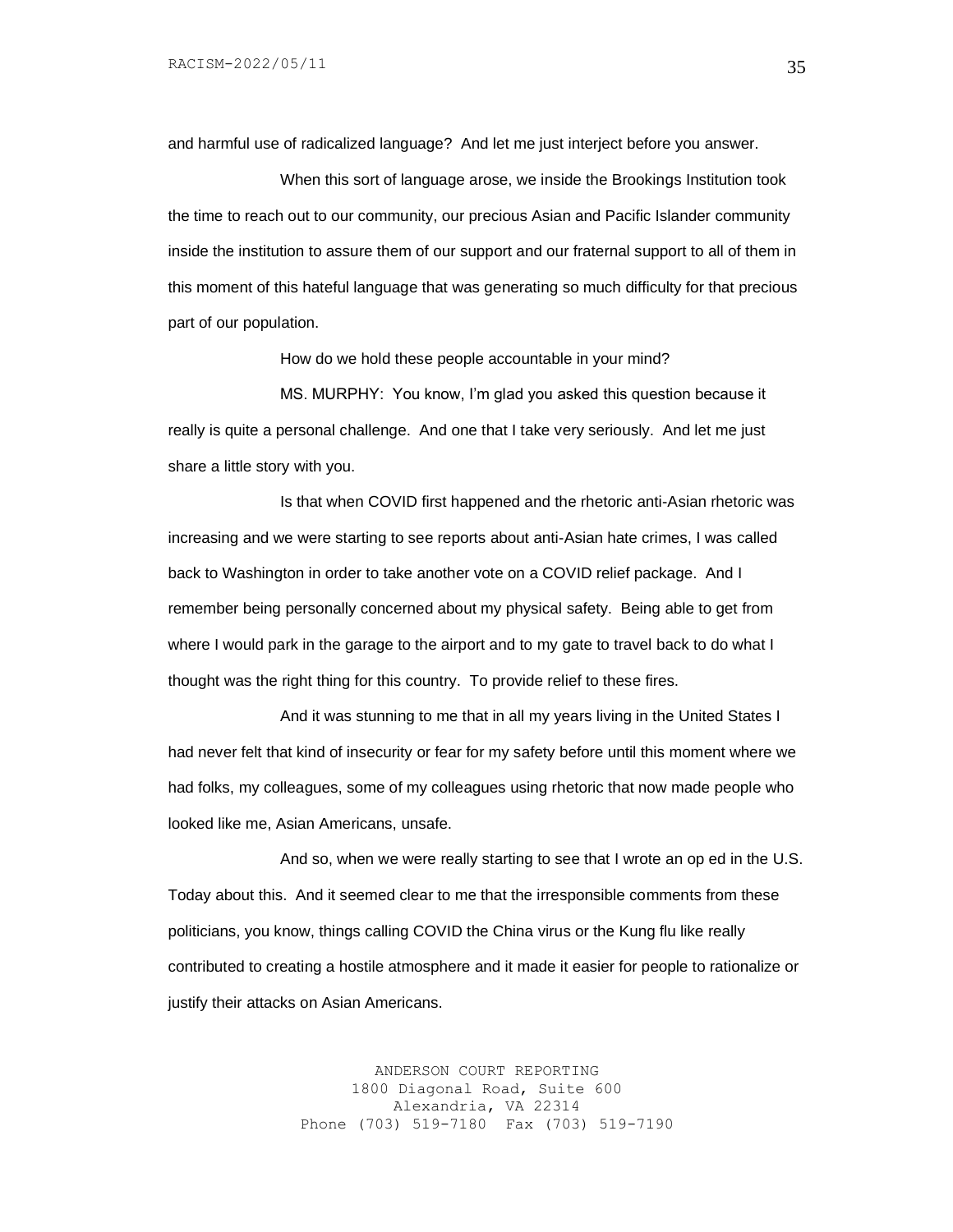And, you know, I have to also note that obviously it didn't help that the Chinese Communist Party had concealed the origins of the virus and had retaliated against countries that were trying to learn the truth about the virus' origin. And kind of inhibited world health organization's ability to prepare and prevent future pandemics.

But unfortunately, too many Americans with legitimate grievances with the Chinese Communist Party and the Chinese government morphed into resentment towards not just the 1.4 billion Chinese people, but it even metastasized into antagonism here at home against Asian Americans as a group.

But I guess, how do we fix this? It might sound simplistic but I think we need to start by electing people of character to public office who realize the power of their words and the privilege of their platform. And they need to be more careful and choose their words so that people don't get hurt.

And then I think the other piece is that our free and independent press has a really critical role to play here. Reporting on holding leaders accountable. You know, using our free press, which is a unique distinguishing factor of our democratic system. We can use that to hold people accountable. And I think we need to see more of that.

And then, of course, what you did, which is within your organization, leaders in the business world and in the nonprofit world showing allyship. Being good allies. Recognizing and speaking out when they see this sort of inappropriate behavior and checking into make sure that their communities are doing okay.

MR. ALLEN: Well, you said something really important a moment ago. And that is that leaders have to recognize the power of their words and the privilege of their platform. And that's a blade that can cut both ways.

And when we have individuals who are seeking to stoke racial discrimination or even racist violence that can cut in one direction. But as you say, we have

> ANDERSON COURT REPORTING 1800 Diagonal Road, Suite 600 Alexandria, VA 22314 Phone (703) 519-7180 Fax (703) 519-7190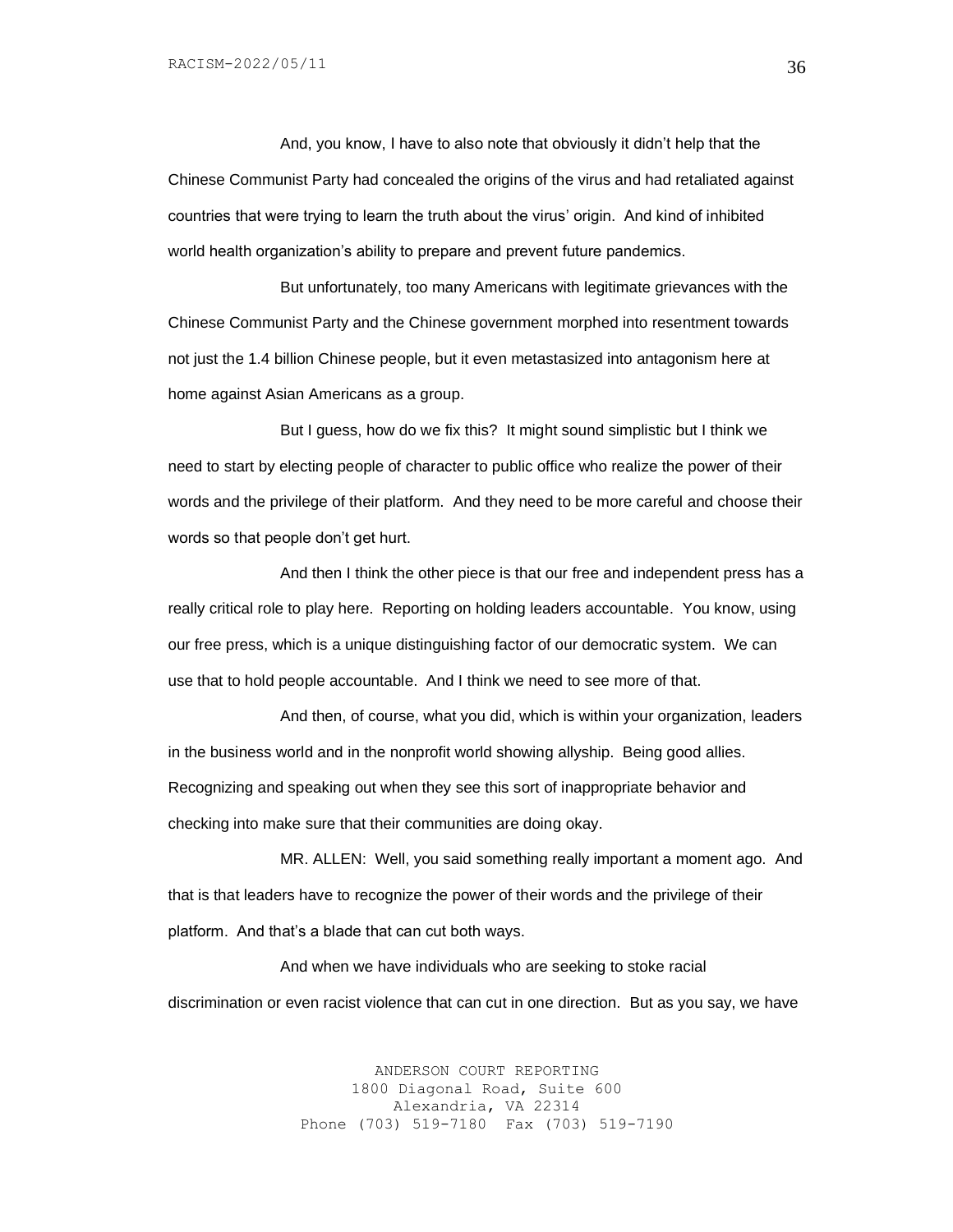to elect people of character who recognize that the power of their words and the privilege of their platforms can extend so broadly across the American population that it can have an enormous influence on resolving these kinds of issues or at least addressing them in a manner where we can resolve them over time.

Now, Representative Murphy, you've got an extensive defense background beyond that which you obviously achieved on the Hill as a representative. As you think about the defense and the national security of the United States. How do you see this rising racism and hostility towards members of the Asian American community affecting U.S. national security perspectives? And just the defense of America and our allies?

MS. MURPHY: Well, let me start by just acknowledging that, you know, anti-Asian violence is wrong in its own right. It does not represent the best of America. It cannot be tolerated or excused regardless of any foreign policy national security implications. I think the United States and our citizens have a moral and ethical obligation to combat racism towards Asian Americans or any other racial or ethnic group.

But to answer your question specifically, I would argue that anti-Asian violence does make our country weaker on the global stage at least in two key ways. The first is anti-Asian acts at home undermine our national security because it undermines our moral authority so to speak. You know, we are currently, I believe, engaged in an ideological competition with China, Russia and other autocratic governments where we have competing ideologies, a democratic versus autocracy. Free markets versus governmentcontrolled markets.

And in order to prevail in this macro competition, it's important that we show that our system can deliver better economic and social results than their system. And obviously, when things like this happen in our country, the CCP latches onto it and uses it to diminish or make their argument that our system doesn't lead to a better quality of life and

> ANDERSON COURT REPORTING 1800 Diagonal Road, Suite 600 Alexandria, VA 22314 Phone (703) 519-7180 Fax (703) 519-7190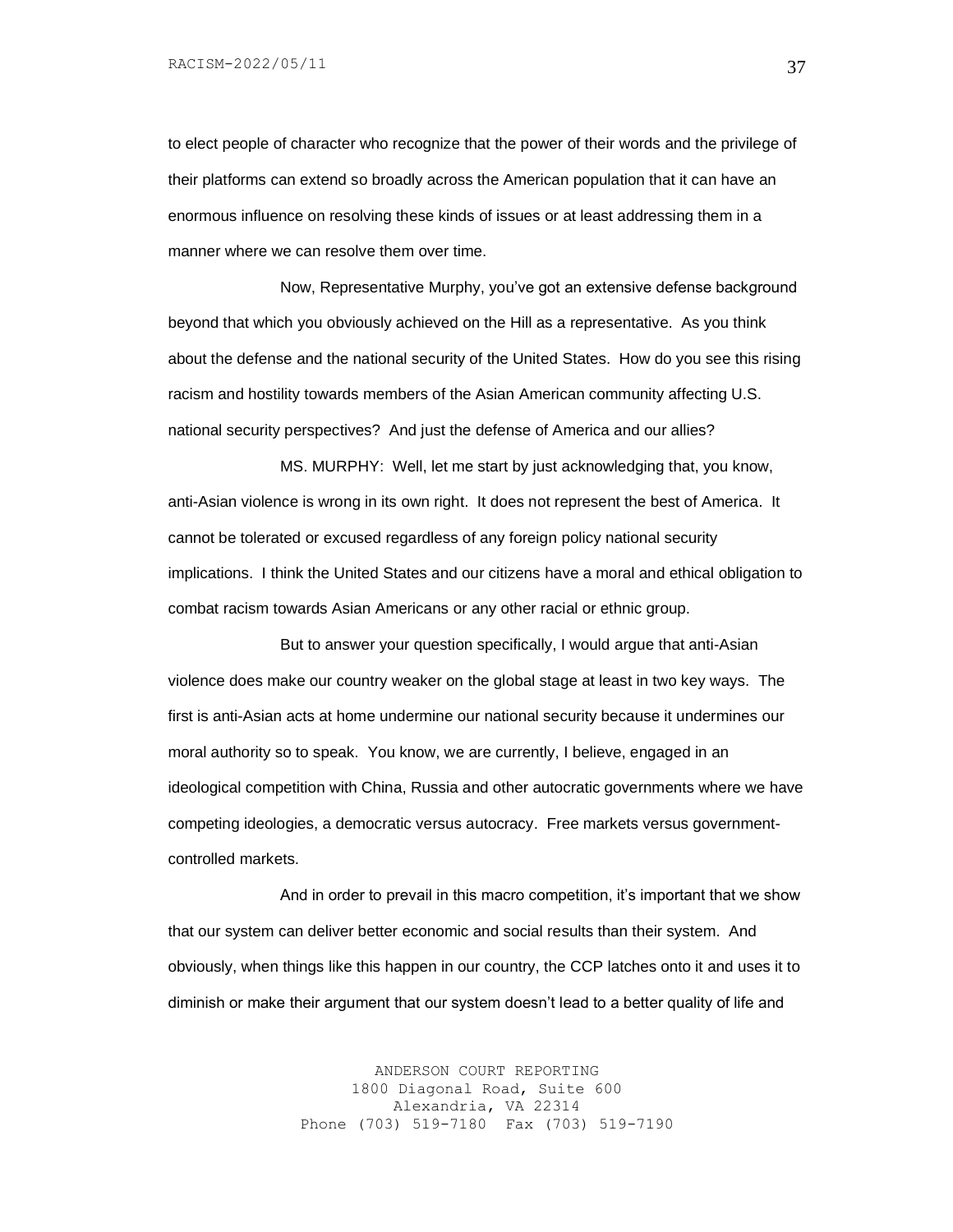that their system is somehow better.

And so, it's important that, you know, I think it's also why January 6th, the George Floyd murder and its aftermath and anti-Asian acts, they're not just internal problems for us but they're also external problems. They're foreign policy national security problems because they are gifts to our adversary.

And then I think the second way that anti-Asian acts at home compromise our national security is that it introduces friction and distrust into the relationships that we have with Asian allies and partners like Japan and South Korea and the Asian nations. I mean, you know, I open this by reminding you of, you know, the work that we did in Southeast Asia tsunami.

You know, it takes a lot of effort to build good will. And I think when folks in these countries see anti-Asian actions in the United States, their people notice, their governments notice and their space to cooperate more with the U.S. maybe it narrows a bit.

And I'm not trying to overstate this point, but I think, you know, just imagine if you are seeing Americans assaulted or harassed when they're living in other countries or in the streets of Tokyo or Sol or Manila. It inevitably does have an impact on our relationships and that's really problematic because this is a moment when we need to have deeper ties especially with our Asian Pacific allies.

It's really our best weapon in our competition with China is to have closer relationships. And that's hard to do if they are seeing their diaspora discriminated against in the United States.

MR. ALLEN: Well, let me come to a similar question, I think. And this goes to the time you and I spent time together. And, you know, Asean is an extraordinary important organization. Our treaty relationships in East Asia with South Korea and Japan, with Thailand and with the Philippines and of course with Australia.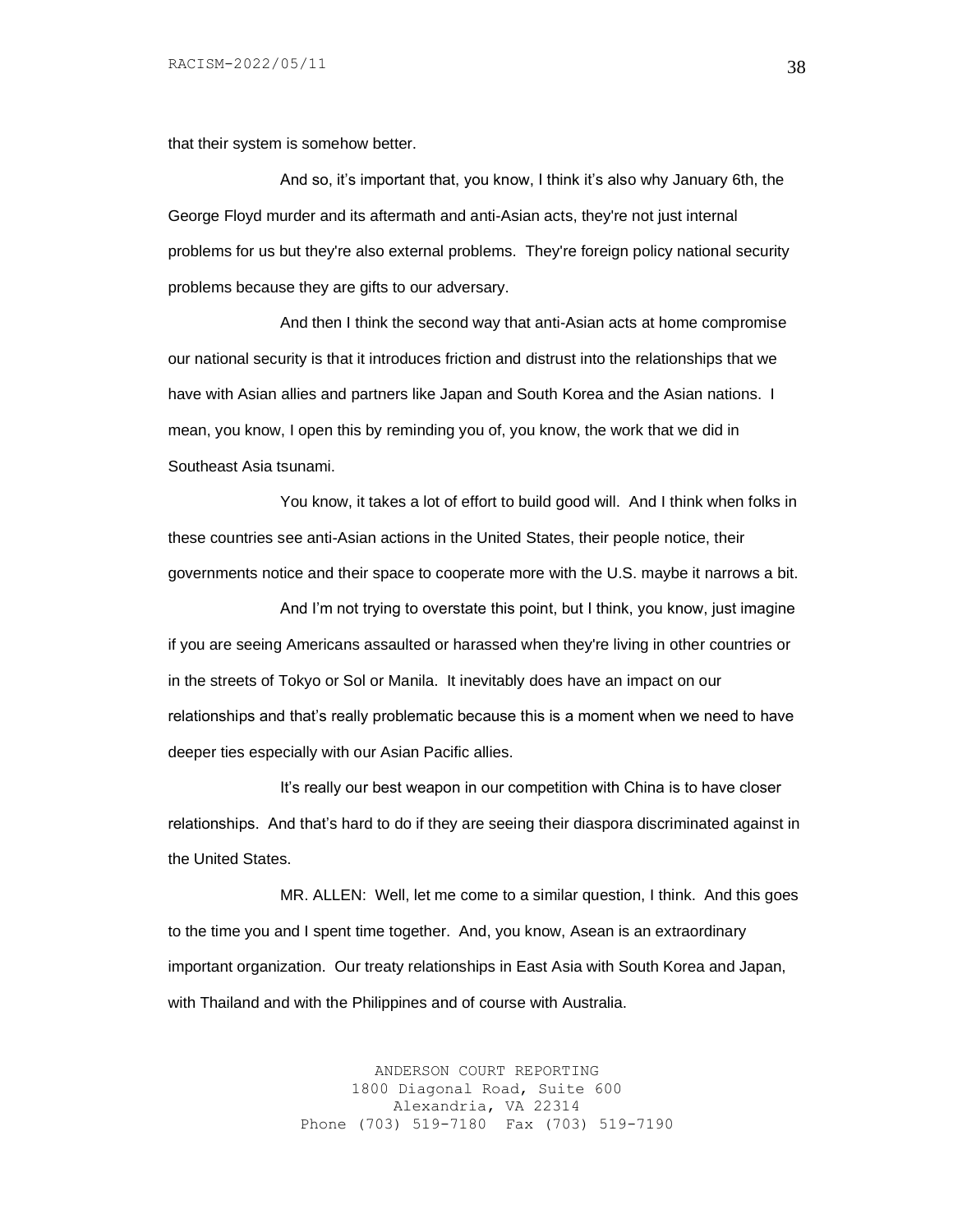But these treaty relationships that are deep relationships that are -- they're actually blood deep. You know, Americans have shed their blood on behalf of all of these people. And America's blood runs thick with the heritage of all of these peoples as well.

And so, as we think about the future of the United States on the world stage, virtually all conversations these days end up in some kind of a conversation about the -- as you said, the competition between what the United States stands for and what China stands for.

And the Chinese have been pretty clear that they have an alternative model to that of the United States. And that that model is in competition with ours. And how do we in this country, a country that stands for the rule of law and humanity and compassion. How do we compete with the CCP, the Chinese Communist Party and its ideology and its conviction of the superiority of its model? How do we compete with that without creating in that competition inherently an anti-Asian backlash inside this country? How do we do that? And I think I've got my views, but I would love to hear how you think about that.

MS. MURPHY: Well, I think that we have to be a better version of ourselves when it comes to our -- yeah, that make our democracy great, right? And all the things that you mentioned, rule of law and a government ruled by the people for the people. It's so important that we do our best to live into the vision of our founding fathers.

I also think it's important that policymakers make a real distinction when they talk about competition with China. And that distinction is that our competitor is the Chinese Communist Party. It's not the 1.4 billion Chinese people. They're industrious. Their heirs a rich cultural and historical tradition and we should respect that.

It's not about the Chinese people. It's about the Chinese Communist Party, the CCP. And too often I don't hear my colleagues making a distinction. And then furthermore, you know, it's about the CCP. It's not about the Chinese people and it's

> ANDERSON COURT REPORTING 1800 Diagonal Road, Suite 600 Alexandria, VA 22314 Phone (703) 519-7180 Fax (703) 519-7190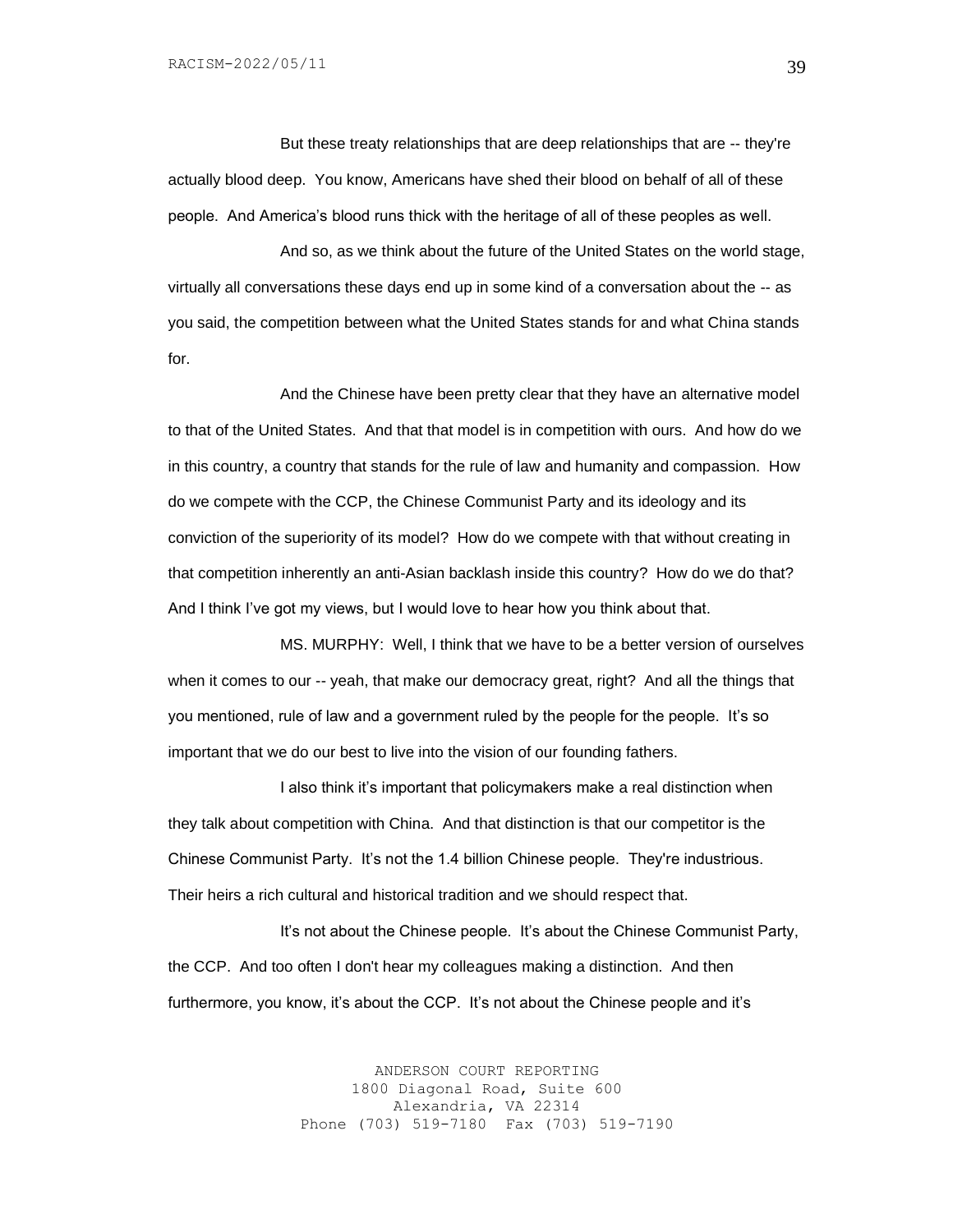certainly not about the Asian Americans or the Chinese Americans or other Asian Americans who are here in this country who are as patriotic as any American can be and who contribute a lot to our economy and our country and our national identity.

But I don't think we should shy away from confronting the CCP out of the fear that the CCP will argue that such confrontations are racist. They're fond of saying that and they'll probably clip stuff out of this event to promote their narrative but it's false. You know, we are not anti-Chinese. We are competing against an authoritarian system and an authoritarian government. And we have to be more clear when we talk about this.

MR. ALLEN: Well, and your point is really important. And you say we have to be a better version of ourselves. We have to know what that better version is. And understanding what we stand for as a democracy. What we stand for in the context of what the principles of our constitution call upon us to represent.

And what it calls upon us to represent has nothing to do in the end with our origins or our race or ethnicity. It calls upon us to be Americans and that is a very important version of ourselves. And when we stand for that then we can have the conversation that competes with the CCP. And there we can win that conversation and we can win that competition.

Let me ask this though. This is related, I think Jeff Bader mentioned it in I thought, you know, pretty painful remanences. And that is as we seek to stand for something in the world. As we seek to be a beacon, if you will, of equality and human rights internationally. How do we do that? And recognize our own domestic shortcomings?

MS. MURPHY: I actually think that is one of those key characteristics of being a democracy is that we can publicly acknowledge our own challenges and our own shortcomings. You do not have that opportunity when you're in an authoritarian government. They suppress any sort of criticism of government.

> ANDERSON COURT REPORTING 1800 Diagonal Road, Suite 600 Alexandria, VA 22314 Phone (703) 519-7180 Fax (703) 519-7190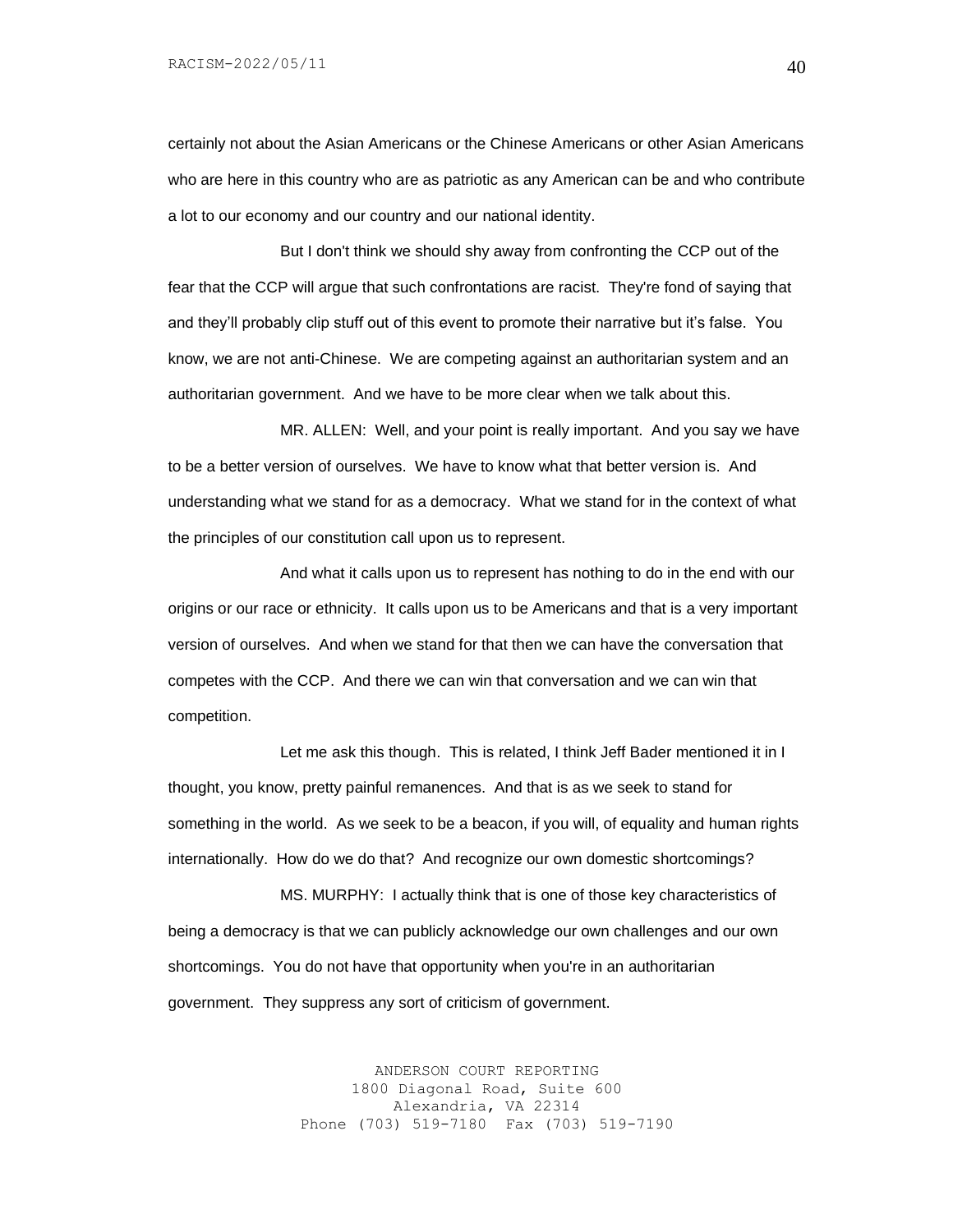But in order to be better, you have to be able to acknowledge your challenges and shortcomings. And that's a key element of our constant effort to perfect our union. It makes it -- I actually think that if we can acknowledge these challenges and shortcomings, we can actually go about fixing them. And it makes it easier, not harder for us to promote equality and human rights not just at home but abroad.

You know, I know no country likes to be breached to and I think that when we are defending democracy abroad, folks are more likely to listen to us and absorb our points if we openly state that we're far from perfect ourselves, but we are working hard to continue to evolve.

I also, you know, as I said. It's a mark of a good healthy, self-confident nation when you can engage in a fulsome self-examination and self-improvement. And then, you know, I think there's an imperative to fix our domestic shortcomings so that we can have more credibility on the global stage. You can imagine how some countries feel when we talk to them about free and fair elections after they watched January 6th happen here at the Capitol.

But I think the silver lining of January 6th is that we can point out that our institutions held strong. And that the effort to try to overturn the election failed and that we are engaged in a process to learn from our mistakes and assure it never happens again. And, you know, it makes me think of something that President Bill Clinton used to say which is that there's nothing wrong with America that can't be cured by what is right with America. And we have it in our DNA to keep improving, keep working towards that better nation that we aspire to being.

MR. ALLEN: There's nothing wrong with America that can't be solved by what's right with America. Thank you for reminding us of that.

Last year, you were cosponsor of the COVID-19 Hate Crimes Act. I'm not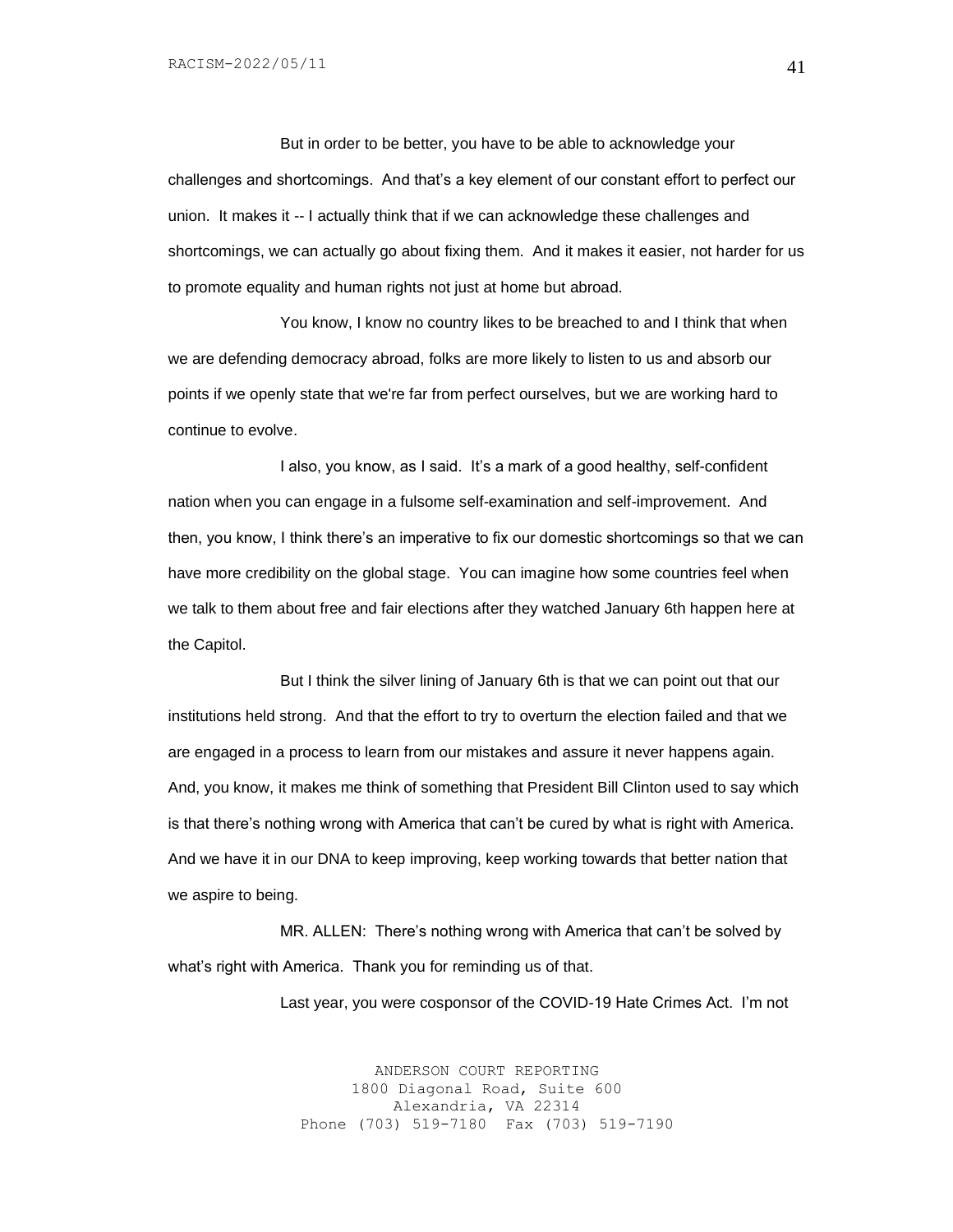one of your constituents, but let me as an American thank you for sponsoring that. Thank you sincerely. That's a start.

Now that you've laid the ground work in that regard what other things can we do to continue to dismantle this anti-Asian racism that we find in America today?

MS. MURPHY: Well, I was really proud to sponsor this bill. It was an incredibly important bill because it gave police and prosecutors more tools to prevent and punish hate crimes and it also increased the reporting mechanisms. And I think, you know, you have to have good data and fact and then provide your judicial system with the tools to respond to and prevent and punish these hate crimes.

But again, I have to say at this basic level, we can't underestimate the power that leaders and regular citizens have when they simply speak out against instances of anti-Asian hate. And I think it's really important for non-Asians to speak out. You know, I kind of view it in the same way that when I serve here in Congress and I see there are hate crimes or injustices against the Jewish community or the black community or the Hispanic community. It's almost more important for me not as a member of those communities to speak out to say it is not acceptable.

And so, I would call upon our allies, the Asian American communities' allies to also speak out and make sure that it's understood that as Americans we won't tolerate this no matter what community these hate crimes are targeted at.

MR. ALLEN: So with that as context, you're now serving on the bipartisan select committee to investigate the January 6th attack on the United States' Capitol. I won't ask you to comment specifically on the investigation itself, but not a day goes by that with the many different media entities to which I subscribe that I see article after article after article that predicts or is concerned about the potential death of American democracy. And the democracy is genuinely under a lot of pressure today. Those sacred principles that we,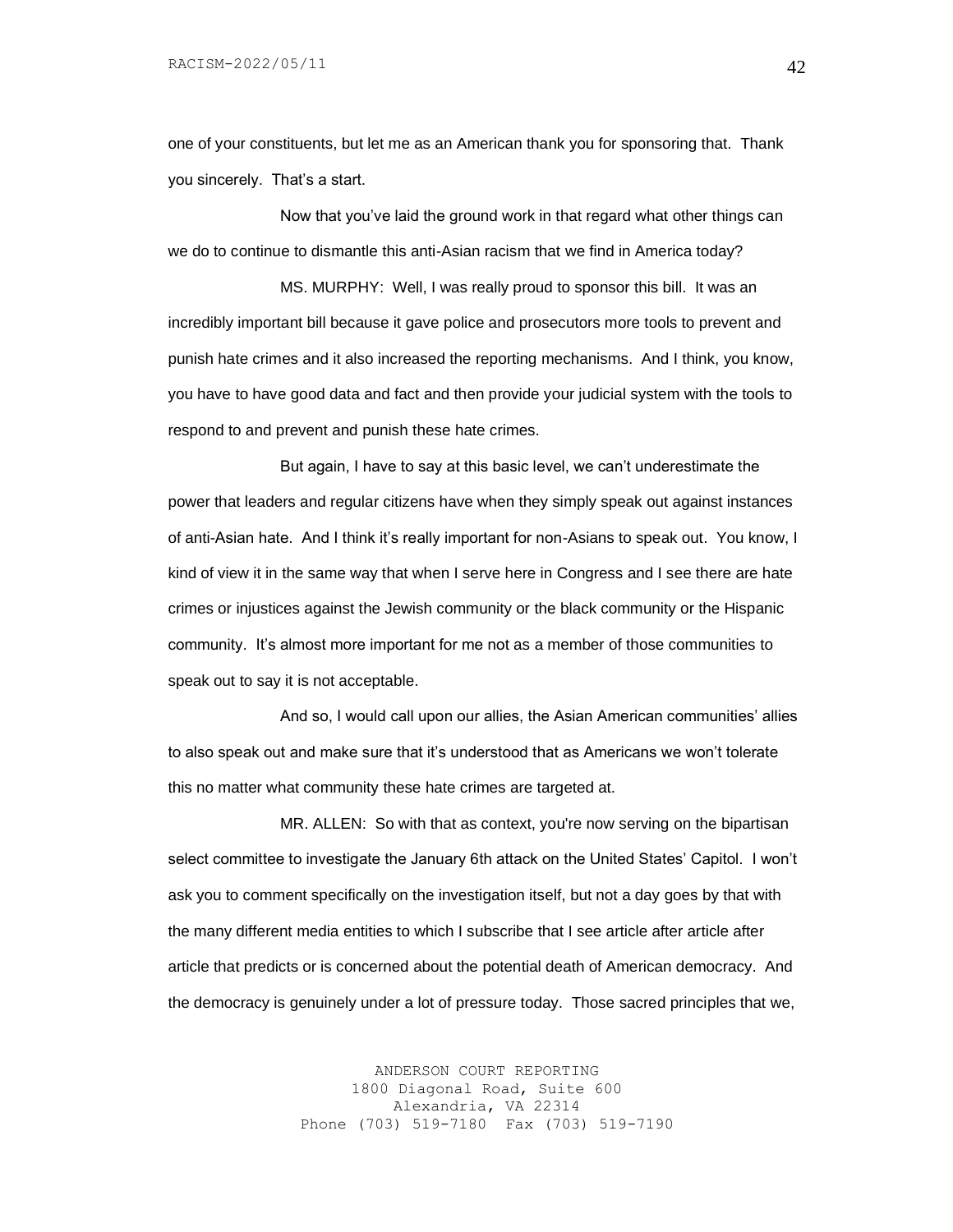you, I, others, many others swore to support and defend and to serve.

As you have watched the investigation unfold before your eyes. As you think about this democracy that you serve and you serve so well what are your sense? What is your sense of the prospects given the current trajectory of radicalization and extremism in the country as you see this investigation unfold?

MS. MURPHY: Yeah. So just on a personal note. Let me just say that, you know, I was in the Capitol on January 6th. And so, serving on this committee means a lot to me because, you know, working as we did with other mason democracies overseas, coming from a country that was, you know, wasn't a communist country until it became one. I know how fragile democracy can be.

I think it's critically important that we understand exactly what happened on that day. I found it incredibly distressing that the Vietnamese, the republic flag, the former Vietnamese government flag was flown on that day amidst all of these violent, you know, extremist groups. And so, we have a whole lane that is dedicated to understanding domestic violence extremism and its role in January 6th.

I would say that what I think is happening all over the world is that liberal democracies are being challenged. There is a question going on right now where, you know, is this 20th century system of governance capable of dealing with the 21st century challenges? And we have inflation and, you know, a political gridlock. And a lot of these elements that are creating a disaffected citizenry.

So citizens who feel disaffected because they don't -- they may or may not feel like their government is serving their particular needs and challenges in this moment. And it's opening the door to nationalism. And you're seeing it in Europe. You're seeing these nationalist parties and their affiliated extremist groups gaining momentum and it's deeply, deeply worrying.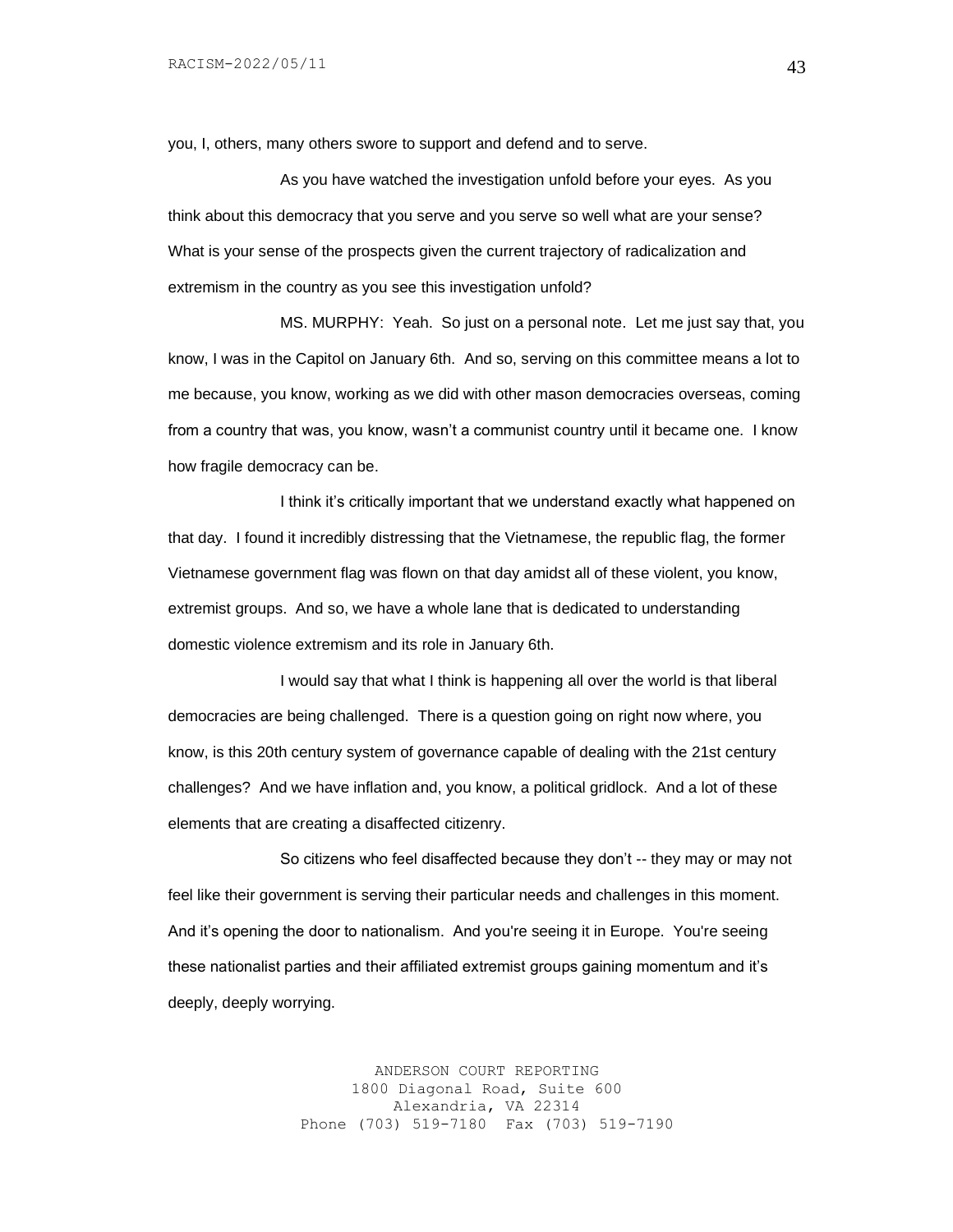And I think while as a democracy, we cannot police the words and the thoughts of these organizations nor should we, right? They can hold these extremist values, but they cannot act on them in a way that is violent or harmful to their fellow citizens. And I think that's the piece that we have to -- that's a place where you can police this is when those words and thoughts become actions that are illegal. And it's really important for us to us a nation and as the community of liberal democracies to understand the threat from within.

And to pushback against that. Not just protect our communities of color, which are often the target of these extremist groups, but also to protect our democracy more broadly.

MR. ALLEN: And I think to that point, a very important point, all those points. All roads in the conversation in the end have to lead back to the inherent value of our constitution to what it is that defines us again as Americans.

I had an opportunity the other night to watch a movie where the people were in dispute about an issue on what they were calling patriotism, which really is what you call a moment ago nationalism. Someone spoke up and said, yes, we come from all different backgrounds. Someone is this heritage and someone is that race, and someone is that faith and those are differences. But what makes us all the same is our commitment to the principles of the rule of law and humanity and compassion that are enshrined in the constitution, which you've dedicated your life to serving. And that conversation has to be at the center of how we get healed as a country.

And you have served our country so well for so many years and you have been on the Hill as a representative in Congress for three terms, and I understand you are retiring. And as you look back across those terms to which the American people have sent you to Congress, what are your reflections now, Representative Murphy, as you think back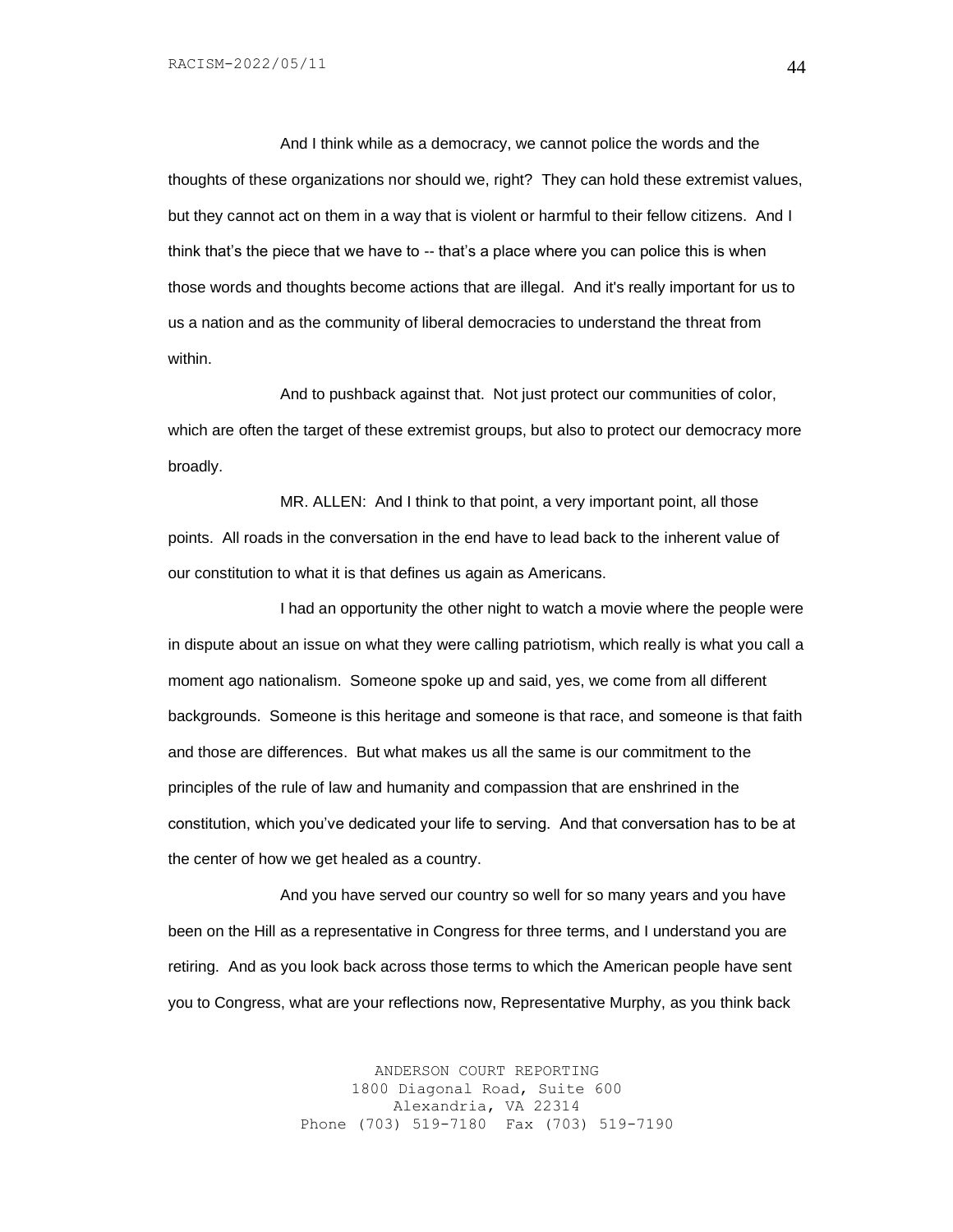upon those terms? And as you think about the future our Congress and our democracy?

MS. MURPHY: Yeah. So I have to say, it's just been a real honor to have been able to serve. I would have never imagined that a refugee and immigrant, a young girl who grew up in a trailer park in rural Virginia who, you know, whose parents worked multiple jobs just to make ends meet would ever be sitting in the U.S. Congress.

And I think the fact that I am is a reflection of how great this country is. And it is why I am a self-professed patriot. I love this country. And I feel an obligation and a commitment to continuing to make it better.

But that means that -- and for me, my contributions have been at times in public service. And my mentor and graduation speaker, General Brent Zocuff, who in the past last year, he had said, you know, how -- and I'm going to bungle the quote, but more or less he had said, you know, how well the future of this country fairs depends on the hands that are at the helm of state.

And I'm so proud that I had an opportunity to be one of those hands at the helm of state trying to bring pragmatism and bipartisanship to my work in Congress to be effective and proud to say that I was often named one of the most effective members and one of the most bipartisan. And I think those two things go hand in hand.

And the partisan nature of our Congress worries me because in order for us to deliver for the American people, we have to find common ground. We have to move forward together. And so, I also, you know, I think about what Secretary Albright used to say about the future of American democracy. She said she was an optimist who worries a lot.

And so, I find myself in that similar position. I worry a lot. I worry about the erosion of public trust, the erosion of trust in our institutions. But at the end of the day, I look at what we have here in the United States and I know while it is an imperfect model, it is better than any other model out there and that it is up to citizens no matter, you know, what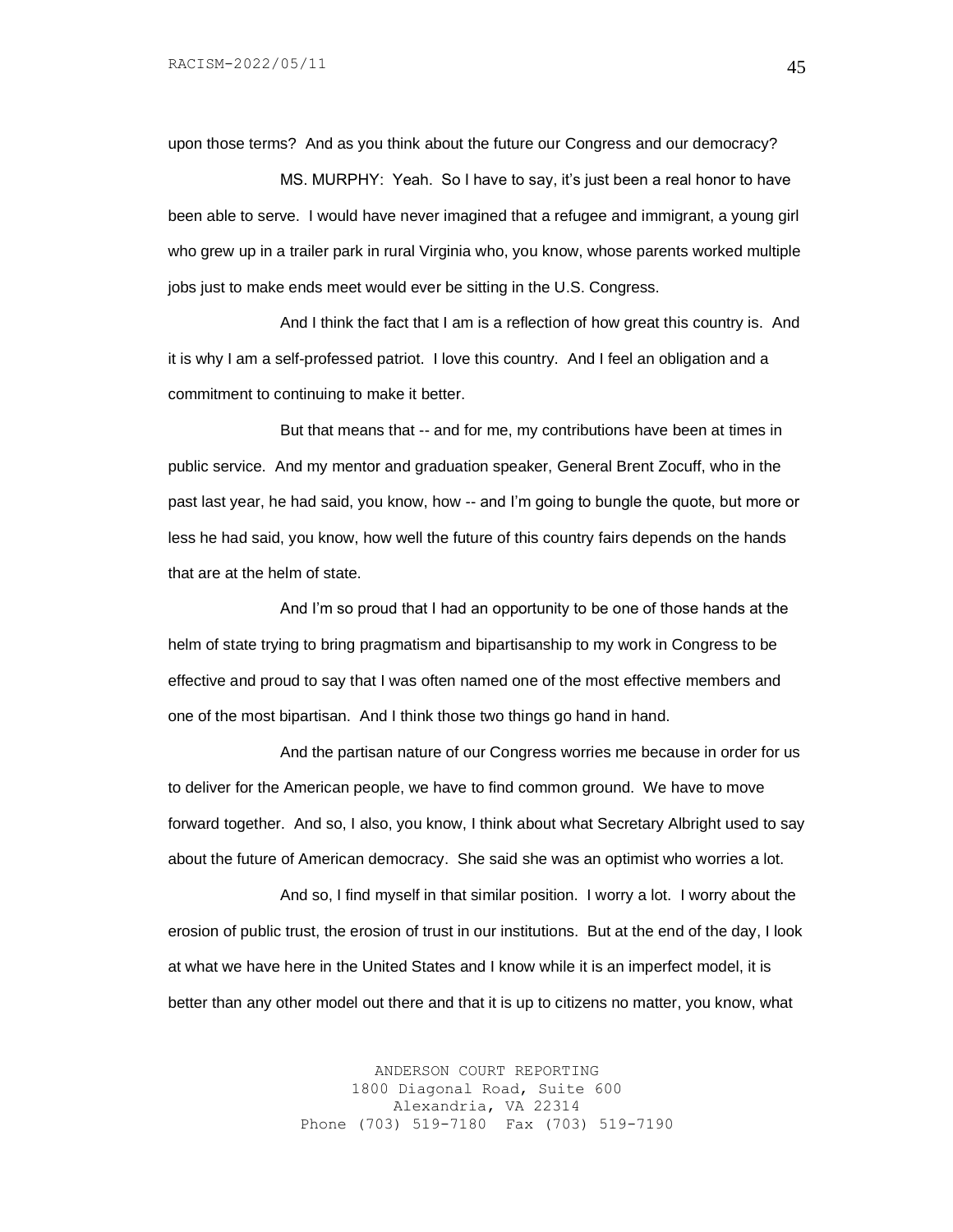level of service they're involved in to contribute to the continued improvement and evolution of this democratic experiment.

And I'm glad to have found an opportunity to do that in Congress. And I look forward to ways in which I can do that after my term is over.

MR. ALLEN: Well, Representative Stephanie Murphy speaking as an American. I'm very happy you've had your hands on the helm of state. We are an infinitely better country because of your patriotism, your sense of responsibility and what you brought to the Congress and what I know you'll continue to bring to our country because there's a lot of run way still ahead for you to exert your leadership, your positive leadership for all of us and for this country.

And we know that your extraordinarily busy and we can't thank you enough for having joined us today and helping us to address this difficult subject on how we can end this racist dimension in the victimization of Asian and Pacific Islanders of our American population. Of how we can make this country even better.

So on behalf of the John L. Thornton China Center here at Brookings, thank you. And I want to thank everyone who joined us today for this very important conversation. And on behalf of all of us at the Brookings Institution, I wish you a very happy Asian and Pacific American heritage month and I ask you all to please be well. Thank you, very much and good day.

> MS. MURPHY: Thank you. So great to be with you. MR. ALLEN: Wonderful to see you again. Bye-bye.

> > \* \* \* \* \*

ANDERSON COURT REPORTING 1800 Diagonal Road, Suite 600 Alexandria, VA 22314 Phone (703) 519-7180 Fax (703) 519-7190